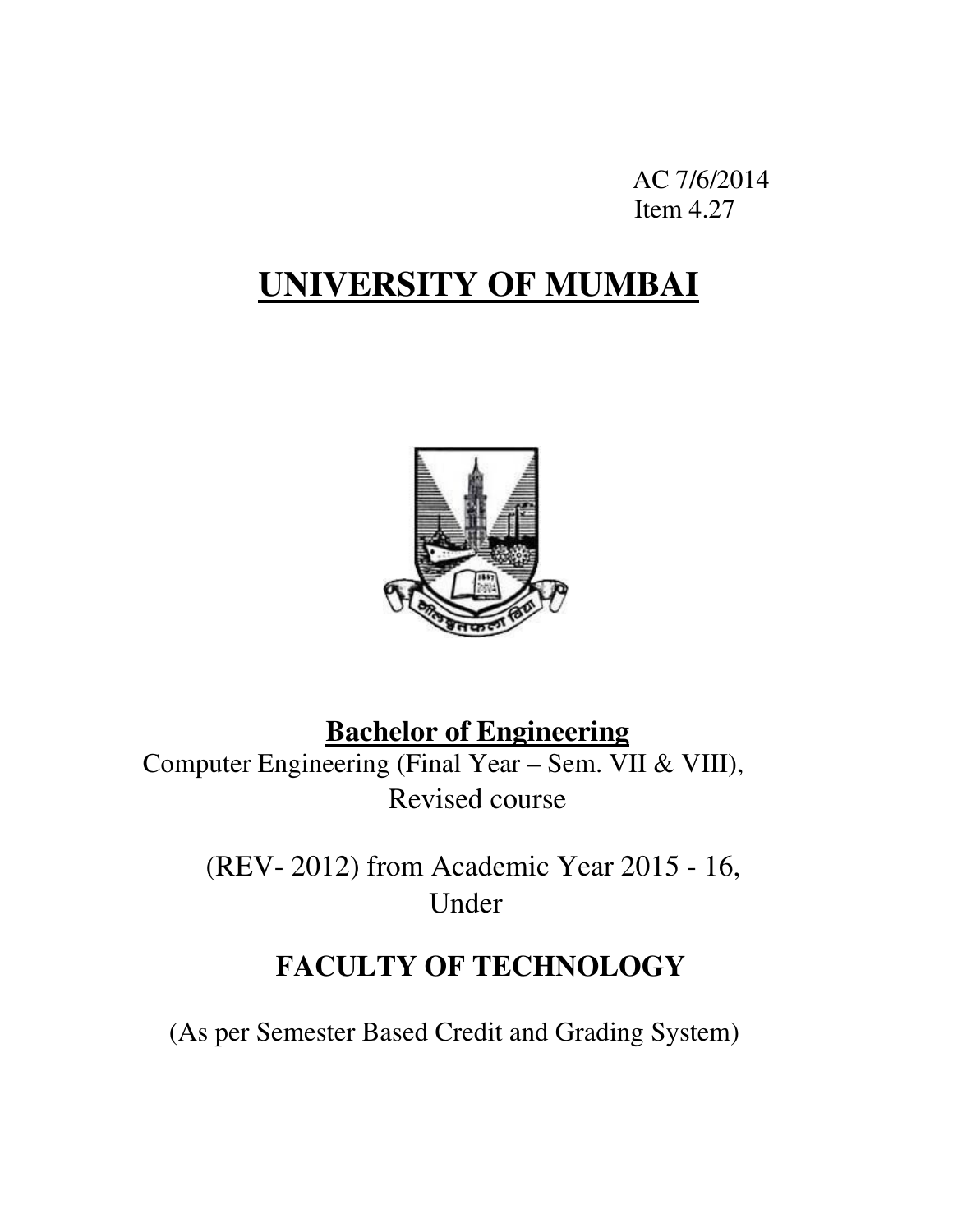# Preamble

To meet the challenge of ensuring excellence in engineering education, the issue of quality needs to be addressed, debated and taken forward in a systematic manner. Accreditation is the principal means of quality assurance in higher education.The major emphasis of accreditation process is to measure the outcomes of the program that is being accredited. In line with this Faculty of Technology of University of Mumbai has taken a lead in incorporating philosophy of outcome based education in the process of curriculum development.

Faculty of Technology, University of Mumbai, in one of its meeting unanimously resolved that, each Board of Studies shall prepare some Program Educational Objectives (PEO's) and give freedom to affiliated Institutes to add few (PEO's) and course objectives and course outcomes to be clearly defined for each course, so that all faculty members in affiliated institutes understand the depth and approach of course to be taught, which will enhance learner's learning process. It was also resolved that, maximum senior faculty from colleges and experts from industry to be involved while revising the curriculum. I am happy to state that, each Board of studies has adhered to the resolutions passed by Faculty of Technology, and developed curriculum accordingly. In addition to outcome based education, semester based credit and grading system is also introduced to ensure quality of engineering education.

Semester based Credit and Grading system enables a muchrequired shift in focus from teachercentric to learner-centric education since the workload estimated is based on the investment of time in learning and not in teaching. It also focuses on continuous evaluation which will enhance the quality of education. University of Mumbai has taken a lead in implementing the system through its affiliated Institutes and Faculty of Technology has devised a transparent credit assignment policy and adopted ten points scale to grade learner's performance. Credit and grading based system was implemented for First Year of Engineering from the academic year 2012-2013. Subsequently this system will be carried forward for Second Year Engineering in the academic year 2013-2014, for Third Year and Final Year Engineering in the academic years 2014-2015 and 2015-2016 respectively.

Dr. S. K. Ukarande Dean, Faculty of Technology, Member - Management Council, Senate, Academic Council University of Mumbai, Mumbai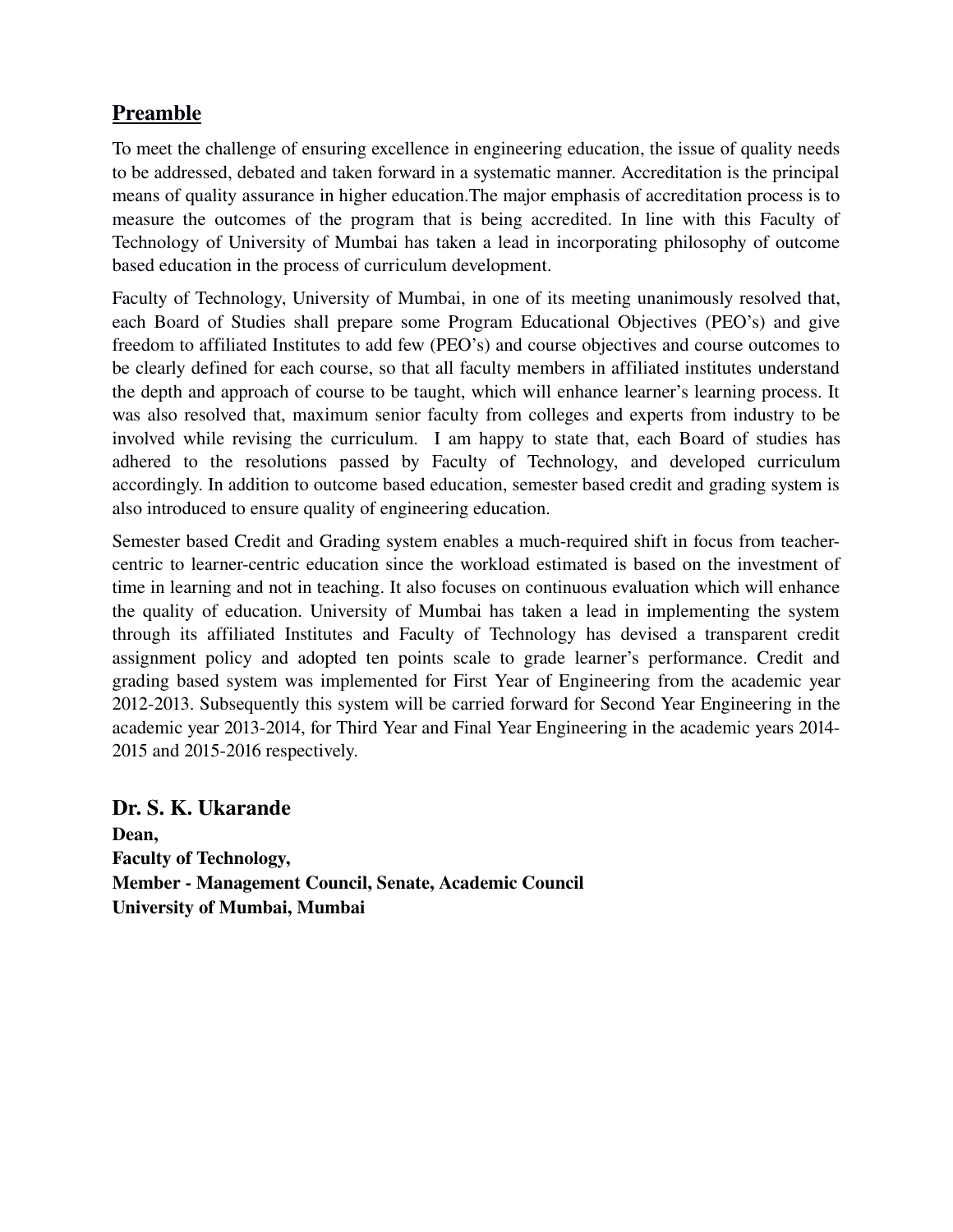### Preamble:

The engineering education in India in general is expanding in manifolds. Now, the challenge is to ensure its quality to the stakeholders along with the expansion. To meet this challenge, the issue of quality needs to be addressed, debated and taken forward in a systematic manner. Accreditation is the principal means of quality assurance in higher education and reflects the fact that in achieving recognition, the institution or program of study is committed and open to external review to meet certain minimum specified standards.The major emphasis of this accreditation process is to measure the outcomes of the program that is being accredited. In line with this Faculty of Technology of University of Mumbai has taken a lead in incorporating philosophy of outcome based education in the process of curriculum development.

The Program Educational Objectives finalized for undergraduate program in Computer Engineering are listed below:

- 1. To prepare Learner's with a sound foundation in the mathematical, scientific and engineering fundamentals
- 2. To prepare Learner's to use effectively modern tools to solve real life problems
- 3. To equip Learner's with broad education necessary to understand the impact of computer Technology in a global and social context
- 4. To encourage, motivate and prepare Learner's for Lifelong-learning
- 5. To inculcate professional and ethical attitude, good leadership qualities and commitment to social responsibilities

In addition to above 2 to3 more program educational objectivesof their own may be added by affiliated Institutes.

The Program outcomes are the skils and ability that Learner will demonstrate upon completion of undergraduate degree program in Computer Engineering. Few may be listed as follows:

- 1. Ability to effectively apply knowledge of computing and mathematics to computer science problems.
- 2. Ability to design, implement and evaluate computer-based components, systems, processes or programs to meet desired needs and specifications.
- 3. Ability and skills to effectively use state-of-the-art techniques and computing tools for analysis, design, and implementation of computing systems.
- 4. Ability to function effectively as a member of a team assembled to undertake a common goal.
- 5. An understanding of professional, ethical, legal, security, and social issues and responsibilities.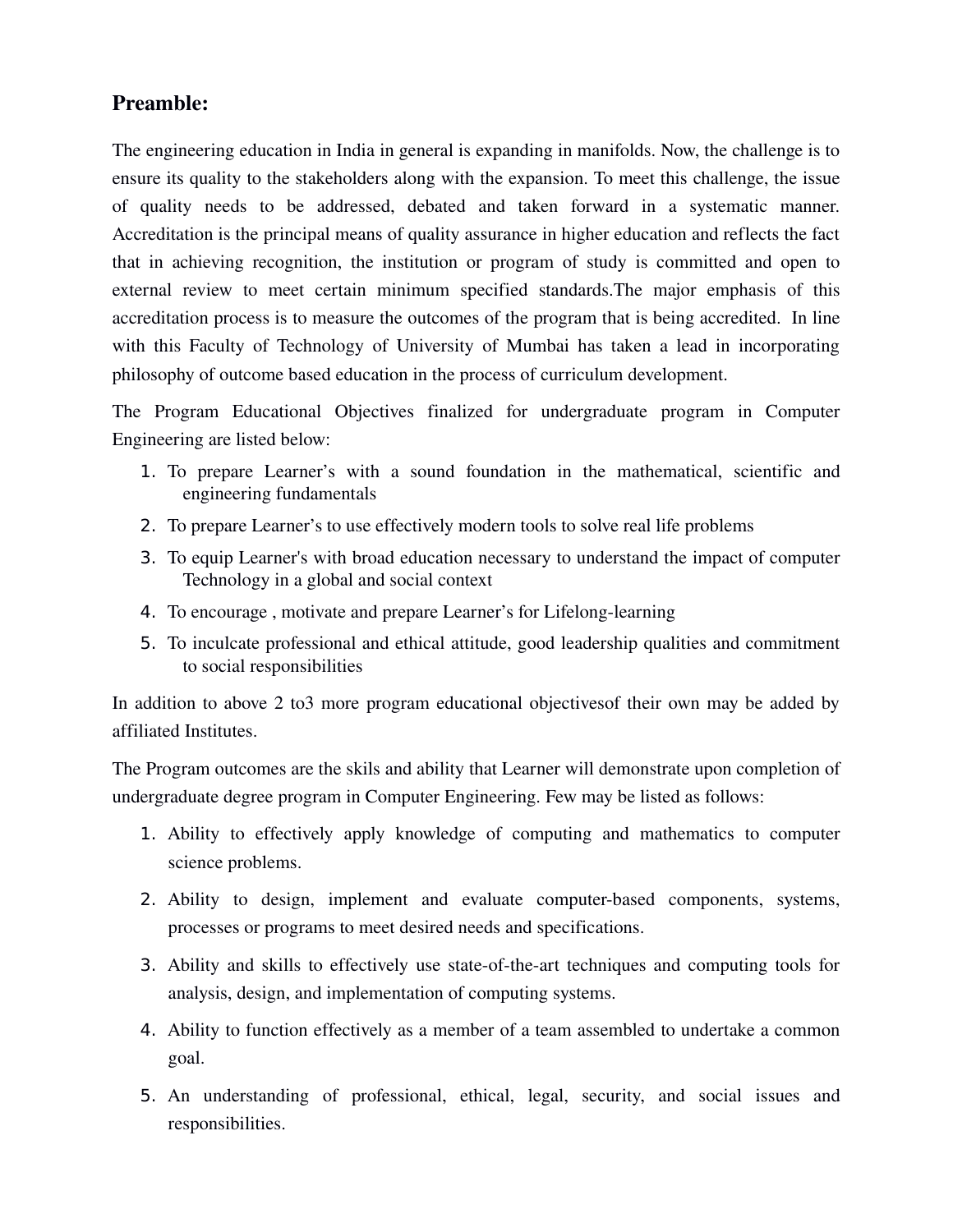- 6. Ability to communicate effectively to both technical and non-technical audiences.
- 7. The ability to successfully pursue professional development thru lifelong learning

In addition to Program Educational Objectives, for each course of undergraduate program,Course Objectives and expected outcomes from learner's point of view are also included in the curriculum to support the philosophy of outcome based education. I believe strongly that small step taken in right direction will definitely help in providing quality education to the stake holders.

Dr. Prachi Gharpure

Chairperson, Adhoc Board of Studies in Computer Engineering,

University of Mumbai, Mumbai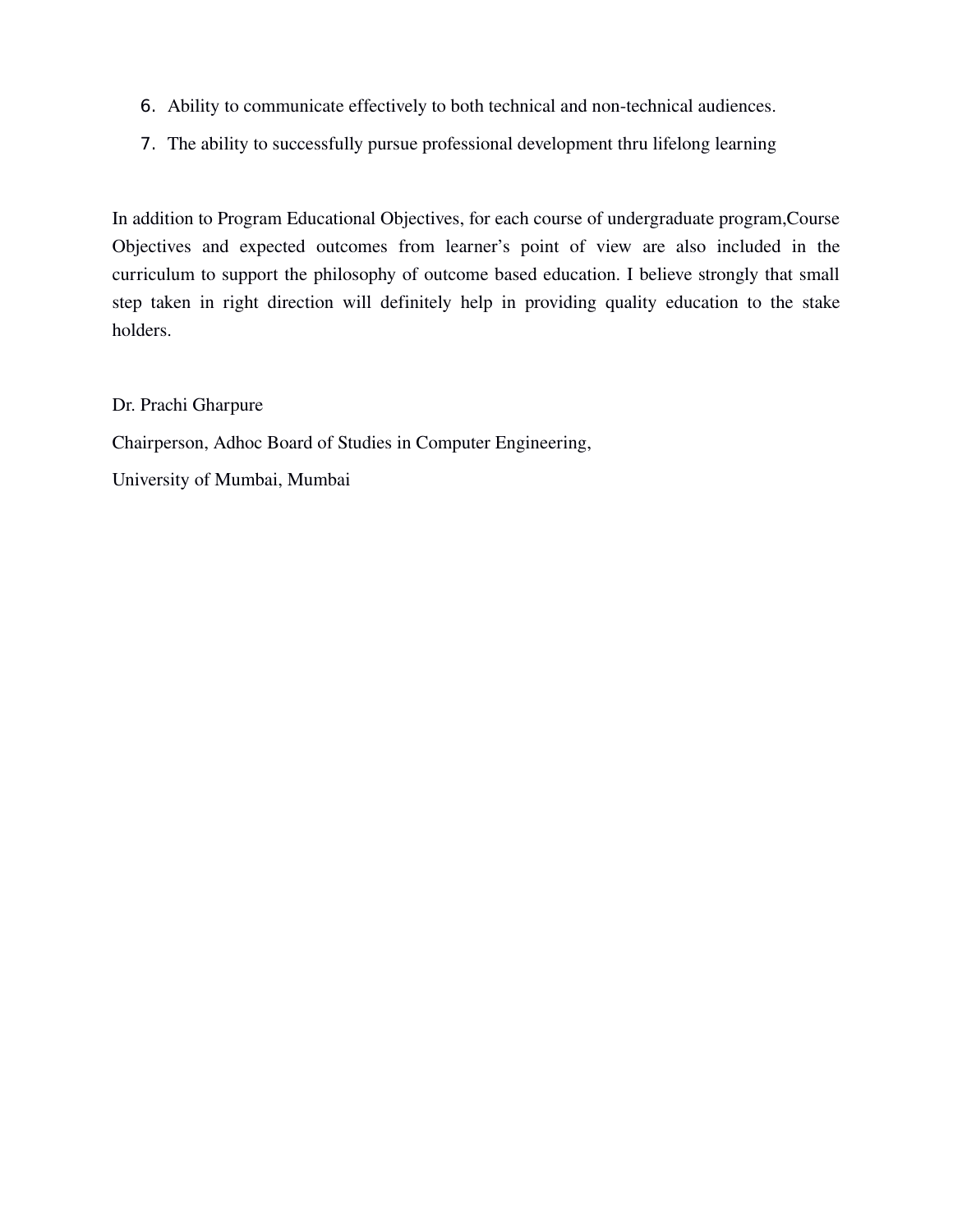### **Program Structure B.E. Computer Engineering**

### **Fourth Year (Computer) ( Semester VII)**

### **( REV 2012)**

| <b>Course Code</b> | <b>Course</b><br><b>Name</b>           | <b>Teaching Scheme</b><br>(Contact Hours) |                |     |               | <b>Credits Assigned</b> |                          |                |
|--------------------|----------------------------------------|-------------------------------------------|----------------|-----|---------------|-------------------------|--------------------------|----------------|
|                    |                                        | <b>Theory</b>                             | Pract          | Tut | <b>Theory</b> | TW/<br>Pract            | Tut                      | <b>Total</b>   |
| <b>CPC701</b>      | <b>Digital Signal Processing</b>       | 4                                         | $\overline{2}$ |     | 4             |                         | ٠                        | 5              |
| <b>CPC702</b>      | Cryptography and System Security       | 4                                         | 2              | ۰   | 4             | $\mathbf{1}$            | $\overline{\phantom{m}}$ | 5              |
| <b>CPC703</b>      | Artificial Intelligence                | 4                                         | $\overline{2}$ | ۰   | 4             |                         | $\overline{\phantom{a}}$ | 5              |
| <b>CPE7042X</b>    | Elective-II                            | 4                                         | $\overline{2}$ |     | 4             | 1                       | $\overline{\phantom{m}}$ | 5              |
| <b>CPP701</b>      | Project I                              |                                           | 6#             |     |               | 3                       | ٠                        | 3              |
| <b>CPL701</b>      | Network Threats and Attacks Laboratory |                                           | 4              |     |               | $\overline{2}$          | $\overline{\phantom{0}}$ | $\mathfrak{D}$ |
|                    | <b>Total</b>                           | 16                                        | 18             | ۰   | 16            | 9                       | ٠                        | 25             |

| <b>Course Code</b> | <b>Course Name</b>                        | <b>Examination Scheme</b> |                           |     |                |                             |     |      |              |
|--------------------|-------------------------------------------|---------------------------|---------------------------|-----|----------------|-----------------------------|-----|------|--------------|
|                    |                                           | <b>Internal Assesment</b> |                           |     |                |                             |     |      |              |
|                    |                                           |                           | <b>Internal Assesment</b> |     | <b>End Sem</b> | Exam                        | TW  | oral | <b>Total</b> |
|                    |                                           | Test 1                    | Test 2                    | Avg | <b>Exam</b>    | <b>Duration</b><br>(in Hrs) |     |      |              |
| <b>CPC701</b>      | <b>Digital Signal Processing</b>          | 20                        | 20                        | 20  | 80             | 03                          | 25  |      | 125          |
| <b>CPC702</b>      | Cryptography and System Security          | 20                        | 20                        | 20  | 80             | 03                          | 25  | 25   | 150          |
| <b>CPC703</b>      | Artificial Intelligence                   | 20                        | 20                        | 20  | 80             | 03                          | 25  | 25   | 150          |
| <b>CPE7042X</b>    | Elective-II                               | 20                        | 20                        | 20  | 80             | 03                          | 25  | 25   | 150          |
| <b>CPP701</b>      | Project I                                 |                           |                           |     |                |                             | 50  | 50   | 100          |
| <b>CPL701</b>      | Network Threats and Attacks<br>Laboratory |                           |                           |     |                |                             | 25  | 50   | 75           |
|                    | <b>Total</b>                              |                           | ۰                         | 80  | 320            | $\overline{\phantom{a}}$    | 175 | 175  | 750          |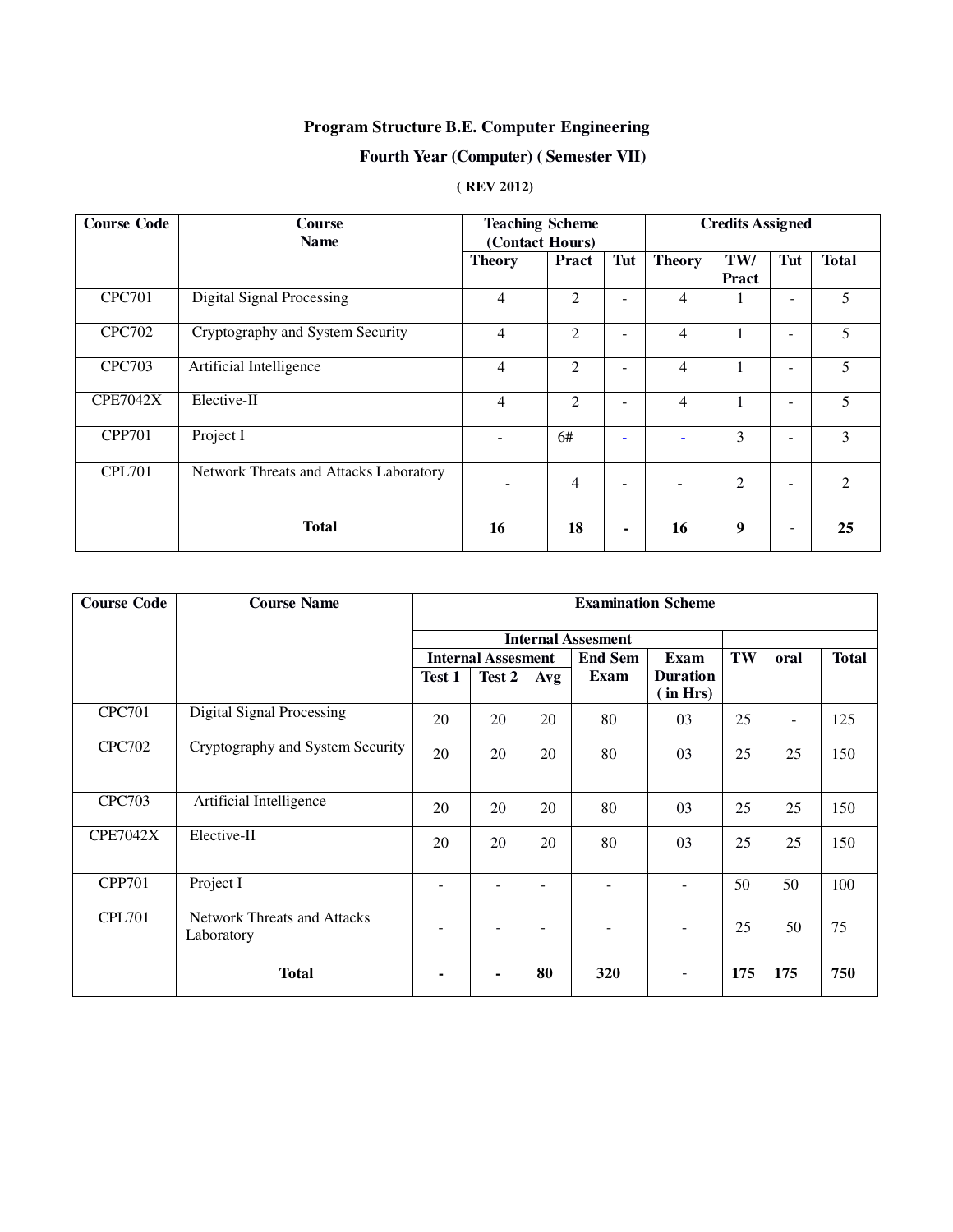### **Program Structure for B.E. Computer Engineering**

#### **Second Year (Computer) ( Semester VIII)**

#### **(REV 2012)**

| <b>Course Code</b> | <b>Course Name</b>               | <b>Teaching Scheme</b><br>(Contact Hours) |                |    | <b>Credits Assigned</b> |              |                          |              |
|--------------------|----------------------------------|-------------------------------------------|----------------|----|-------------------------|--------------|--------------------------|--------------|
|                    |                                  | <b>Theory</b>                             | <b>Pract</b>   | Tu | <b>Theory</b>           | TW/          | Tut                      | <b>Total</b> |
|                    |                                  |                                           |                | t  |                         | Pract        |                          |              |
| <b>CPC801</b>      | Data Warehouse and Mining        | 4                                         | 2              | Ξ. | 4                       |              | ۰                        | 5            |
| <b>CPC802</b>      | Human Machine Interaction        | $\overline{4}$                            | 2              |    | 4                       | 1            | ۰                        | 5            |
| <b>CPC803</b>      | Parallel and distributed Systems | 4                                         | 2              |    | 4                       | 1            | ۰                        | 5            |
| CPE803X            | Elective-III                     | 4                                         | $\mathfrak{D}$ |    | 4                       | $\mathbf{1}$ | -                        | 5            |
| <b>CPP802</b>      | Project II                       |                                           | 12<br>#        |    |                         | 6            | ۰                        | 6            |
| <b>CPL801</b>      | Cloud Computing Laboratory       | -                                         | $\overline{2}$ |    |                         |              | $\overline{\phantom{a}}$ |              |
|                    | <b>Total</b>                     | 16                                        | 22             | -  | 16                      | 11           | $\overline{a}$           | 27           |

| <b>Course Code</b> | <b>Course Name</b>               | <b>Examination Scheme</b> |                           |                          |                          |                             |     |                          |            |
|--------------------|----------------------------------|---------------------------|---------------------------|--------------------------|--------------------------|-----------------------------|-----|--------------------------|------------|
|                    |                                  |                           | <b>Internal Assesment</b> |                          |                          |                             |     |                          |            |
|                    |                                  |                           | <b>Internal Assesment</b> |                          | <b>End Sem</b>           | Exam                        | TW  |                          | <b>Tot</b> |
|                    |                                  | Test 1                    | Test 2                    | Avg                      | Exam                     | <b>Duration</b><br>(in Hrs) |     | oral                     |            |
| <b>CPC801</b>      | Data Warehouse and Mining        | 20                        | 20                        | 20                       | 80                       | 03                          | 25  | 25                       | 150        |
| <b>CPC802</b>      | Human Machine Interaction        | 20                        | 20                        | 20                       | 80                       | 03                          | 25  | 25                       | 150        |
| <b>CPC803</b>      | Parallel and distributed Systems | 20                        | 20                        | 20                       | 80                       | 03                          | 25  | 25                       | 150        |
| <b>CPE803X</b>     | Elective-III                     | 20                        | 20                        | 20                       | 80                       | 03                          | 25  | 25                       | 150        |
| <b>CPP802</b>      | Project II                       | -                         | ٠                         | $\overline{\phantom{a}}$ |                          | $\overline{a}$              | 50  | 50                       | 100        |
| <b>CPL801</b>      | Cloud Computing Laboratory       | ۰                         | $\overline{\phantom{0}}$  | $\overline{\phantom{a}}$ | $\overline{\phantom{0}}$ | ÷                           | 25  | $\overline{\phantom{a}}$ | 25         |
|                    | <b>Total</b>                     |                           |                           | 80                       | 320                      |                             | 175 | 150                      | 725        |

#### **# Indicate workload for Learner and not for Faculty in semester VII and VIII**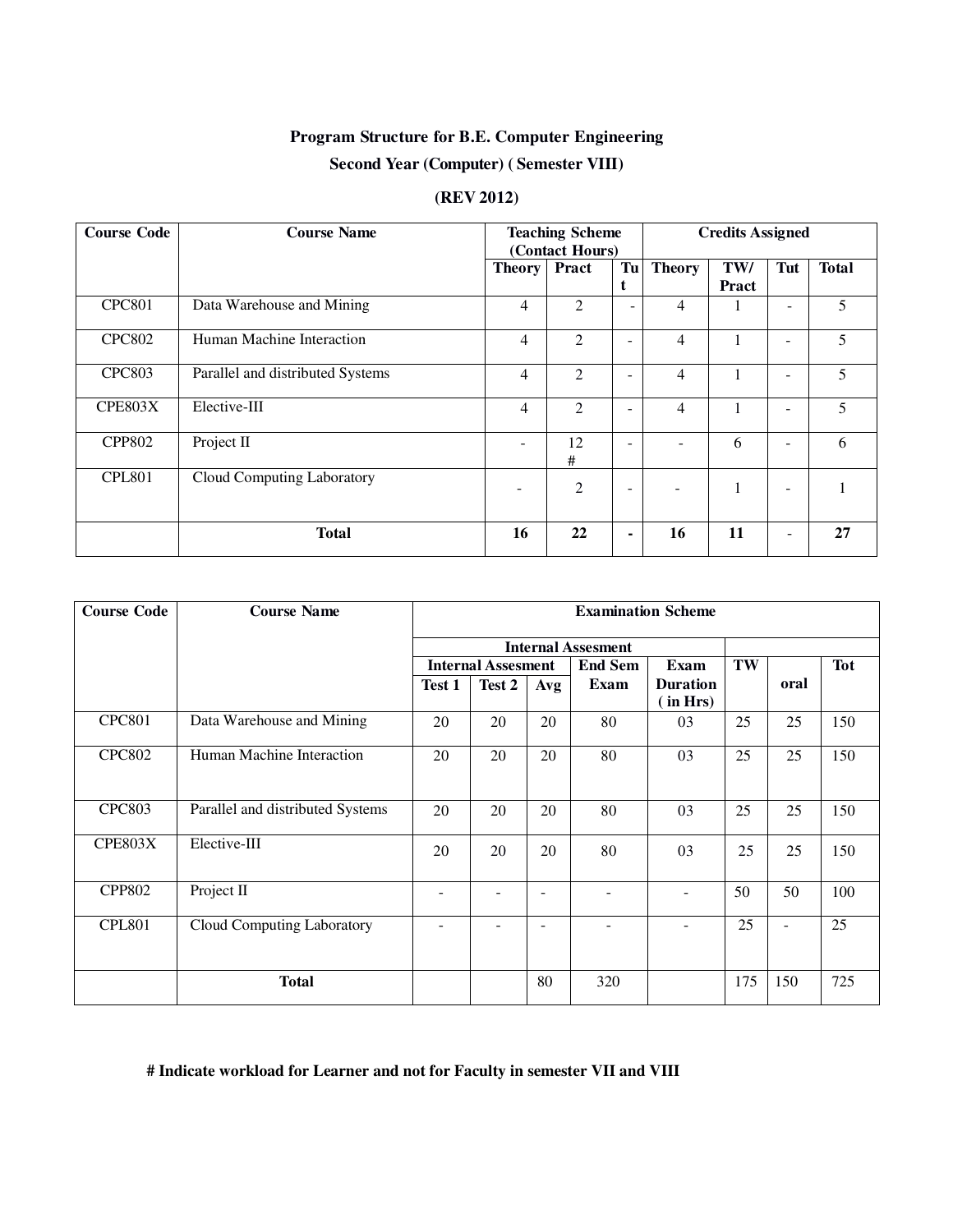#### **Elective II Sem 7**

| <b>System Group</b>      | <b>CPE7021</b> | <b>Advance Algorithms</b>        |
|--------------------------|----------------|----------------------------------|
|                          | <b>CPE7022</b> | Computer Simulation and Modeling |
| <b>Electronics Group</b> | <b>CPE7023</b> | <b>Image Processing</b>          |
| <b>Software Group</b>    | <b>CPE7024</b> | Software Architecture            |
|                          | <b>CPE7025</b> | <b>Soft Computing</b>            |
| <b>DB</b> Group          | <b>CPE7026</b> | ERP and Supply Chain Management  |

#### **Elective III - Sem 8**

| <b>Electronics Group</b>               | <b>CPE8031</b> | Machine Learning        |
|----------------------------------------|----------------|-------------------------|
| <b>Digital Group</b>                   | <b>CPE8032</b> | <b>Embedded Systems</b> |
| <b>Network Group</b><br><b>CPE8033</b> |                | Adhoc wireless networks |
|                                        | <b>CPE8034</b> | Digital Forensic        |
| <b>DB</b> Group                        | <b>CPE8035</b> | Big data Analytics      |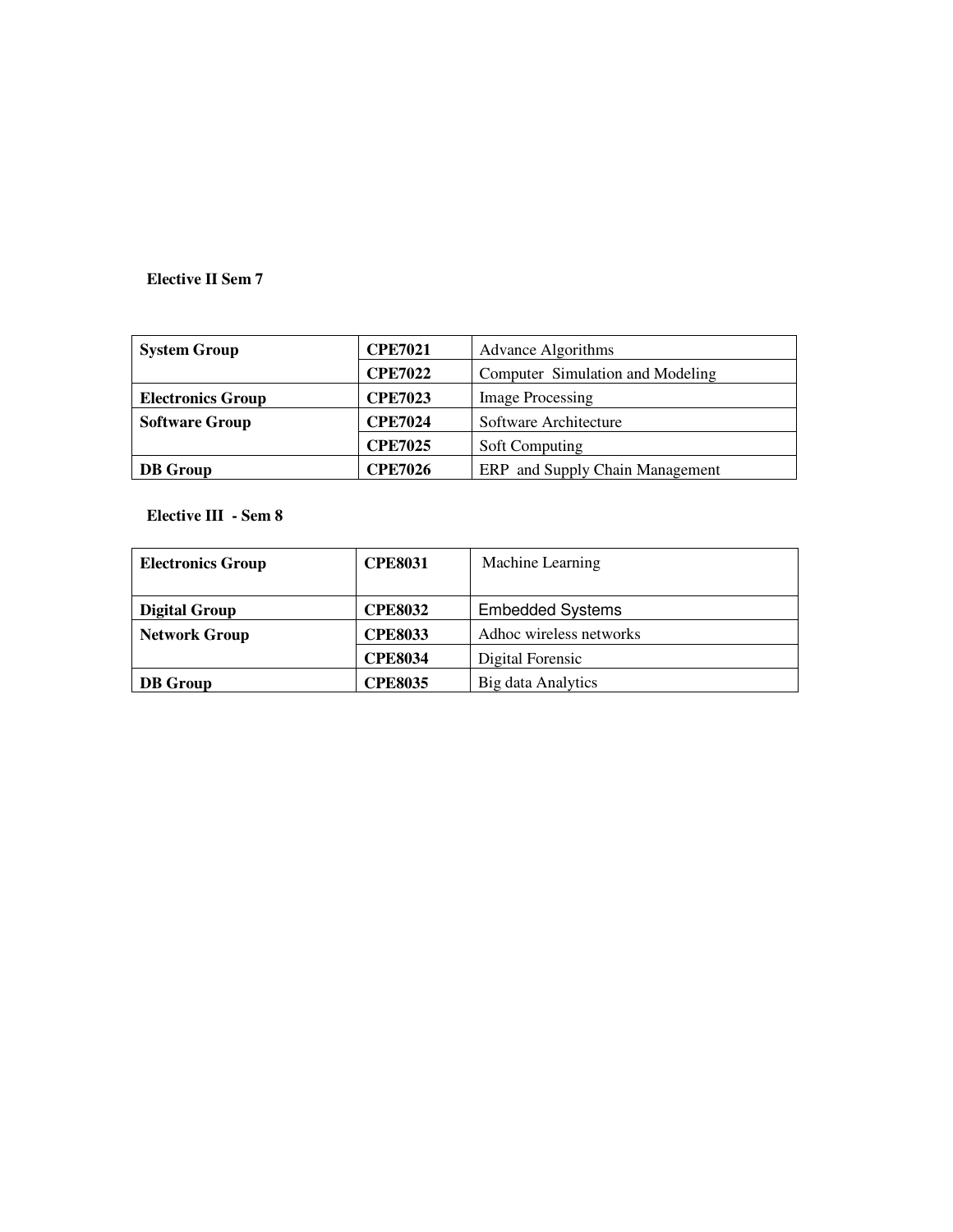| Course Code   | Course/Subject Name              | Credits |
|---------------|----------------------------------|---------|
| <b>CPC701</b> | <b>Digital Signal Processing</b> |         |

#### **Objectives:**

- 1. To learn the fundamental concepts of Digital Signal Processing.
- 2. To explore the properties of DFT in mathematical problem solving.
- 3. To illustrate FFT calculations mathematically and develop FFT based DSP algorithms.
- 4. To introduce DSP processor for real time signal processing application

**Outcomes:** Learner will be able to…

- **1.** To understand the concept of DT Signal and perform signal manipulation
- **2.** To perform analysis of DT system in time domain
- **3.** To develop FFT flow-graph and Fast DSP Algorithms.
- **4.** To design DSP system for Real Time Signal Processing.

| <b>Module</b> | <b>Detailed Contents</b>                                                                                                                                                                                                                                                                                                                                                                                                                                                                                                                                                                       | Hrs. |
|---------------|------------------------------------------------------------------------------------------------------------------------------------------------------------------------------------------------------------------------------------------------------------------------------------------------------------------------------------------------------------------------------------------------------------------------------------------------------------------------------------------------------------------------------------------------------------------------------------------------|------|
| 01            | <b>Discrete Time Signal</b>                                                                                                                                                                                                                                                                                                                                                                                                                                                                                                                                                                    | 12   |
|               | 1.1 Introduction to Digital Signal Processing, Discrete Time Signals,<br>Sampling and Reconstruction, Standard DT Signals, Concept of Digital<br>Frequency, Representation of DT signal using Standard DT Signals,<br>Signal Manipulations(shifting, addition, subtraction, multiplication),<br>Classification of Signals, Linear Convolution formulation(without<br>mathematical proof), Circular Convolution formulation(without<br>mathematical proof), Matrix Representation of Circular Convolution,<br>Linear by Circular Convolution. Auto and Cross Correlation formula<br>evaluation, |      |
| 02            | <b>Discrete Time System</b>                                                                                                                                                                                                                                                                                                                                                                                                                                                                                                                                                                    | 08   |
|               | 2.1 Introduction to Discrete Time System, Classification of DT Systems<br>(Linear/Non Linear, Causal/Non Causal, Time Invariant/Time Variant<br>Systems, Stable/ Unstable), BIBO Time Domain Stability Criteria. LTI<br>system, Concept of Impulse Response and Step Response.<br>2.2 Concept of IIR System and FIR System, Output of IIR and FIR DT<br>system using Time Domain Linear Convolution formula Method.                                                                                                                                                                            |      |
| 03            | <b>Discrete Fourier Transform</b>                                                                                                                                                                                                                                                                                                                                                                                                                                                                                                                                                              | 08   |
|               | 3.1 Introduction to DTFT, DFT, Relation between DFT and DTFT, Properties<br>of DFT without mathematical proof (Scaling and Linearity, Periodicity,<br>Time Shift and Frequency Shift, Time Reversal, Convolution Property<br>and Parsevals' Energy Theorem). DFT computation using DFT properties.<br>3.2 Transfer function of DT System in frequency domain using DFT. Linear<br>and Circular Convolution using DFT. Response of FIR system calculation<br>in frequency domain using DFT.                                                                                                     |      |
| 04            | <b>Fast Fourier Transform</b>                                                                                                                                                                                                                                                                                                                                                                                                                                                                                                                                                                  | 06   |
|               | 4.1 Radix-2 DIT-FFT algorithm, DIT-FFT Flowgraph for N=4, 6 & 8, Inverse                                                                                                                                                                                                                                                                                                                                                                                                                                                                                                                       |      |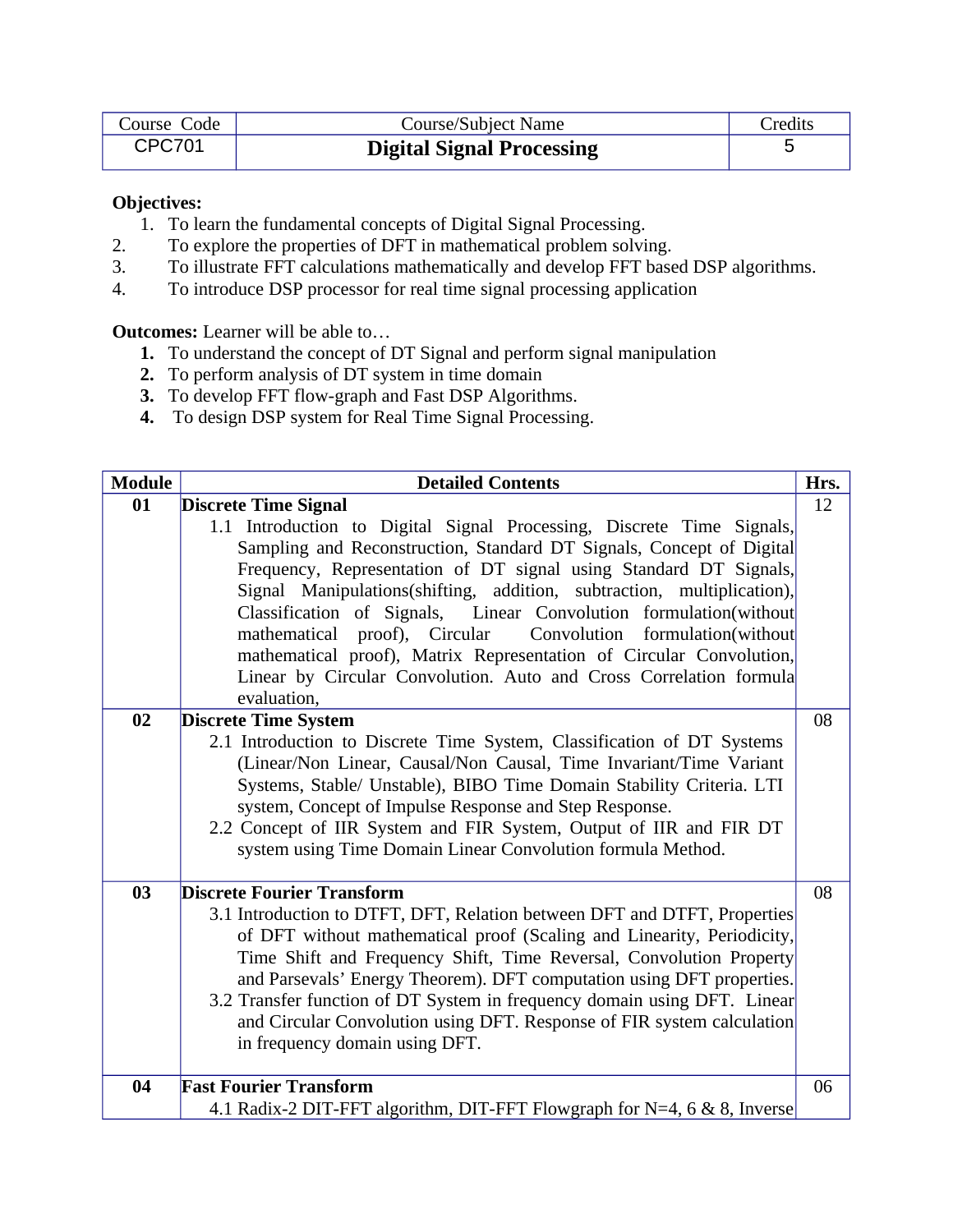|    | FFT algorithm. Spectral Analysis using FFT, Comparison of complex and      |    |
|----|----------------------------------------------------------------------------|----|
|    | real, multiplication and additions of DFT and FFT.                         |    |
| 05 | <b>DSP</b> Algorithms                                                      | 08 |
|    | 5.1 Carls' Correlation Coefficient Algorithm, Fast Circular Convolution    |    |
|    | Algorithm, Fast Linear Convolution Algorithm, Linear FIR filtering         |    |
|    | using Fast Overlap Add Algorithm and Fast Overlap Save Algorithm,          |    |
|    |                                                                            |    |
| 06 | <b>DSP Processors and Application of DSP</b>                               | 06 |
|    | 6.1 Need for Special architecture of DSP processor, Difference between DSP |    |
|    | processor & microprocessor, A general DSP processor TMS320C54XX            |    |
|    | series, Case study of Real Time DSP applications to Speech Signal          |    |
|    | Processing and Biomedical Signal Processing.                               |    |

# **List of Experiments:**

Implementation of programs must be either in C or C<sup>++</sup> only. Application can be developed using open source simulation software such as Scilab. A List of compulsory eight experiments is given below. Additional experiments within the scope of the syllabus can be added.

### **1. Sampling and Reconstruction**

#### **Aim:**

To study sampling and reconstruction of signal

### **Objective:**

Develop a program to sample a continuous time signal and convert it to Discrete Time Signal.

#### **Problem Definition:**

1. Sample the input signal and display first 50 samples. Calculate data rate and bit rate.

2. Reconstruct the original signal and display the original and reconstructed signals.

3.Vary the sampling frequency and observe the change in the quality of reconstructed signal.

### **2. To perform Discrete Correlation**

### **Aim**:

To study mathematical operation Correlation and measure degree of similarity between two signals

### **Objective:**

- 1. Write a function to find correlation operation.
- 2. Calculate correlation of a DT signals and verify the results using mathematical formulation.
- 3. Measure the degree of similarity using Carl's Correlation Coefficient formula in time domain.

### **Input Specifications:**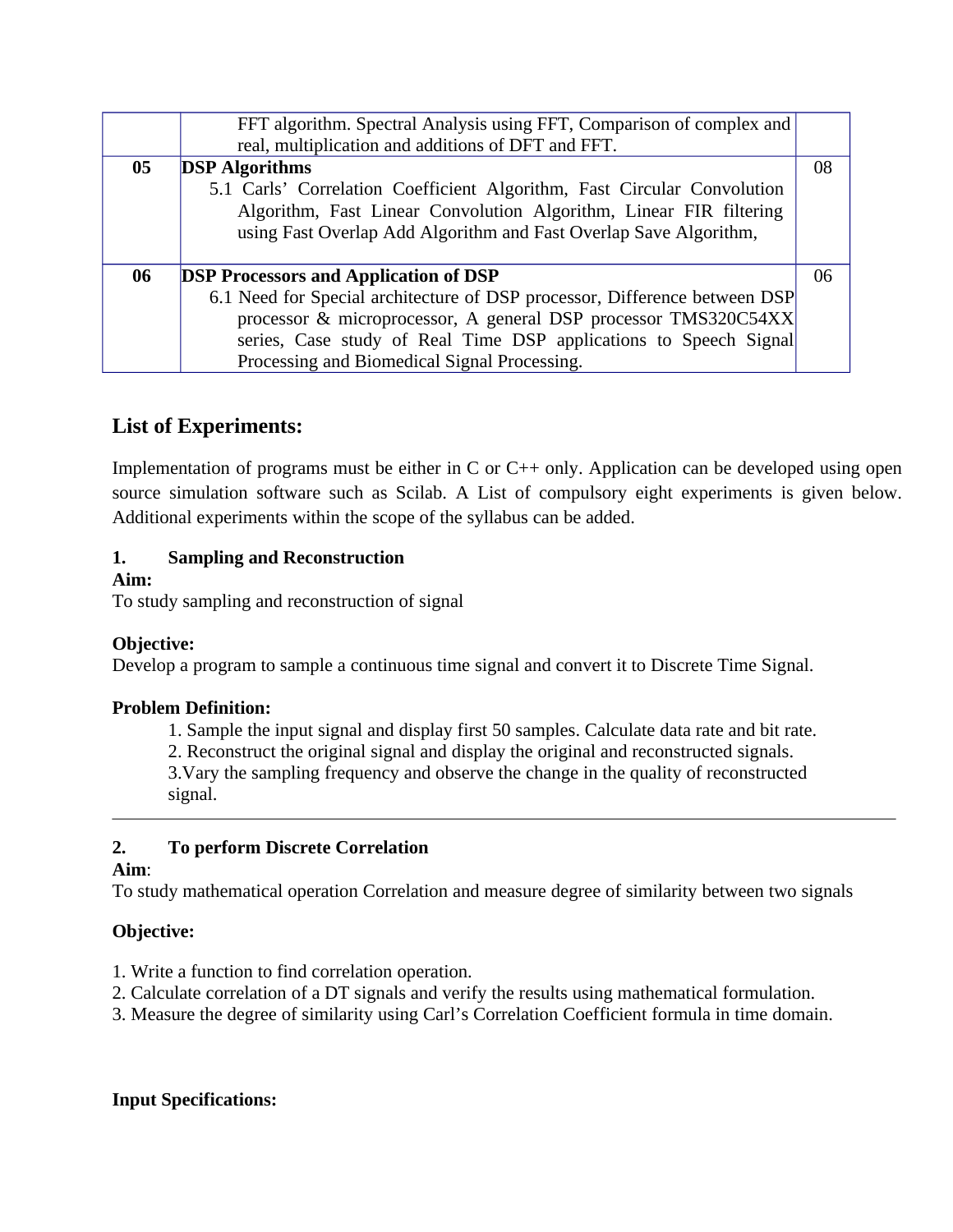- 1. Length of first Signal L and signal values.
- 2. Length of second Signal M and signal values.

#### **Problem Definition:**

- 1. Find auto correlation of input signal. What is the significance of value of output signal value at  $n=0$ ?.
- 2. Find auto correlation of delayed input signal.
- 3. Find cross correlation of input signal and delayed input signal,
- 4. Find cross correlation of input signal and scaled delayed input signal.
- 5. Compare the resultant signals. Give your conclusion.

6. Take two input finite length DT signals and develop a function to find Carl's Correlation Coefficient value. Determine the degree of similarity of two signals from the calculated Carl's Correlation Coefficient value.

#### **3. To perform Discrete Convolution**

#### **Aim:**

The aim of this experiment is to study mathematical operation such as Linear convolution, Circular convolution, Linear convolution using circular convolution.

#### **Objective:**

- 1. Develop a function to find Linear Convolution and Circular Convolution
- 2. Calculate Linear Convolution, Circular Convolution, Linear Convolution using Circular Convolution and verify the results using mathematical formulation.
- 3. Conclude on aliasing effect in Circular convolution

#### **Input Specifications:**

- 1. Length of first Signal L and signal values.
- 2. Length of second Signal M and signal values.

#### **Problem Definition:**

- 1. Find Linear Convolution and Circular Convolution of L point sequence x[n] and M point sequence h[n].
- 2. Find Linear Convolution of L point sequence x[n] and M point sequence h[n] using Circular convolution.
- 3. Give your conclusion about No of values in linearly convolved signal, and Aliasing effect in Circular Convolution.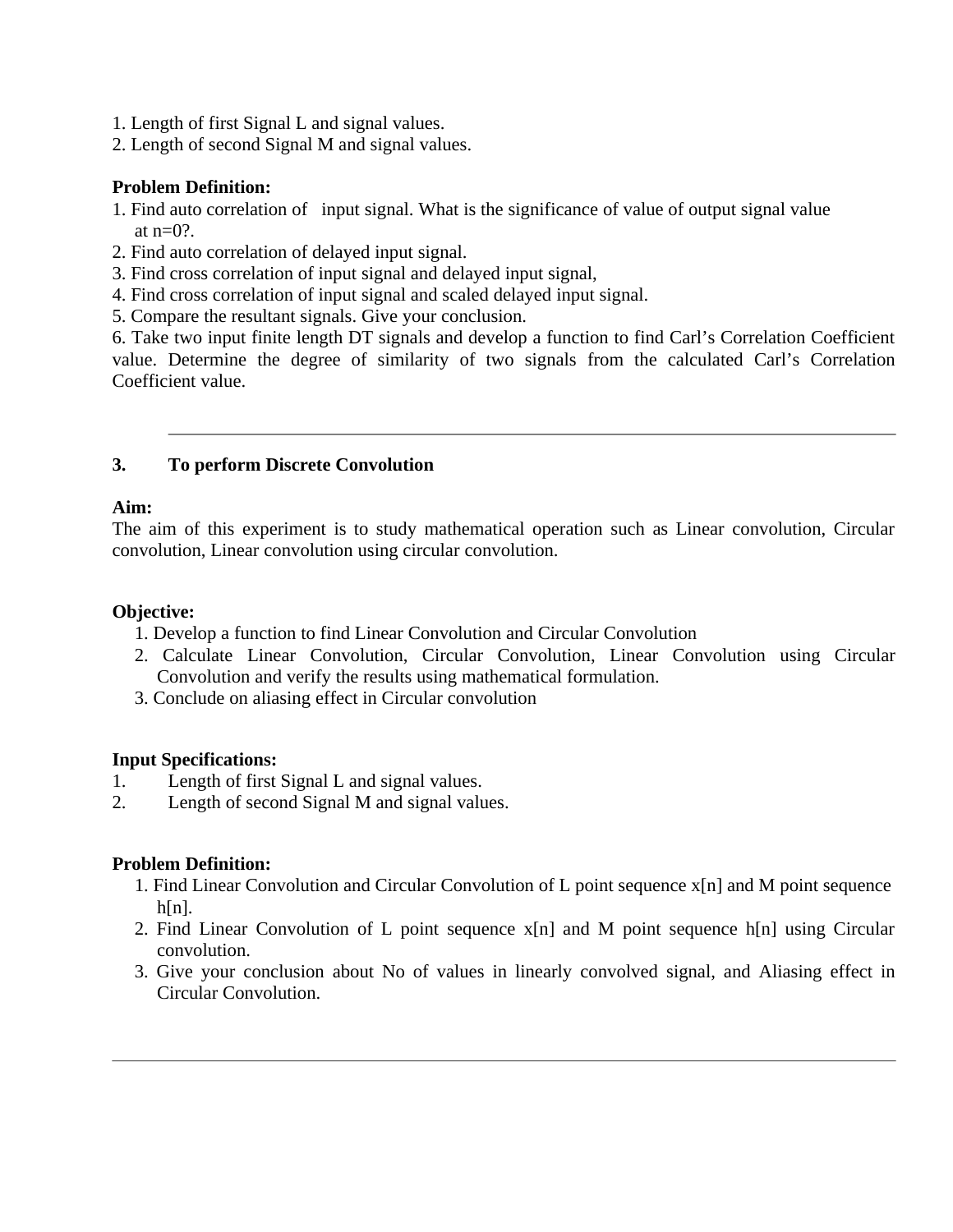### **4. To perform Discrete Fourier Transform**

### **Aim:**

The aim of this experiment is to study magnitude spectrum of the DT signal.

### **Objective:**

- 1. Develop a function to perform DFT of N point signal
- 2. Calculate DFT of a DT signal and Plot spectrum of the signal.
- 3. Conclude the effect of zero padding on magnitude spectrum.
- 4. Calculate the number of real multiplications and real additions required to find DFT.

### **Input Specifications:**

- 1. Length of Signal N
- 2. Signal values

### **Problem Definition:**

- 1. Take any four-point sequence  $x[n]$ .
- $\blacksquare$  Find DFT X[k].
- Compute number of real multiplications and real additions required to find  $X[k]$ .
- Plot Magnitude Spectrum of the signal.

2. Append the input sequence by four zeros. Find DFT and plot magnitude spectrum. Repeat the same by appending the sequence by eight zeros. Observe and compare the magnitude spectrum. Give your conclusion.

### **5. To perform Fast Fourier Transform**

### **Aim:**

To implement computationally fast algorithms.

### **Objective:**

- 1. Develop a program to perform FFT of N point signal.
- 2. Calculate FFT of a given DT signal and verify the results using mathematical formulation.
- 3. Illustrate the computational efficiency of FFT.

### **Input Specifications:**

- Length of Signal N
- Signal values

### **Problem Definition:**

Take any eight-point sequence  $x[n]$ .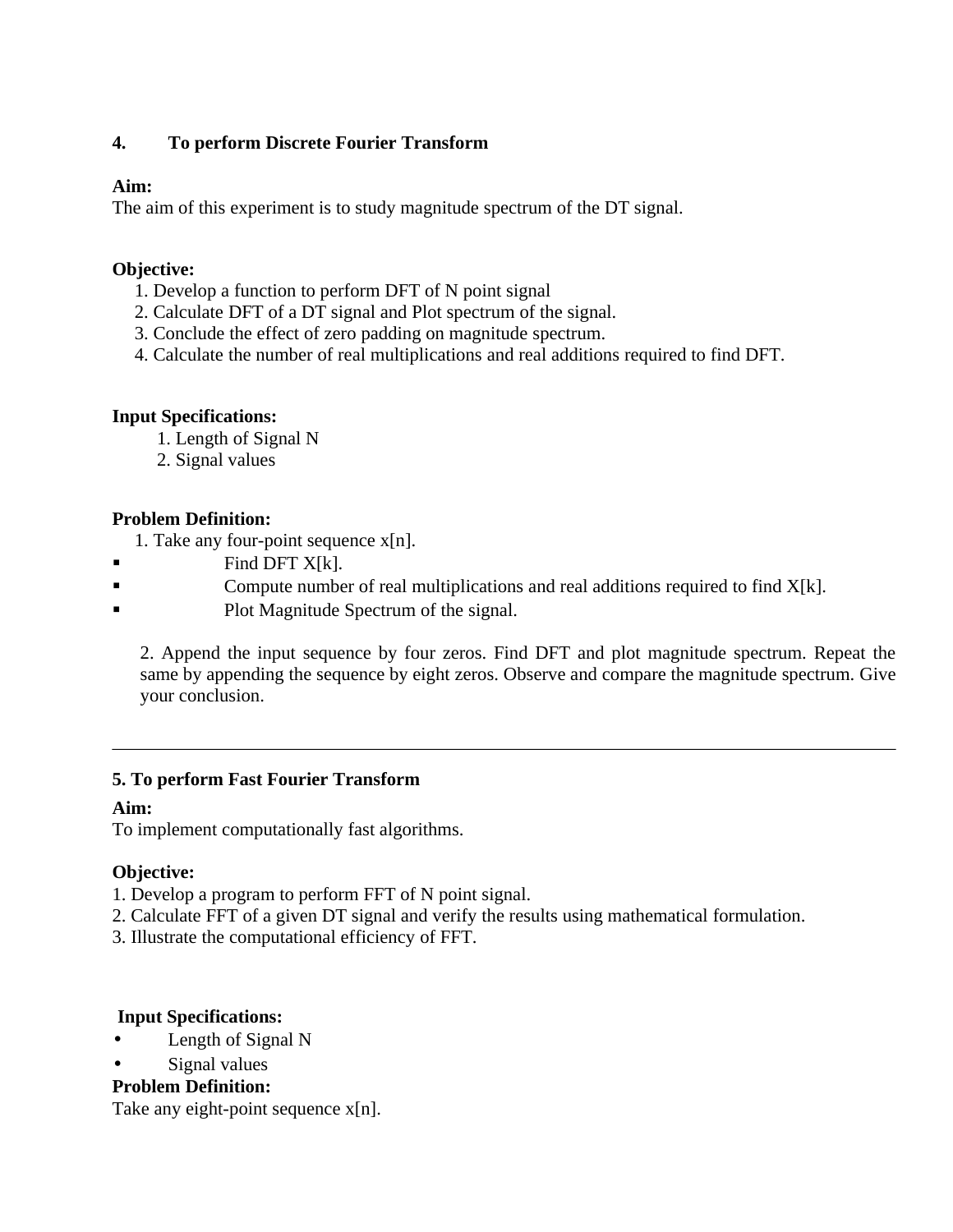- $\bullet$  Find FFT X[k].
- Write number of real multiplications and real additions involved in finding  $X[k]$ .

### **6. Filtering of long Data Sequence**

#### **Aim:**

To perform filtering of Long Data Sequence using Overlap Add Method and Overlap Save Method.

### **Objective:**

Develop a function to implement Fast Overlap Add and Fast Overlap Save Algorithm using FFT.

### **Input Specifications:**

- 1. Length of long data sequence and signal values.
- 2. Length of impulse response M and coefficient values of h[n].

### **Problem Definition:**

Find the output of a Discrete Time system using Fast Overlap Add Method OR Fast Overlap Save Method.

### **7. Real Time Signal Processing**

### **Aim:**

To perform real time signal processing using TMS320 Processor.

### **Objective:**

Study real time signal processing.

### **Input Specifications:**

1. Real Time Speech Signal

### **Problem Definition:**

- 1)Capture the real time audio signal.
- 2) Filter it by convolving input signal with the impulse response of FIR filter using Fast Overlap Add filtering Algorithm OR Fast Overlao Save Filtering Algorithm.
- 3) Observe the quality of output signal.

### **8. Application of Digital Signal Processing**

### **Aim:**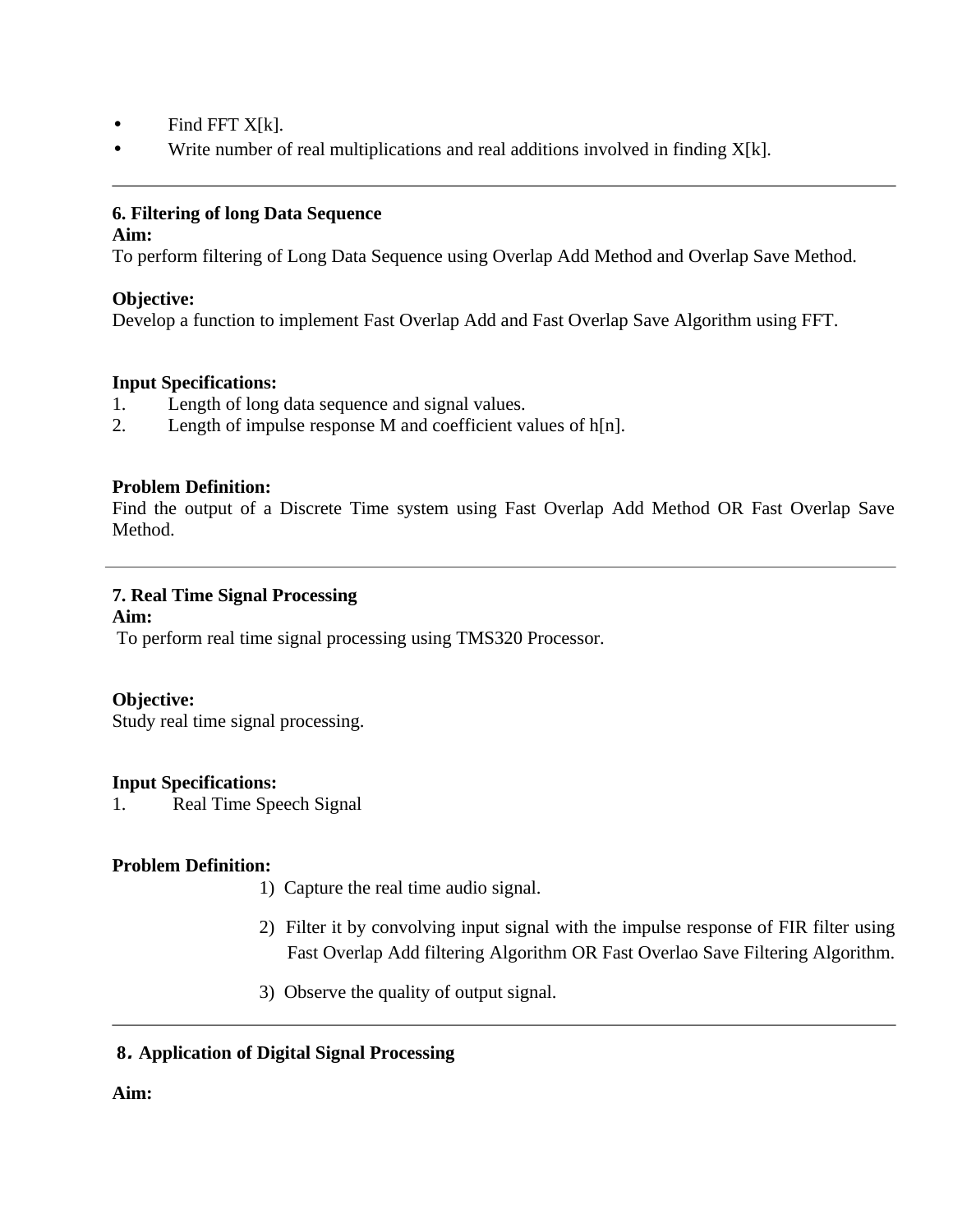To implement any Signal Processing operation on one dimensional signal.

#### **Objective:**

To develop application of signal processing.

#### **Input Specifications:**

One dimensional signal.

### **Rules**:

- 1. Number of students in one Group : min 2 max -3
	- 2. Decide one DSP application of your choice. Collect the information related to the application from the published granted patents. Download the related published papers from the standard refereed journals and conferences.
- 3. Develop a block diagram of the proposed system and flowchart of proposed system algorithm, implement it using Scilab/C,  $C++$  language and obtain the appropriate results.
- 4. Prepare the three to four pages report on the mini project in IEEE paper format. Report should include Abstract, Introduction, Related Theory, Proposed System Design/Algorithm, Experimentation & Result Analysis, Conclusion, and References.

**5.**

### **Term Work:**

- Term work shall consist of minimum **08** assignments and course project.
- Journal must include at least 1 assignment on each module and two quiz.
- The final certification and acceptance of term work ensures that satisfactory performance of laboratory work and minimum passing marks in term work.

The distribution of marks for term work shall be as follows:

|  | $(05)$ Marks  |
|--|---------------|
|  | $(05)$ Marks. |
|  | $(15)$ Marks. |

### **Text Books :**

1. Ashok Ambardar, 'Digital Signal Processing', Cengage Learning, 2007, ISBN : 978-81-315-0179-5.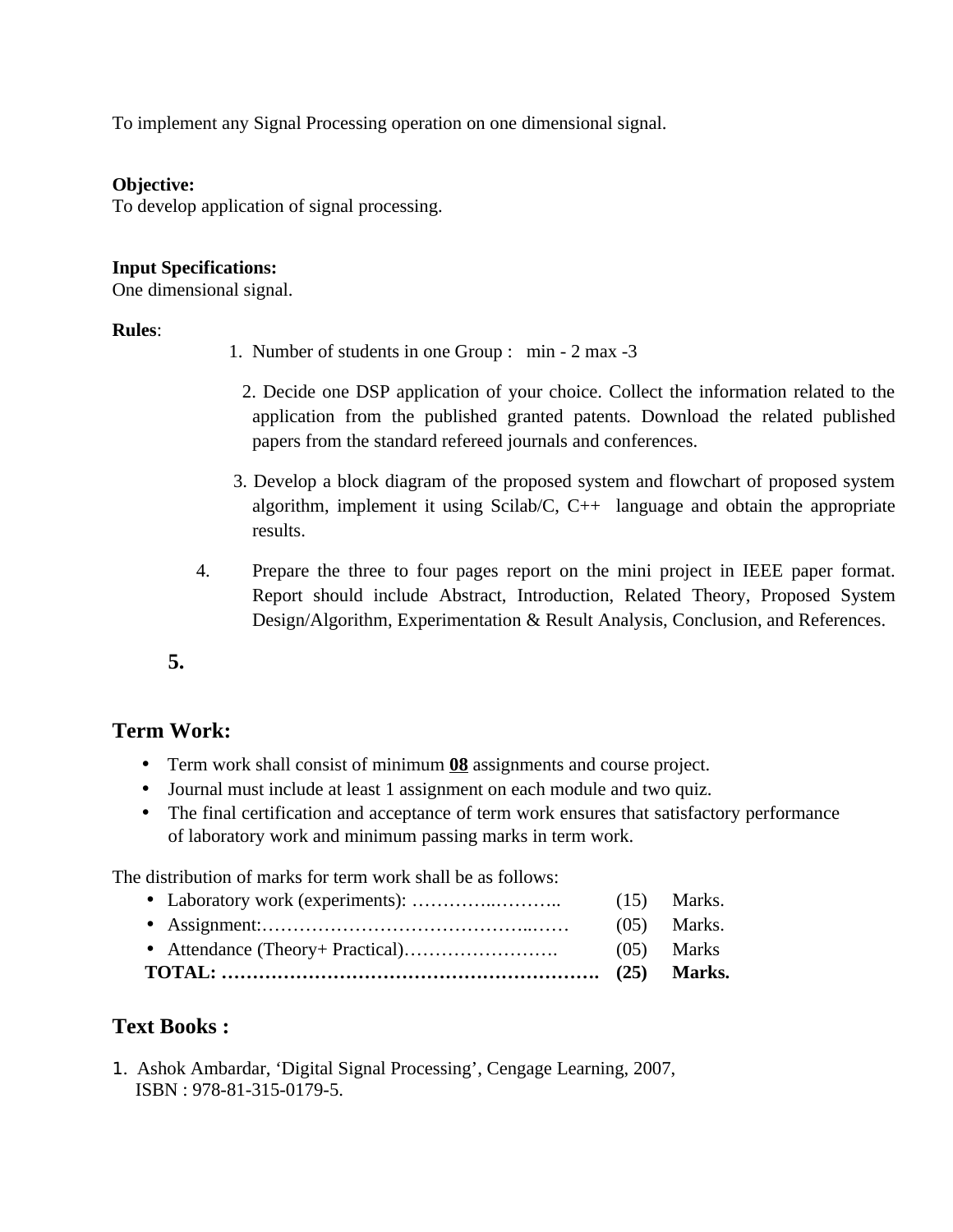- 2. Emmanuel C. Ifeachor, Barrie W. Jervis, "Digital Signal Processing: A Practical Approach", Pearson Education ISBN 0-201-59619- 9
- 3. S. Salivahanan, A. Vallavaraj, C. Gnanapriya, 'Digital Signal Processing' TataMcgraw Hill Publication First edition (2010). ISBN 978-0-07-066924-6.
- 4. Avtar Signh, S.Srinivasan,"Digital Signal Processing', Thomson Brooks/Cole, ISBN : 981-243-254-4

### **Reference Books :**

- 1. B. Venkatramani, M. Bhaskar ,"Digital Signal Processor', TataMcGraw Hill, Second Edition, (2001). ISBN : 978-0-07-070256-1.
- 2. Sanjit Mitra, 'Digital Signal Processing : A Computer Based Approach' , TataMcGraw Hill, Third Edition
- 3. Dr, Shaila Apte, "Digital Signal Processing,", Wiley India, Second Edition,2013 ISBN : 978-81-2652142-5
- 4. Proakis Manolakis, 'Digital Signal Processing : Principles, Algorithms and Applications' Fourth 2007, Pearson Education, ISBN 81-317-1000-9.
- 5. Monson H. Hayes, "Schaums Outline of Digital Signal Processing' McGraw Hill International second edition. ISBN : 978-00-7163509-7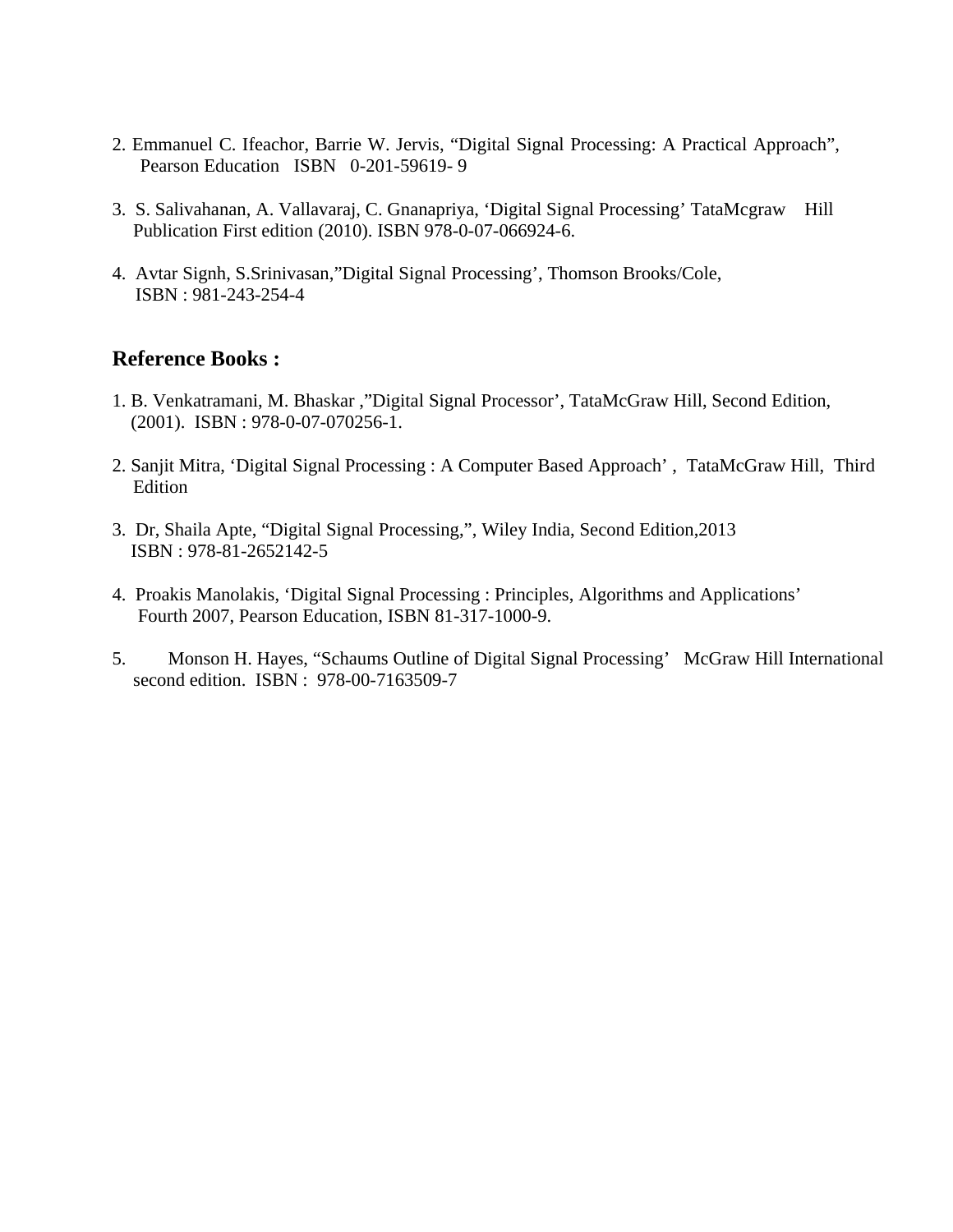| Course Code   | Course/Subject Name                     | Credits |
|---------------|-----------------------------------------|---------|
| <b>CPC702</b> | <b>Cryptography and System Security</b> |         |

#### **Objectives:**

- 1. To provide students with contemporary knowledge in Cryptography and Security.
- 2. To understand how crypto can be used as an effective tools in providing assurance concerning privacy and integrity of information.
- 3. To provide skills to design security protocols for recognize security problems.

**Outcomes:** Learner will be able to…

1. Understand the principles and practices of cryptographic techniques.

2. Understand a variety of generic security threats and vulnerabilities, and identify & analyze particular security problems for given application.

3. Appreciate the application of security techniques and technologies in solving reallife security problems in practical systems.

- 4. Apply appropriate security techniques to solve security problem
- 5. Design security protocols and methods to solve the specific security problems.
- 6. Familiar with current research issues and directions of security.

| <b>Module</b> | <b>Detailed Contents</b>                                             | <b>Hrs</b> |
|---------------|----------------------------------------------------------------------|------------|
| 01            | Introduction                                                         | 06         |
|               | 1.1 Security Attacks, Security Goals, Computer criminals, Methods of |            |
|               | defense, Security Services, Security Mechanisms                      |            |
| 02            | <b>Basics of Cryptography</b>                                        | 06         |
|               | 2.1 Symmetric Cipher Model, Substitution Techniques, Transportation  |            |
|               | Techniques, Other Cipher Properties- Confusion, Diffusion, Block and |            |
|               | Stream Ciphers.                                                      |            |
| 03            | <b>Secret Key Cryptography</b>                                       | 06         |
|               | 3.1 Data Encryption Standard(DES), Strength of DES, Block Cipher     |            |
|               | Design Principles and Modes of Operations, Triple DES, International |            |
|               | Data Encryption algorithm, Blowfish, CAST-128.                       |            |
| 04            | Public Key Cryptography                                              | 04         |
|               | 4.1 Principles of Public Key Cryptosystems, RSA Algorithm, Diffie-   |            |
|               | Hellman Key Exchange                                                 |            |
| 05            | <b>Cryptographic Hash Functions</b>                                  | 06         |
|               | 5.1 Applications of Cryptographic Hash Functions, Secure Hash        |            |
|               | Algorithm, Message Authentication Codes - Message Authentication     |            |
|               | Requirements and Functions, HMAC, Digital signatures, Digital        |            |
|               | Signature Schemes, Authentication Protocols, Digital Signature       |            |
|               | Standards.                                                           |            |
| 06            | <b>Authentication Applications</b>                                   | 06         |
|               | 6.1 Kerberos, Key Management and Distribution, X.509 Directory       |            |
|               | Authentication service, Public Key Infrastructure, Electronic Mail   |            |
|               | Security: Pretty Good Privacy, S/MIME.                               |            |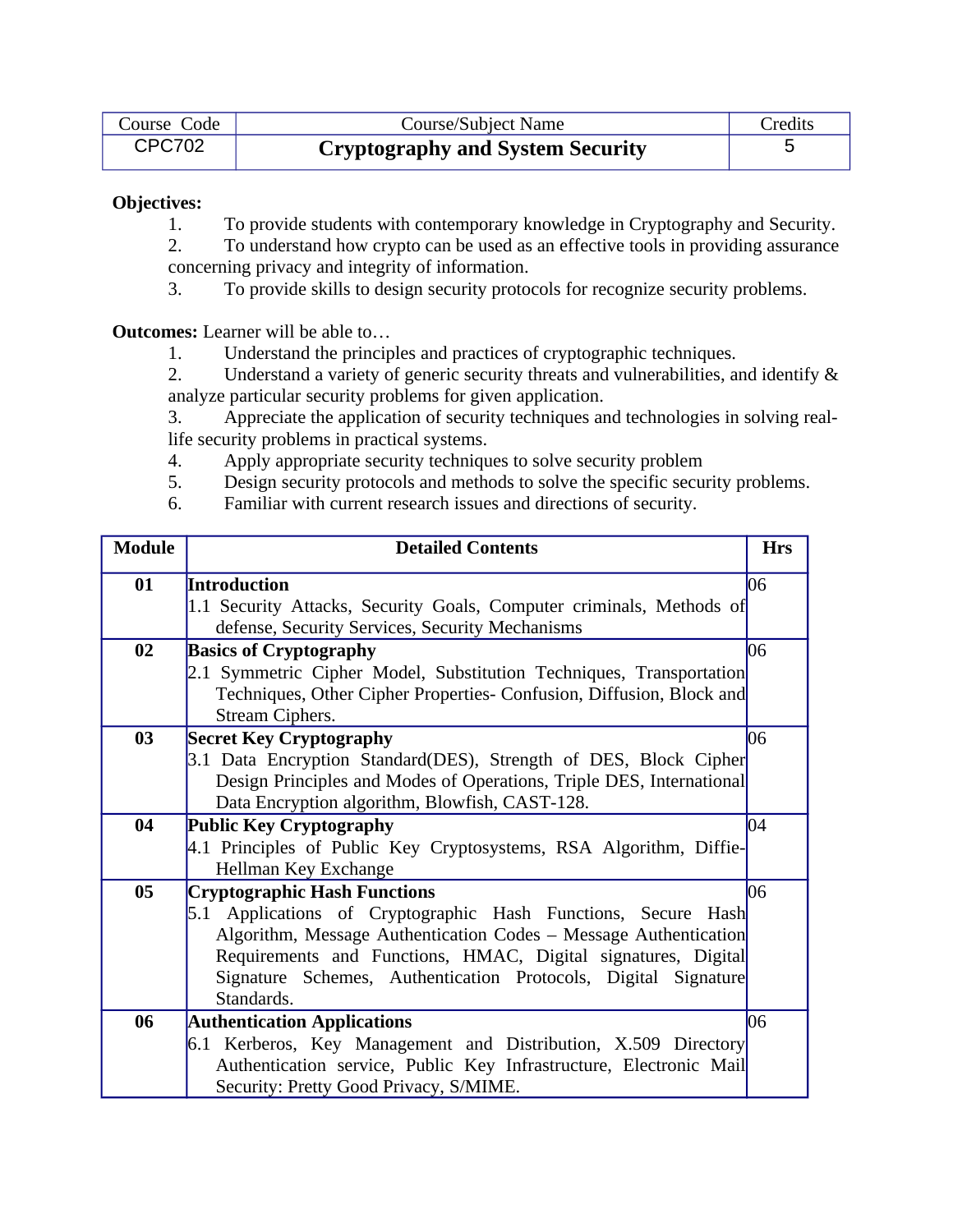| 07 | <b>7.1 Program Security</b>                                                 | 08 |
|----|-----------------------------------------------------------------------------|----|
|    | Secure programs, Nonmalicious Program Errors, Malicious Software $-$        |    |
|    | Types, Viruses, Virus Countermeasures, Worms, Targeted Malicious            |    |
|    | Code, Controls against Program Threats.                                     |    |
|    | <b>7.2 Operating System Security</b>                                        |    |
|    | Memory and Address protection, File Protection Mechanism, User              |    |
|    | Authentication.                                                             |    |
|    | <b>7.3 Database Security</b>                                                |    |
|    | Security Requirement, Reliability and Integrity, Sensitive data, Inference, |    |
|    | Multilevel Databases                                                        |    |
|    | 7.4 IDS and Firewalls                                                       |    |
|    | Intruders, Intrusion Detection, Password Management, Firewalls-             |    |
|    | Characteristics, Types of Firewalls, Placement of Firewalls, Firewall       |    |
|    | Configuration, Trusted systems.                                             |    |
|    |                                                                             |    |
| 08 | <b>8.1 IP Security</b>                                                      | 06 |
|    | Overview, Architecture, Authentication Header, Encapsulating Security       |    |
|    | Payload, Combining security Associations, Internet Key Exchange, Web        |    |
|    | Security: Web Security Considerations, Secure Sockets Layer and             |    |
|    | <b>Transport Layer Security, Electronic Payment.</b>                        |    |
|    | 8.2 Non-cryptographic protocol Vulnerabilities                              |    |
|    | DoS, DDoS, Session Hijacking and Spoofing, Software Vulnerabilities-        |    |
|    | Phishing, Buffer Overflow, Format String Attacks, SQL Injection.            |    |

### **Term Work:**

Term work should consist of at least 10experiments, 2 assignments based on above theory syllabus.

The final certification and acceptance of term work ensures that satisfactory performance of laboratory work and minimum passing marks in term work.

The distribution of marks for term work shall be as follows:

|  | (05) Marks    |
|--|---------------|
|  | $(05)$ Marks. |
|  | $(15)$ Marks. |

### **Practical/Oral examination:**

Practical Exam will be based on above syllabus.

### **Syllabus for Practical**

Suggested topics for experiment but not limited to:

- 1. RSA and MD5 algorithms.
- 2. Packet Analyzer.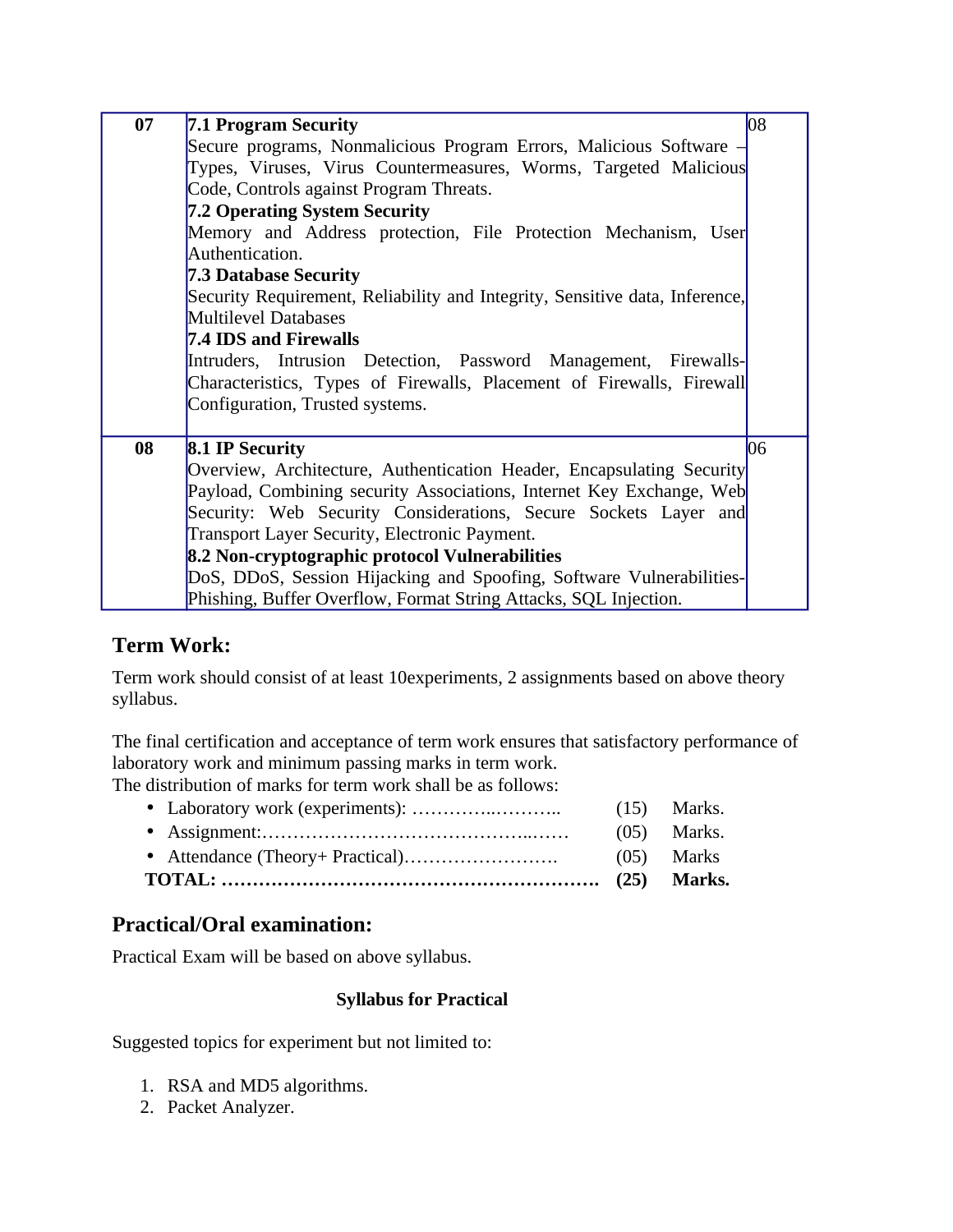- 3. IPSec
- 4. Spoofing
- 5. PGP(Pretty Good Privacy)
- 6. Port Scanning
- 7. Vulnerability scanner
- 8. Buffer Overflow
- 9. Intrusion Detection System
- 10. Password cracking
- 11. Firewall
- 12. SSL

### **Theory Examination:**

- 1. Question paper will comprise of total 6 questions, each of 20 Marks.
- 2. Only 4 questions need to be solved.
- 3. Question 1 will be compulsory and based on maximum part of the syllabus.

4. Remaining questions will be mixed in nature (for example suppose Q.2 has part (a) from module 3 then part (b) will be from any module other than module 3)

#### **In question paper, weightage of each module will be proportional to number of respective lecture hours as mentioned in the syllabus.**

# **Text Books:**

- 1. Cryptography and Network Security: Principles and Practice 5th edition, William Stallings, Pearson.
- 2. Network Security and Cryptography 2nd edition, Bernard Menezes, Cengage Learning.
- 3. Cryptography and Network, 2nd edition, Behrouz A Fourouzan, Debdeep Mukhopadhyay, TMH.

### **Reference Books:**

- 1. Cryptography and Network Security by Behrouz A. Forouzan, TMH
- 2. Security in Computing by Charles P. Pfleeger, Pearson Education.
- 3. Computer Security Art and Science by Matt Bishop, Addison-Wesley.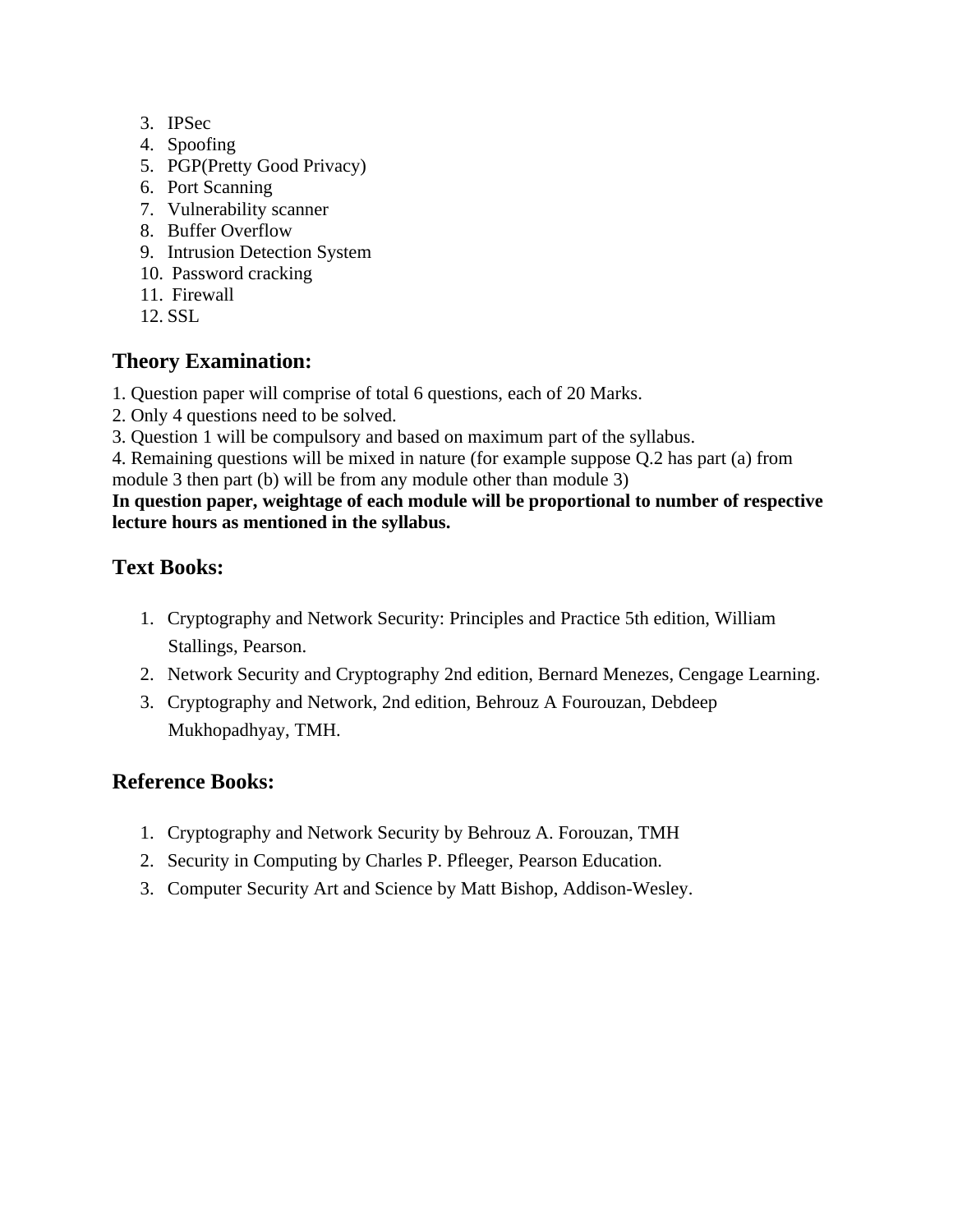| Course Code   | <b>Course/Subject Name</b>     | Credits |
|---------------|--------------------------------|---------|
| <b>CPC703</b> | <b>Artificial Intelligence</b> |         |

#### **Objectives:**

- 1. To conceptualize the basic ideas and techniques underlying the design of intelligent systems.
- 2. To make students understand and Explore the mechanism of mind that enable intelligent thought and action.
- 3. To make students understand advanced representation formalism and search techniques.
- 4. To make students understand how to deal with uncertain and incomplete information.

#### **Outcomes:** Learner will be able to

- 1. Ability to develop a basic understanding of AI building blocks presented in intelligent agents.
- 2. Ability to choose an appropriate problem solving method and knowledge representation technique.
- 3. Ability to analyze the strength and weaknesses of AI approaches to knowledge– intensive problem solving.
- 4. Ability to design models for reasoning with uncertainty as well as the use of unreliable information.
- 5. Ability to design and develop the AI applications in real world scenario.

| <b>Module</b> | <b>Detailed Contents</b>                                          | <b>Hrs</b> |
|---------------|-------------------------------------------------------------------|------------|
| 01            | <b>Introduction to Artificial Intelligence</b>                    | 04         |
|               | 1.1 Introduction, History of Artificial Intelligence, Intelligent |            |
|               | Systems: Categorization of Intelligent System, Components         |            |
|               | of AI Program, Foundations of AI, Sub-areas of AI,                |            |
|               | Applications of AI, Current trends in AI.                         |            |
| 02            | <b>Intelligent Agents</b>                                         | 04         |
|               | 2.1 Agents and Environments, The concept of rationality, The      |            |
|               | nature of environment, The structure of Agents, Types of          |            |
|               | Agents, Learning Agent.                                           |            |
| 03            | <b>Problem solving</b>                                            | 14         |
|               | 3.1 Solving problem by Searching: Problem Solving Agent,          |            |
|               | Formulating Problems, Example Problems.                           |            |
|               | 3.2 Uninformed Search Methods: Breadth First Search (BFS),        |            |
|               | Depth First Search (DFS), Depth Limited Search, Depth             |            |
|               | First Iterative Deepening(DFID), Informed Search Methods:         |            |
|               | Greedy best first Search, A* Search, Memory bounded               |            |
|               | heuristic Search.                                                 |            |
|               | 3.3 Local Search Algorithms and Optimization Problems: Hill-      |            |
|               | climbing search Simulated annealing, Local beam search,           |            |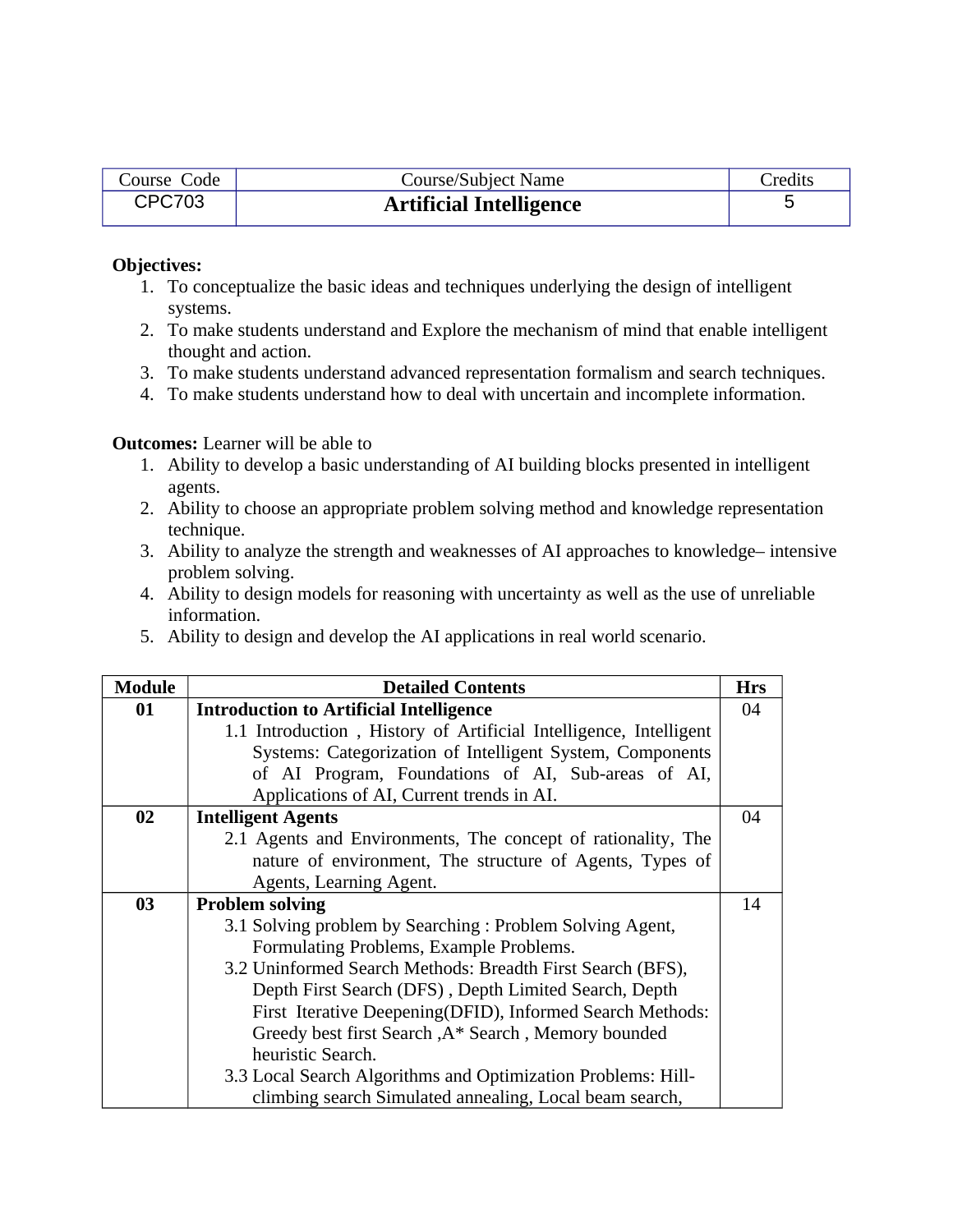|    | Genetic algorithms.                                                                              |    |
|----|--------------------------------------------------------------------------------------------------|----|
|    | 3.4 Adversarial Search: Games, Optimal strategies, The<br>minimax algorithm, Alpha-Beta Pruning. |    |
|    |                                                                                                  |    |
|    |                                                                                                  |    |
|    |                                                                                                  |    |
| 04 | <b>Knowledge and Reasoning</b>                                                                   | 12 |
|    | 4.1 Knowledge based Agents, The Wumpus World, The                                                |    |
|    | Propositional logic, First Order Logic: Syntax and Semantic,                                     |    |
|    | Inference in FOL, Forward chaining, backward Chaining.                                           |    |
|    | 4.2 Knowledge Engineering in First-Order Logic, Unification,                                     |    |
|    | Resolution, Introduction to logic programming (PROLOG).                                          |    |
|    | 4.3 Uncertain Knowledge and Reasoning:                                                           |    |
|    | Uncertainty, Representing knowledge in an uncertain                                              |    |
|    | domain, The semantics of belief network, Inference in belief                                     |    |
|    | network.                                                                                         |    |
| 05 | <b>Planning and Learning</b>                                                                     | 10 |
|    | 5.1 The planning problem, Planning with state space search,                                      |    |
|    | Partial order planning, Hierarchical planning, Conditional                                       |    |
|    | Planning.                                                                                        |    |
|    | 5.2 Learning: Forms of Learning, Inductive Learning, Learning                                    |    |
|    | Decision Tree.                                                                                   |    |
|    | 5.3 Expert System: Introduction, Phases in building Expert                                       |    |
|    | Systems, ES Architecture, ES vs Traditional System.                                              |    |
| 06 | <b>Applications</b>                                                                              | 04 |
|    | 6.1 Natural Language Processing(NLP), Expert Systems.                                            |    |

# **Term Work:**

The distribution of marks for term work shall be as follows:

There will be at least two assignments covering the above syllabus.

# **Practical/Oral examination:**

Practical examination based on the above syllabus will be conducted.

### **List of AI Practical / Experiments**

**All the programs should be implemented in C/C++/Java/Prolog under Windows or Linux environment. Experiments can also be conducted using available open source tools.**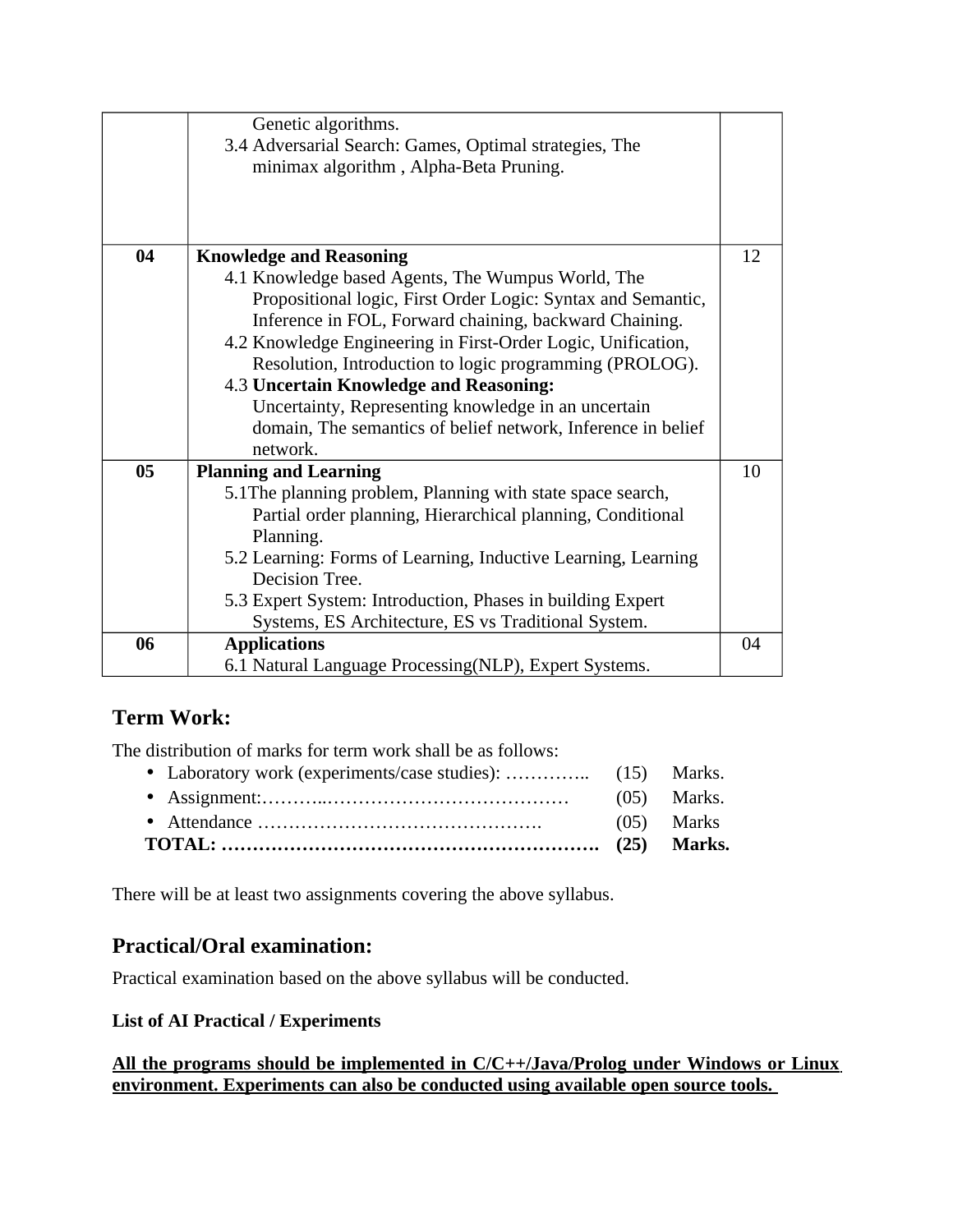1. One case study on NLP/Expert system based papers published in IEEE/ACM/Springer or any prominent journal.

- 2. Program on uninformed and informed search methods.
- 3. Program on Local Search Algorithm.
- 4. Program on Optimization problem.
- 5. Program on adversarial search.
- 6. Program on Wumpus world.
- 7. Program on unification.
- 8. Program on Decision Tree.

Any other practical covering the syllabus topics and subtopics can be conducted.

## **Reference Books (Practicals):**

- 1. Ivan Bratko "PROLOG Programming for Artificial Intelligence", Pearson Education, Third Edition.
- 2. Elaine Rich and Kevin Knight "Artificial Intelligence "Third Edition
- 3. Davis E.Goldberg, "Genetic Algorithms: Search, Optimization and Machine Learning", Addison Wesley, N.Y., 1989.
- 4. Han Kamber, "Data Mining Concepts and Techniques", Morgann Kaufmann Publishers.

### **Text Books:**

- 1. Stuart J. Russell and Peter Norvig, "Artificial Intelligence A Modern Approach "Second Edition" Pearson Education.
- 2. Saroj Kaushik "Artificial Intelligence" , Cengage Learning.
- 3. George F Luger "Artificial Intelligence" Low Price Edition , Pearson Education., Fourth edition.

### **Reference Books:**

- 1. Ivan Bratko "PROLOG Programming for Artificial Intelligence", Pearson Education, Third Edition.
- 2. Elaine Rich and Kevin Knight "Artificial Intelligence" Third Edition
- 3. Davis E.Goldberg, "Genetic Algorithms: Search, Optimization and Machine Learning", Addison Wesley, N.Y., 1989.
- 4. Hagan, Demuth, Beale, "Neural Network Design" CENGAGE Learning, India Edition.
- 5. Patrick Henry Winston , "Artificial Intelligence", Addison-Wesley, Third Edition.
- 6. Han Kamber, "Data Mining Concepts and Techniques", Morgann Kaufmann Publishers.
- 7. N.P.Padhy, "Artificial Intelligence and Intelligent Systems", Oxford University Press.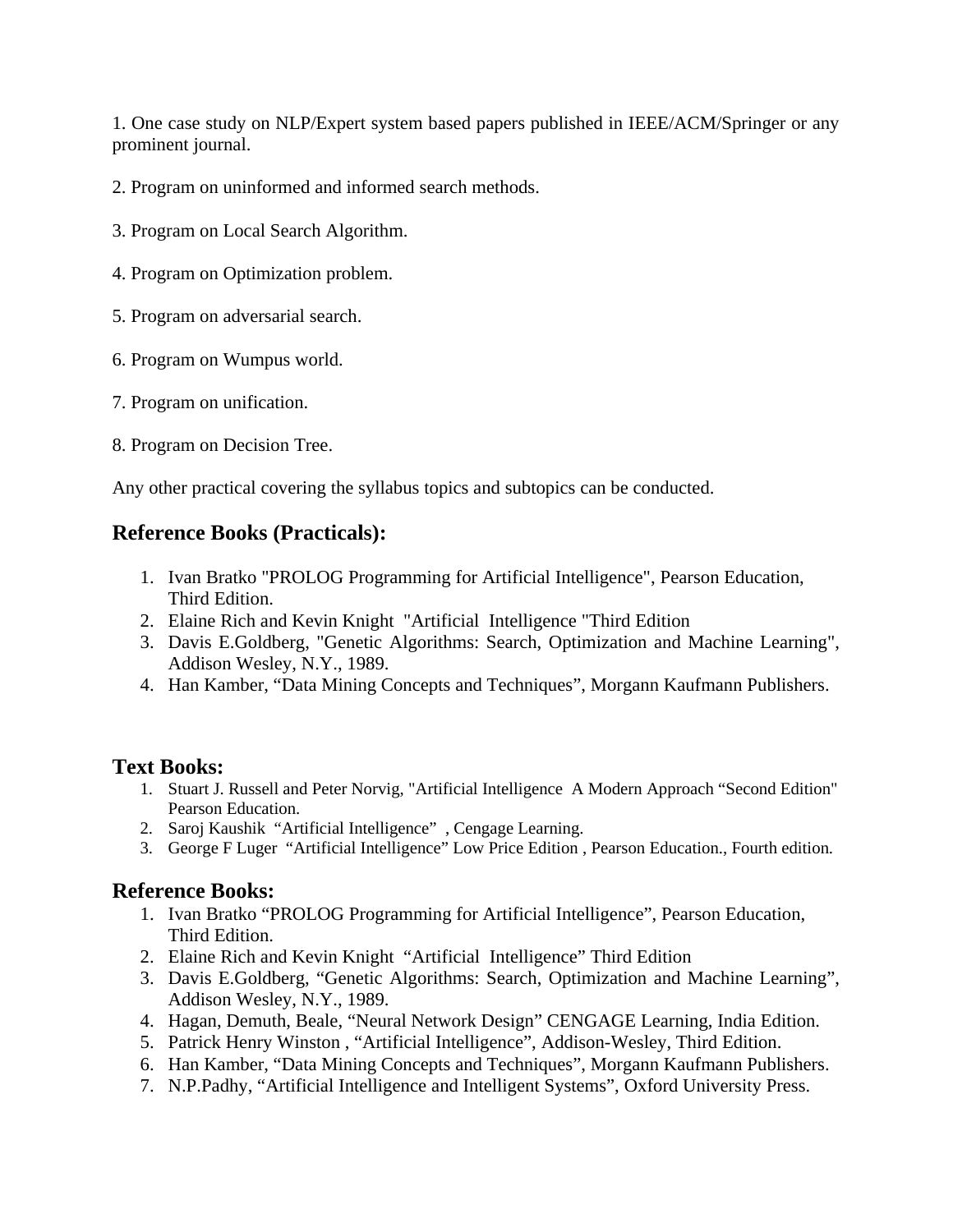| Course Code | <b>Course/Subject Name</b> | Credits |
|-------------|----------------------------|---------|
| CPE7021     | <b>Advanced Algorithms</b> |         |

#### **Objectives:**

- 1. To teach fundamentals of analysis of algorithm at depth
- 2. To provide in depth study of advanced data structures and its uses
- 3. To teach analysis of problems from different domains

**Outcomes:** Learner will be able to…

- 1. Identify and use suitable data structures for given problem from different domains
- 2. Appreciate the role of Graph algorithms in solving variety of problems
- 3. Appreciate the role of Optimization by using linear programing
- 4. Analyze the various algorithms from different domains

| <b>Module</b> | <b>Detailed Contents</b>                                                                                                                                                                                                                          | <b>Hrs</b> |
|---------------|---------------------------------------------------------------------------------------------------------------------------------------------------------------------------------------------------------------------------------------------------|------------|
| 01            | Introduction<br>1.1 Asymptotic notations Big O, Big $\Theta$ , Big $\Omega$ , $\omega$ ,<br>notations ,Proofs of master theorem, applying<br>theorem to solve problems                                                                            | 03         |
| 02            | <b>Advanced Data Structures</b><br>2.1 Red-Black Trees: properties of red-black trees, Insertions,<br><b>Deletions</b><br>2.2 B-Trees and its operations<br>2.3 Binomial Heaps: Binomial trees and binomial heaps, Operation<br>on Binomial heaps | 09         |
| 03            | <b>Dynamic Programing</b><br>3.1 matrix chain multiplication, cutting rod problem and its analysis                                                                                                                                                | 06         |
| 04            | <b>Graph algorithms</b><br>4.1 Bellman ford algorithm, Dijkstra algorithm, Johnson's All pair<br>shortest path algorithm for sparse graphs                                                                                                        | 06         |
| 05            | <b>Maximum Flow</b><br>5.1 Flow networks, the ford Fulkerson method, max bipartite<br>matching, push Relabel Algorithm, The relabel to front<br>algorithm                                                                                         | 08         |
| 06            | <b>Linear Programing</b><br>6.1 Standard and slack forms, Formulating problems as linear<br>programs, simplex algorithm, Duality, Initial basic feasible<br>solution                                                                              | 08         |
| 07            | <b>Computational Ggeometry</b><br>7.1 Line Segment properties, Determining whether any pair of<br>segment intersects, finding the convex hull, Finding the closest<br>pair of points.                                                             | 08         |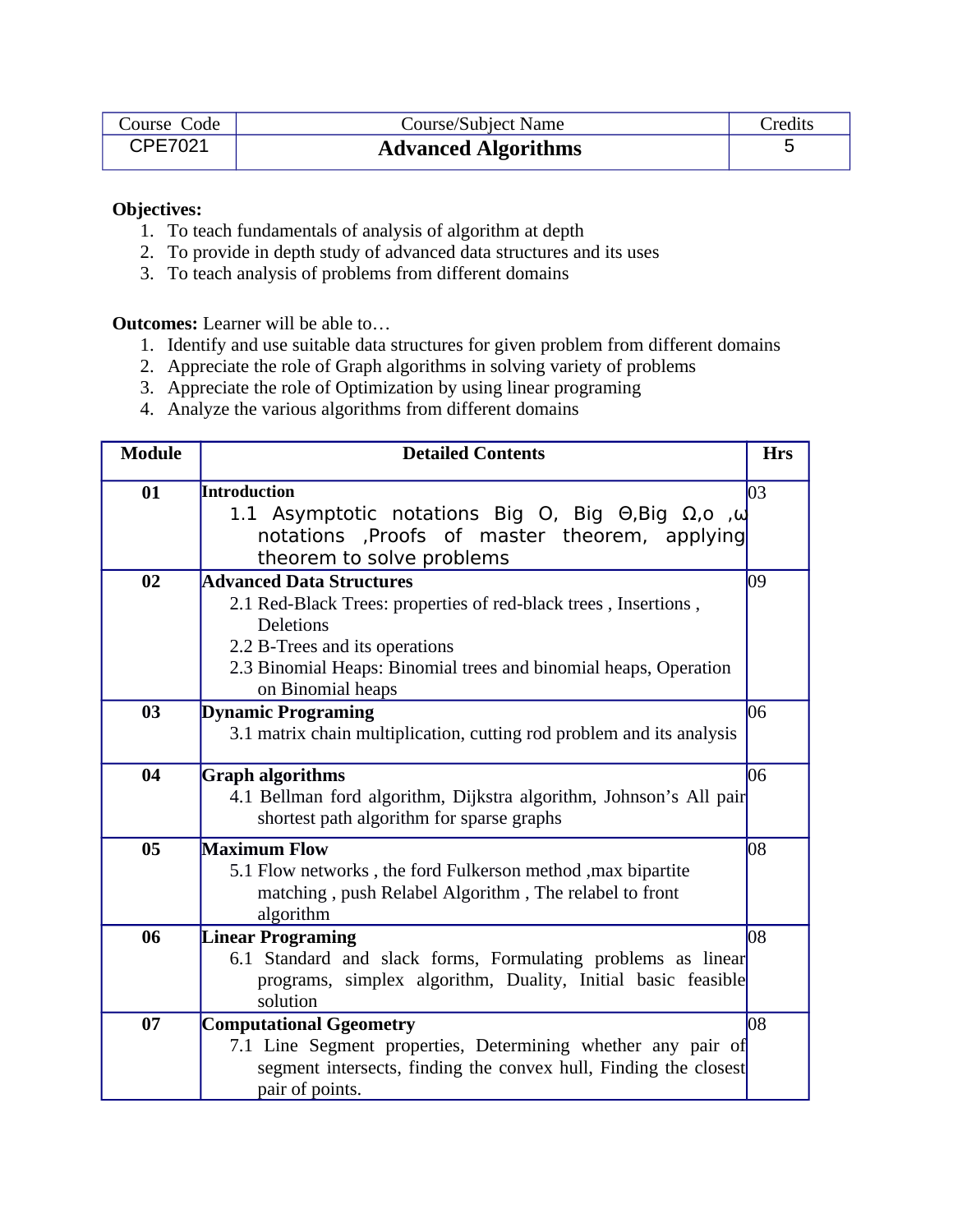# **Term Work:**

Term work should consist of at least 6 experiments, 2 assignments based on above theory syllabus.

The final certification and acceptance of term work ensures that satisfactory performance of laboratory work and minimum passing marks in term work.

The distribution of marks for term work shall be as follows:

• Laboratory work (experiments): …………..……….. (15) Marks. • Assignment:……………………………………..…… (05) Marks. • Attendance (Theory+ Practical)……………………. (05) Marks **TOTAL: ……………………………………………………. (25) Marks.**

# **Practical/Oral examination:**

Oral examination based on above syllabus will be conducted

### **Syllabus for Practical**

Suggested topics for experiment but not limited to:

- 1. Red black trees and its various operations
- 2. Binomial Heaps and its various operations
- 3. Dynamic programing: matrix chain multiplication , cutting rod example
- 4. Bellman ford , Johnson's algorithm for sparse graphs
- 5. Ford Fulkerson algorithm , push relabel to front methods
- 6. Finding closest pair of points, Determining the convex hull
- 7. Implementation of Simplex algorithm

### **Text Books:**

- 1. T.H. Coreman , C.E. Leiserson, R.L. Rivest, and C. Stein, "Introduction to algorithms",2nd edition , PHI publication 2005
- 2. Ellis Horowitz , Sartaj Sahni , S. Rajsekaran. "Fundamentals of computer algorithms" University press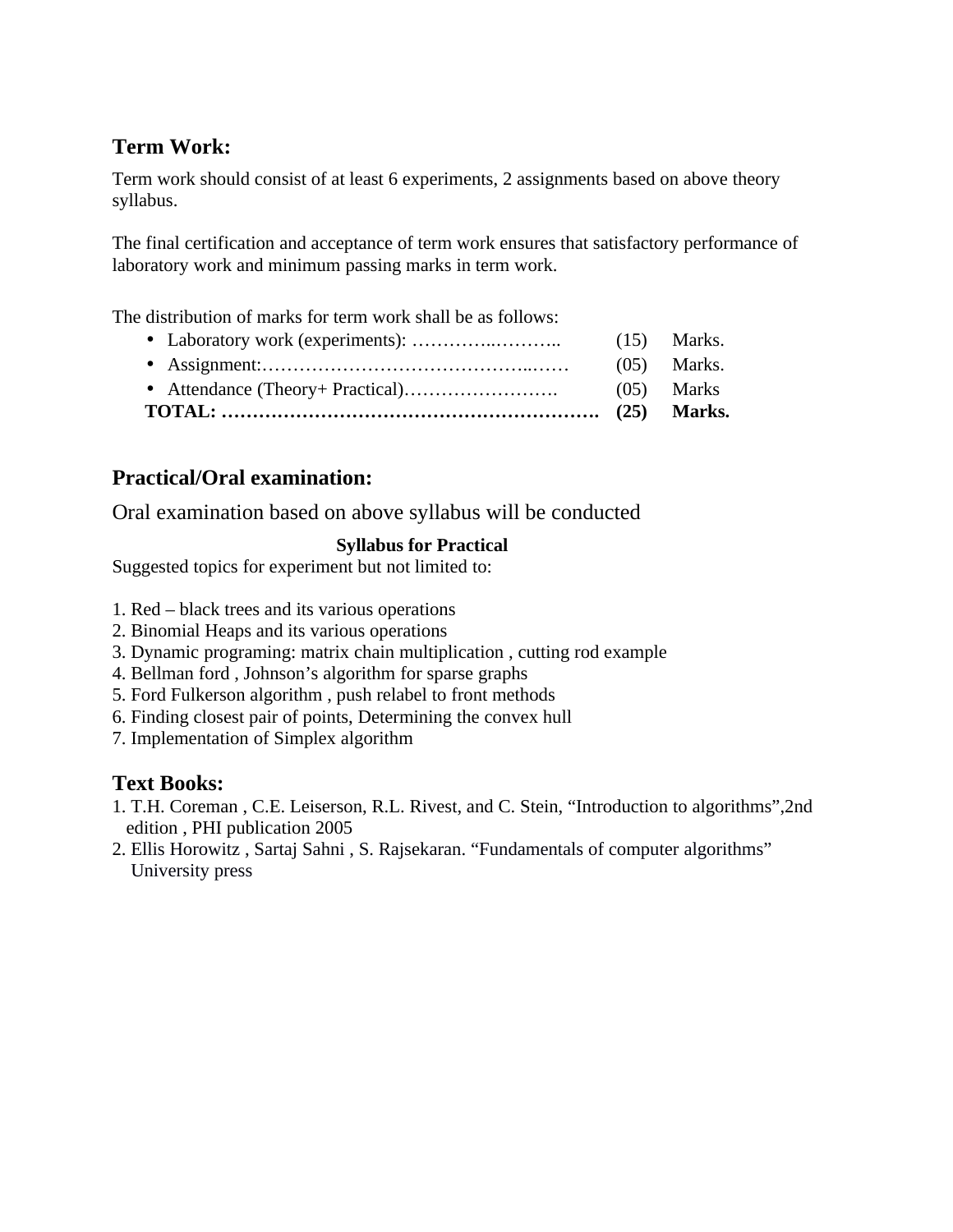| Course Code | Course/Subject Name     | Credits |
|-------------|-------------------------|---------|
| CPE7023     | <b>Image Processing</b> |         |

#### **Objectives:**

- 1. To learn the fundamental concepts of Digital Image Processing and Video Processing .
- 2. To understand basic image enhancement and segmentation techniques.
- 3. To illustrate Image Transform calculations mathematically and develop fast transform algorithm
- 4. To learn Image Compression and Decompression Techniques

**Outcomes:** Learner will be able to…

- 1. Understand the concept of Digital Image and Video Image.
- 2. Explain image enhancement and Segmentation technique.
- 3. Develop fast image transform flowgraph
- 4. Solve Image compression and decompression techniques
- 5. Perform Binary Image Processing Operations

| <b>Module</b> | <b>Detailed Contents</b>                                                | Hrs. |
|---------------|-------------------------------------------------------------------------|------|
| 01            | <b>Digital Image and Video Fundamentals</b>                             | 06   |
|               | 1.1 Introduction to Digital Image, Digital Image Processing System,     |      |
|               | Sampling and Quantization, Representation of Digital<br>Image,          |      |
|               | Connectivity, Image File Formats: BMP, TIFF and JPEG. Colour Models     |      |
|               | (RGB, HSI, YUV) Introduction to Digital Video, Chroma Sub-sampling,     |      |
|               | <b>CCIR</b> standards for Digital Video                                 |      |
| 02            | <b>Image Enhancement</b>                                                | 09   |
|               | 2.1 Gray Level Transformations, Zero Memory Point Operations, Histogram |      |
|               | Processing, Neighbourhood Processing, Spatial Filtering, Smoothing and  |      |
|               | Sharpening Filters. Homomorphic Filtering                               |      |
|               |                                                                         |      |
| 03            | <b>Image Segmentation and Representation</b>                            | 09   |
|               | 3.1 Detection of Discontinuities, Edge Linking using Hough Transform,   |      |
|               | Thresholding, Region based Segmentation, Split and Merge Technique,     |      |
|               | Image Representation and Description, Chain Code, Polygonal             |      |
|               | Representation, Shape Number, Moments.                                  |      |
| 04            | <b>Image Transform</b>                                                  | 09   |
|               | 4.1 Introduction to Unitary Transform, Discrete Fourier Transform(DFT), |      |
|               | Properties of DFT, Fast Fourier Transform(FFT), Discrete Hadamard       |      |
|               | Transform(DHT), Fast Hadamard Transform(FHT), Discrete Cosine           |      |
|               | Transform(DCT), Discrete Wavelet Transform(DWT),                        |      |
| 05            | <b>Image Compression</b>                                                | 09   |
|               | 5.1 Introduction, Redundancy, Fidelity Criteria,                        |      |
|               | 5.2 Lossless Compression Techniques : Run Length Coding, Arithmetic     |      |
|               | Coding, Huffman Coding, Differential PCM,                               |      |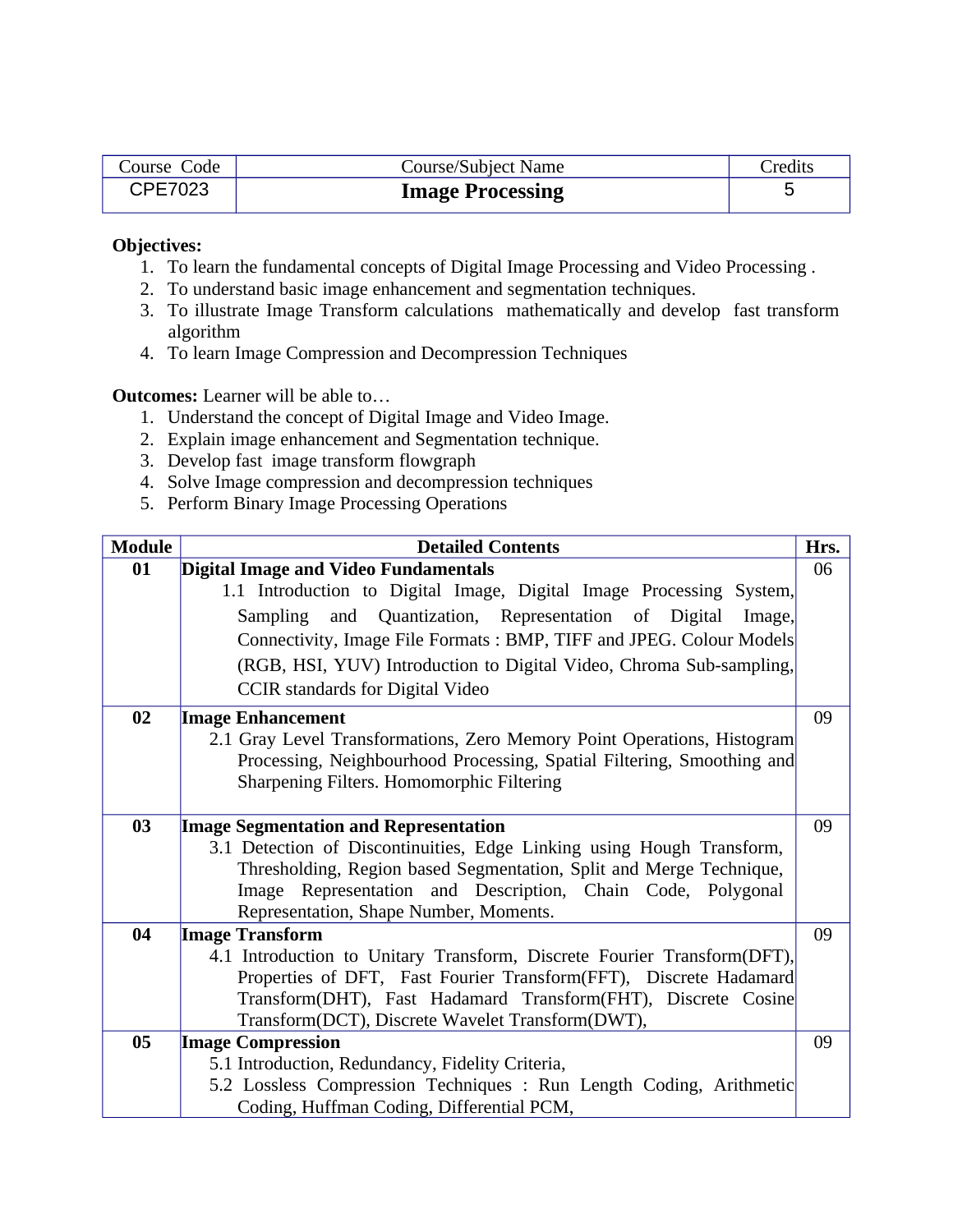|    | 5.3 Lossy Compression Techniques: Improved Gray Scale Quantization,<br>Vector Quantization, JPEG, MPEG-1. |    |
|----|-----------------------------------------------------------------------------------------------------------|----|
| 06 | <b>Binary Image Processing</b>                                                                            | 06 |
|    | 6.1 Binary Morphological Operators, Hit-or-Miss Transformation, Boundary                                  |    |
|    | Extraction, Region Filling, Thinning and Thickening, Connected                                            |    |
|    | Component Labeling, Iterative Algorithm and Classical Algorithm                                           |    |

### **Term Work:**

Term work should consist of at least 08 experiments.

Journal must include at least 1 assignment on each module and two quiz.

The final certification and acceptance of term work ensures that satisfactory performance of laboratory work and minimum passing marks in term work.

The distribution of marks for term work shall be as follows:

|  |  | $(05)$ Marks. |
|--|--|---------------|
|  |  |               |
|  |  |               |

# **Practical/Oral examination:**

Oral exam will be based on the above syllabus

### **Practicals**

Implementation of programs must be either in C or C++ only. A List of experiments is given below. Input can be Monochrome OR Colour Image. Additional experiments within the scope of the syllabus can be added.

- 1. Image Enhancement [ Any two techniques ]
	- (1) using Zero Memory Point Operations.
	- (2) using Histogram Processing Technique
	- (3) using Spatial Filtering [ Smoothing Filters/ Sharpening Filters]
	- (4) using Homomorphic Filtering
- 2. Image Segmentation [ Any two techniques ]
- (1) Horizontal and Vertical Line Detection
- (2) Edge Detection
- (3) Split and Merge Technique
- (4) Edge Linking using Hough Transform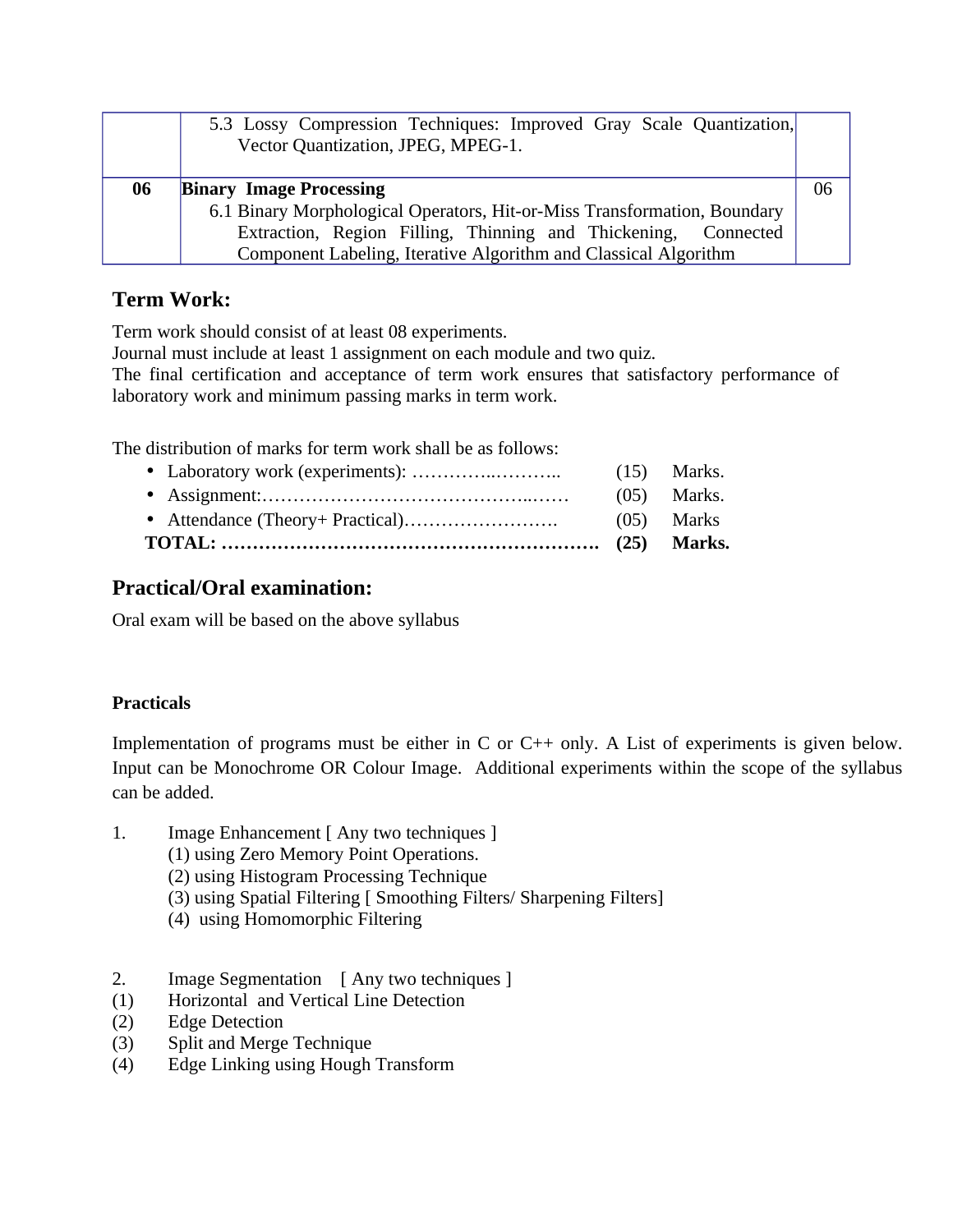- 3. Image Compression and De-compression [ Any two techniques ]
- (1) Arithmetic Coding and Decoding
- (2) Huffman Coding and Decoding
- (3) IGS Quantization/ Vector Quantization based Compression and De-compression
- (4) Transform based Image Compression and De-compression [FFT/ FHT/DCT/ DWT]
- 4. Binary Image Processing [ Any two techniques ]
	- (1) Opening followed by Closing
	- (2) Hit or Miss Transform
	- (3) Thinning/Thickening/ Region Fillling / Boundary Extraction
	- (4) Connected Component Algorithm

### **Text Books :**

1. Rafel C. Gonzalez and Richard E. Woods, 'Digital Image Processing', Pearson Education Asia, Third Edition, 2009,

2. S. Jayaraman, E.Esakkirajan and T.Veerkumar, "Digital Image Processing" TataMcGraw Hill Education Private Ltd, 2009,

3. Anil K. Jain, "Fundamentals and Digital Image Processing", Prentice Hall of India Private Ltd, Third Edition

- 4. S. Sridhar, "Digital Image Processing", Oxford University Press, Second Edition, 2012.
- 5. Robert Haralick and Linda Shapiro, "Computer and Robot Vision", Vol I, II, Addison Wesley, 1993.

### **Reference Books:**

1. Dwayne Phillps, "Image Processing in C", BPB Publication, 2006

2. B. Chandra and D.Dutta Majumder, "Digital Image Processing and Analysis", Prentice Hall of India Private Ltd, 2011

3. Malay K. Pakhira, "Digital Image Processing and Pattern Recognition", Prentice Hall of India Private Ltd, Third Edition

4. Fred Halshall, "Multimedia Communications: Applications, Networks Protocols and Standards,", Pearson Education 2001

5. David A. Forsyth, Jean Ponce, "Computer Vision: A Modern Approach", Pearson Education, Limited, 2011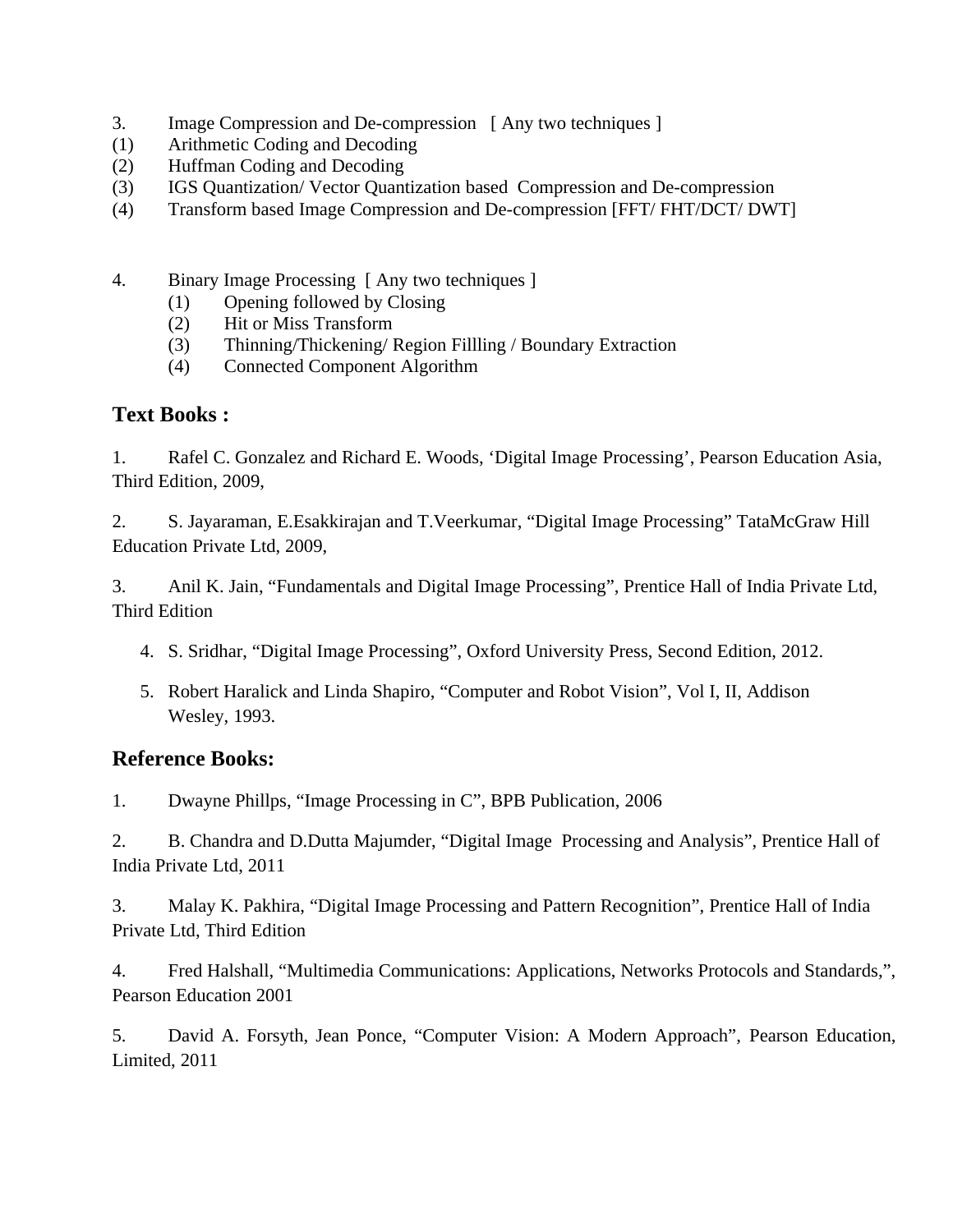| Course Code | <b>Course/Subject Name</b>   | Credits |
|-------------|------------------------------|---------|
| CPF7024     | <b>Software Architecture</b> |         |

#### **Outcomes:**

Software architecture is foundational to the development of large, practical software-intensive applications.

After successful completion of this course learner will be able to:

• Visualize the architectural concepts in development of large, practical softwareintensive applications.

• Rather than focusing on one method, notation, tool, or process, this new course widely surveys software architecture techniques, enabling us to choose the right tool for the job at hand.

| <b>Module</b> | <b>Detailed Contents</b>                                             | Hrs. |
|---------------|----------------------------------------------------------------------|------|
| 01            | <b>Basic Concepts</b>                                                | 03   |
|               | 1.1 Concepts of Software Architecture                                |      |
|               | 1.2 Models.                                                          |      |
|               | 1.3 Processes.                                                       |      |
|               | 1.4 Stakeholders                                                     |      |
| 02            | <b>Designing Architectures</b>                                       | 02   |
|               | 2.1 The Design Process.                                              |      |
|               | 2.2 Architectural Conception.                                        |      |
|               | 2.3 Refined Experience in Action: Styles and Architectural Patterns. |      |
|               | 2.4 Architectural Conception in Absence of Experience.               |      |
| 03            | <b>Connectors</b>                                                    | 06   |
|               | 3.1 Connectors in Action: A Motivating Example.                      |      |
|               | 3.2 Connector Foundations.                                           |      |
|               | 3.3 Connector Roles.                                                 |      |
|               | 3.4 Connector Types and Their Variation Dimensions.                  |      |
|               | 3.5 Example Connectors.                                              |      |
| 04            | <b>Modeling</b>                                                      | 04   |
|               | 4.1 Modeling Concepts.                                               |      |
|               | 4.2 Ambiguity, Accuracy, and Precision.                              |      |
|               | 4.3 Complex Modeling: Mixed Content and Multiple Views.              |      |
|               | 4.4 Evaluating Modeling Techniques.                                  |      |
|               | 4.5 Specific Modeling Techniques.                                    |      |
| 05            | <b>Analysis</b>                                                      | 08   |
|               | 5.1 Analysis Goals.                                                  |      |
|               | 5.2 Scope of Analysis.                                               |      |
|               | 5.3 Architectural Concern being Analyzed.                            |      |
|               | 5.4 Level of Formality of Architectural Models.                      |      |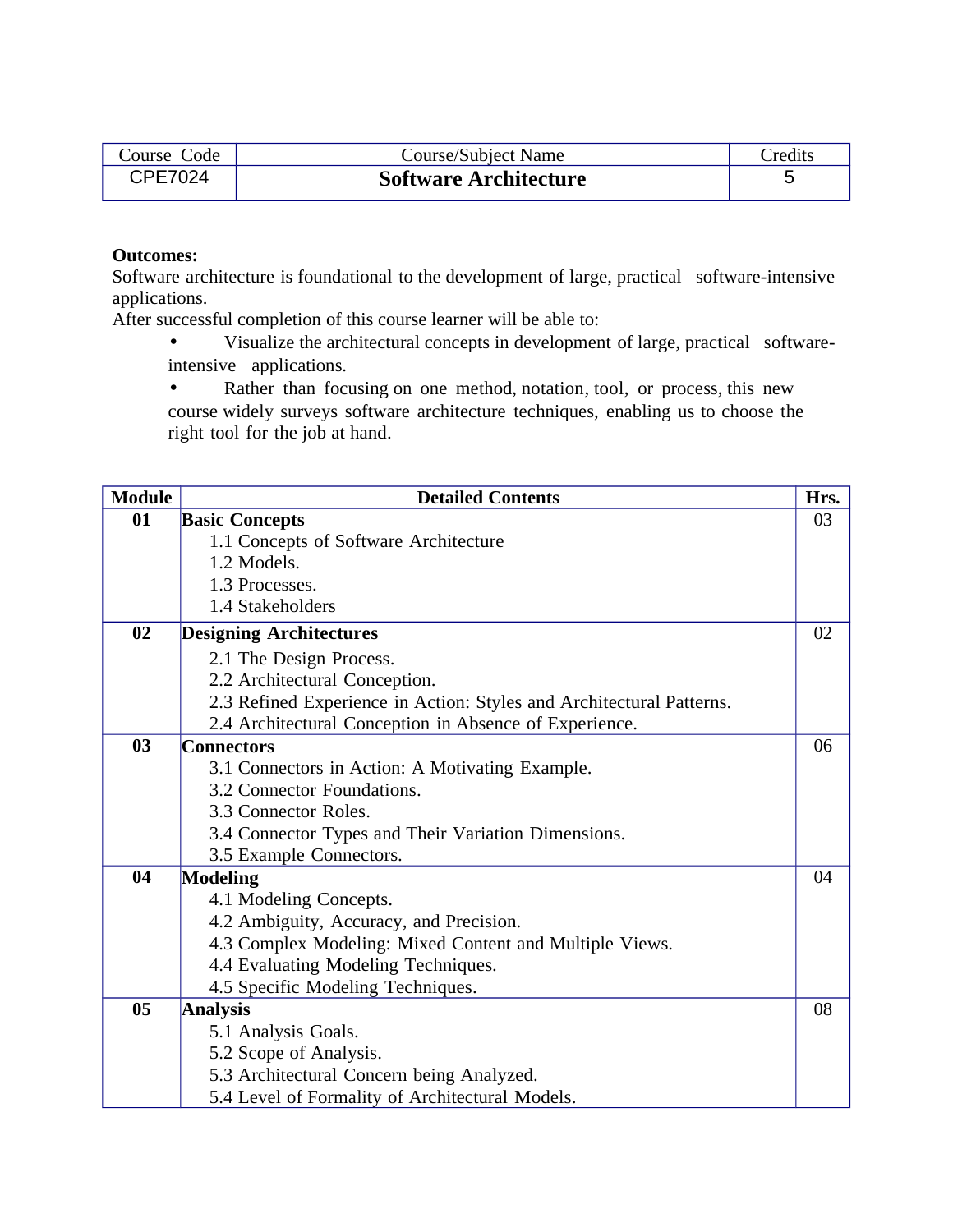|    | 5.5 Type of Analysis.                                    |    |
|----|----------------------------------------------------------|----|
|    | 5.6 Analysis Techniques.                                 |    |
| 06 | <b>Implementation and Deployment</b>                     | 04 |
|    | 6.1 Concepts.                                            |    |
|    | 6.2 Existing Frameworks.                                 |    |
|    | 6.3 Software Architecture and Deployment.                |    |
|    | 6.4 Software Architecture and Mobility.                  |    |
| 07 | <b>Conventional Architectural styles</b>                 | 05 |
|    | 7.1 Pipes and Filters                                    |    |
|    | 7.2 Event- based, Implicit Invocation                    |    |
|    | 7.3 Layered systems                                      |    |
|    | 7.4 Repositories                                         |    |
|    | 7.5 Interpreters                                         |    |
|    | 7.6 Process control                                      |    |
| 08 | <b>Applied Architectures and Styles</b>                  | 08 |
|    | 8.1 Distributed and Networked Architectures.             |    |
|    | 8.2 Architectures for Network-Based Applications.        |    |
|    | 8.3 Decentralized Architectures.                         |    |
|    | 8.4 Service-Oriented Architectures and Web Services.     |    |
| 09 | <b>Designing for Non-Functional Properties</b>           | 04 |
|    | 9.1 Efficiency.                                          |    |
|    | 9.2 Complexity.                                          |    |
|    | 9.3 Scalability and Heterogeneity.                       |    |
|    | 9.4 Adaptability.                                        |    |
|    | 9.5 Dependability.                                       |    |
| 10 | <b>Domain-Specific Software Engineering</b>              | 04 |
|    | 10.1 Domain-Specific Software Engineering in a Nutshell. |    |
|    | 10.2 Domain-Specific Software Architecture.              |    |
|    | 10.3 DSSAs, Product Lines, and Architectural Styles.     |    |

# **Term Work:**

The distribution of marks for term work shall be as follows: • Laboratory work (experiments):…………………….. (20) Marks.

• Attendence:…….……………………………………… (05) Marks. **TOTAL: ……………………………………………………. (25) Marks.**

# **Practical/Oral examination:**

An Oral examination is to be conducted based on the above syllabus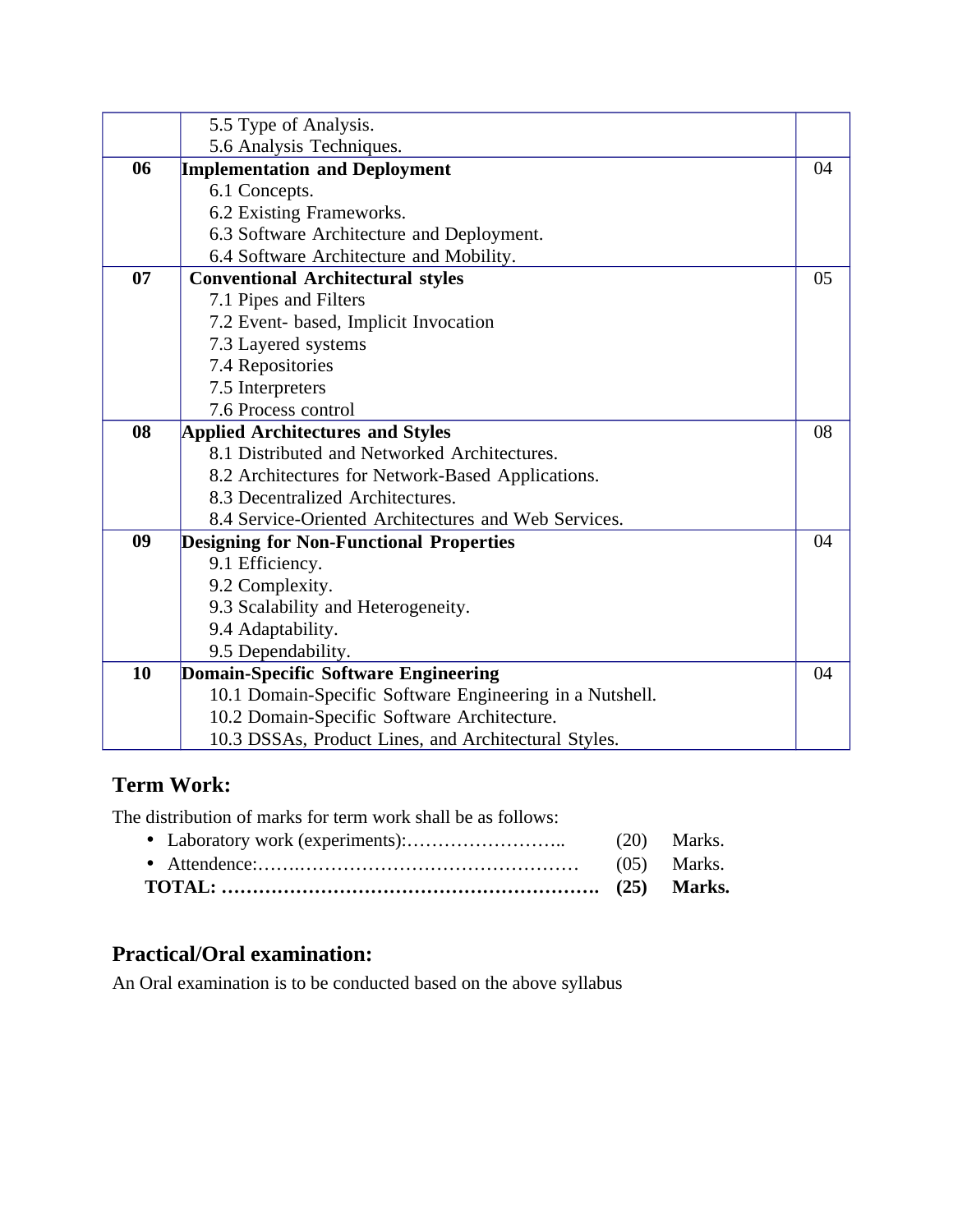## **Topics For Experiment:**

- 1. Modeling using xADL
- 2. Analysis Case study
- 3. Visualization using xADL 2.0
- 4. Integrate software components using a middleware
- 5. Use middleware to implement connectors
- 6. Wrapper to connect two applications with different architectures
- 7. Creating web service
- 8. Architecture for any specific domain

### **Books:**

### **Text Books:**

- 1. "Software Architecture: Foundations, Theory, and Practice" by Richard N. Taylor, Nenad Medvidovic, Eric Dashofy, ISBN: 978-0-470-16774-8
- 2. M. Shaw: Software Architecture Perspectives on an Emerging Discipline, Prentice-Hall.
- 3. Len Bass, Paul Clements, Rick Kazman: Software Architecture in Practice, Pearson.

#### **References:**

- 1. "Pattern Oriented Software Architecture" by Frank Buchnan et al, Wiley India.
- 2. "The Art of Software Architecture" by Stephen T. Albin.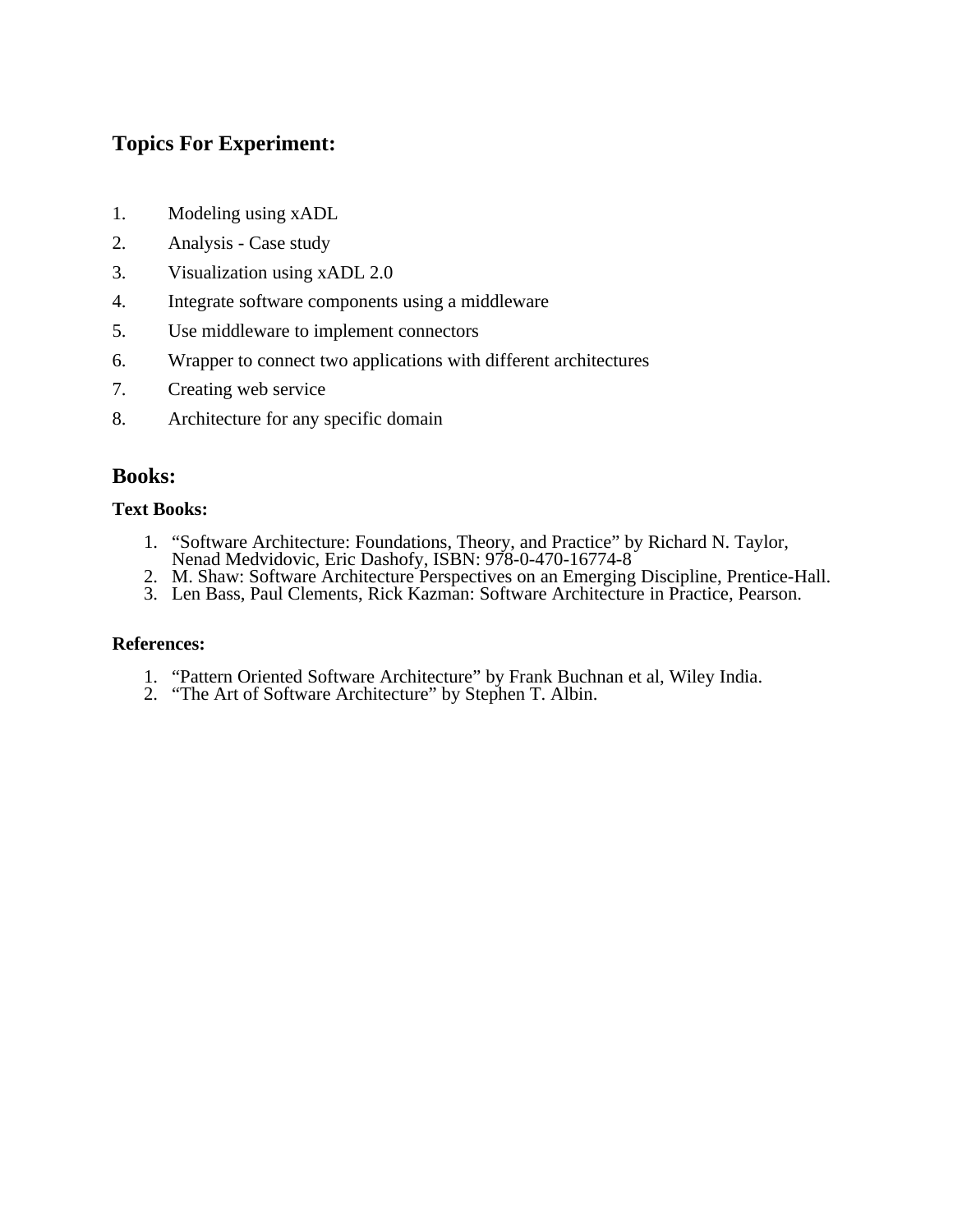| Course Code    | <b>Course/Subject Name</b> | Credits |
|----------------|----------------------------|---------|
| <b>CPE7025</b> | <b>Soft Computing</b>      |         |

#### **Objectives:**

- 1. To Conceptualize the working of human brain using ANN.
- 2. To become familiar with neural networks that can learn from available examples and generalize to form appropriate rules for inference systems.
- 3. To introduce the ideas of fuzzy sets, fuzzy logic and use of heuristics based on human experience.
- 4. To provide the mathematical background for carrying out the optimization and familiarizing genetic algorithm for seeking global optimum in self-learning situation.

**Outcomes:** Learner will be able to…

- 1. Ability to analyze and appreciate the applications which can use fuzzy logic.
- 2. Ability to design inference systems.
- 3. Ability to understand the difference between learning and programming and explore practical applications of Neural Networks (NN).
- 4. Ability to appreciate the importance of optimizations and its use in computer engineering fields and other domains.
- 5. Students would understand the efficiency of a hybrid system and how Neural Network and fuzzy logic can be hybridized to form a Neuro-fuzzy network and its various applications.

| Module | <b>Detailed Contents</b>                                     | <b>Hours</b> |
|--------|--------------------------------------------------------------|--------------|
| 01     | <b>Introduction to Soft Computing</b>                        | 04           |
|        | 1.1 Soft computing Constituents, Characteristics of Neuro    |              |
|        | Computing and Soft Computing, Difference between Hard        |              |
|        | Computing and Soft Computing, Concepts of Learning and       |              |
|        | Adaptation.                                                  |              |
|        |                                                              |              |
| 02     | <b>Neural Networks</b>                                       | 14           |
|        | <b>2.1 Basics of Neural Networks:</b>                        |              |
|        | Introduction to Neural Networks, Biological Neural           |              |
|        | Networks, McCulloch Pitt model,                              |              |
|        | 2.2 Supervised Learning algorithms:                          |              |
|        | Perceptron (Single Layer, Multi layer), Linear separability, |              |
|        | Delta learning rule, Back Propagation algorithm,             |              |
|        | 2.3 Un-Supervised Learning algorithms: Hebbian Learning,     |              |
|        | Winner take all, Self Organizing Maps, Learning Vector       |              |
|        | Quantization.                                                |              |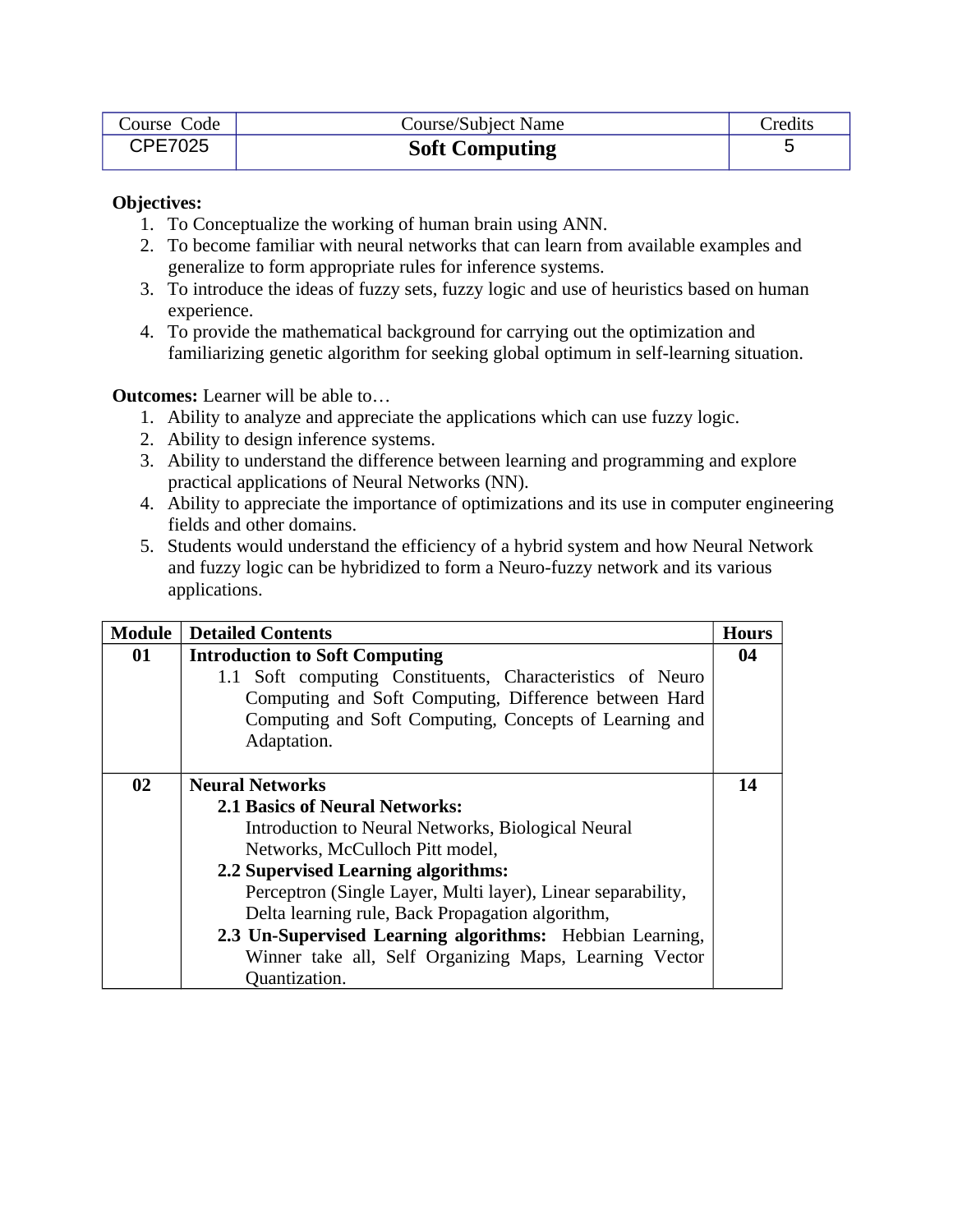| 03 | <b>Fuzzy Set Theory</b>                                          | 14 |
|----|------------------------------------------------------------------|----|
|    | 3.1 Classical Sets and Fuzzy Sets, Classical Relations and Fuzzy |    |
|    | Relations, Properties of membership function, Fuzzy              |    |
|    | extension principle, Fuzzy Systems- fuzzification,               |    |
|    | defuzzification and fuzzy controllers.                           |    |
|    |                                                                  |    |
| 04 | <b>Hybrid system</b>                                             | 04 |
|    | 4.1 Introduction to Hybrid Systems, Adaptive Neuro Fuzzy         |    |
|    | Inference System(ANFIS).                                         |    |
| 05 | <b>Introduction to Optimization Techniques</b>                   | 06 |
|    | 5.1 Derivative based optimization- Steepest Descent, Newton      |    |
|    | method.                                                          |    |
|    | 5.2 Derivative free optimization- Introduction to Evolutionary   |    |
|    | Concepts.                                                        |    |
| 06 | <b>Genetic Algorithms and its applications:</b>                  | 06 |
|    | 6.1 Inheritance Operators, Cross over types, inversion and       |    |
|    | Deletion, Mutation Operator, Bit-wise Operators,                 |    |
|    | Convergence of GA, Applications of GA.                           |    |

# **Term Work:**

The distribution of marks for term work shall be as follows:

# **Practical/Oral examination:**

**Oral examination will be based on the above syllabus.**

### **PRACTICALS:**

All the programs should be implemented in C/C++/Java/MATLAB under Windows or Linux environment. Experiments can also be conducted using available open source tools like OCTAVE and SCILAB

### **LIST OF SC PRACTICAL / EXPERIMENTS**

- 1. One case study on Fuzzy/Neural/GA based papers published in IEEE/ACM/Springer or any prominent journal.
- 2. To implement Fuzzy Sets.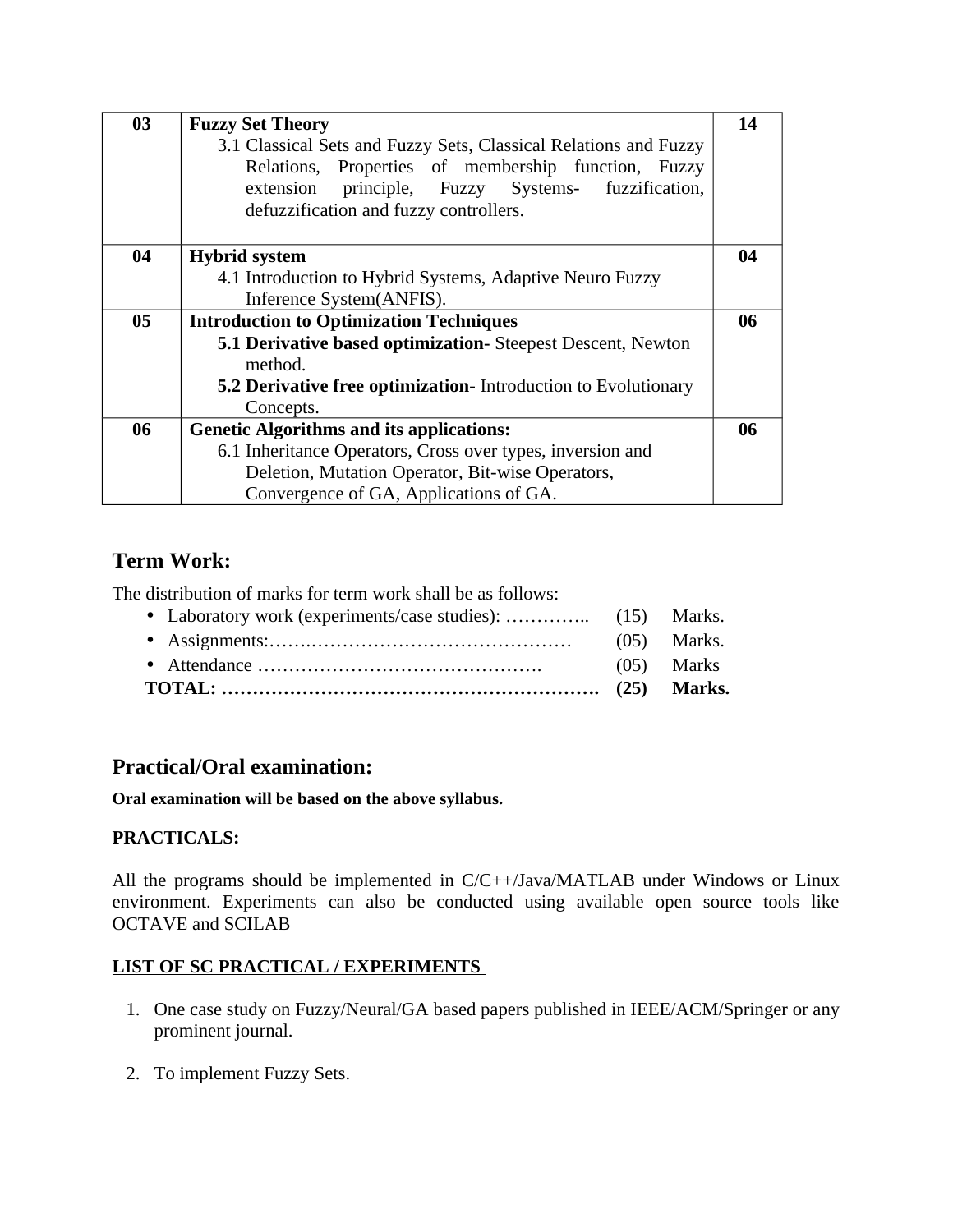- 3. To implement Fuzzy Relations.
- 4. To implement Fuzzy Controllers.
- 5. To implement Basic Neural Network learning rules.
- 6. To implement any Supervised Learning algorithm.
- 7. To implement any Unsupervised Learning algorithm.
- 8. To implement a simple application using Genetic Algorithm.

Any other practical covering the syllabus topics and subtopics can be conducted.

### **Reference Books (for practicals)** :

- 1. S.N.Sivanandam, S.N.Deepa "Principles of Soft Computing" Second Edition, Wiley Publication.
- 2. S.Rajasekaran and G.A.Vijayalakshmi Pai "Neural Networks, Fuzzy Logic and Genetic Algorithms" PHI Learning.
- 3. Hagan, Demuth, Beale,"Neural Network Design" CENGAGE Learning, India Edition.
- 4. Satish Kumar, "Neural Networks –A classroom approach", Second Edition,TMH Publication.

### **Text Books:**

- 1. Timothy J.Ross "Fuzzy Logic With Engineering Applications" Wiley.
- 2. S.N.Sivanandam, S.N.Deepa "Principles of Soft Computing" Second Edition, Wiley Publication.
- 3. S.Rajasekaran and G.A.Vijayalakshmi Pai "Neural Networks, Fuzzy Logic and Genetic Algorithms" PHI Learning.
- 4. J.-S.R.Jang "Neuro-Fuzzy and Soft Computing" PHI 2003.
- 5. Jacek.M.Zurada "Introduction to Artificial Neural Sytems" Jaico Publishing House.

### **Reference Books:**

- 1. Satish Kumar "Neural Networks A Classroom Approach" Tata McGrawHill.
- 2. Zimmermann H.S "Fuzzy Set Theory and its Applications" Kluwer Academic Publishers.
- 3. Davis E.Goldberg, "Genetic Algorithms: Search, Optimization and Machine Learning", Addison Wesley, N.Y., 1989.
- 4. Hagan, Demuth, Beale, "Neural Network Design" CENGAGE Learning, India Edition.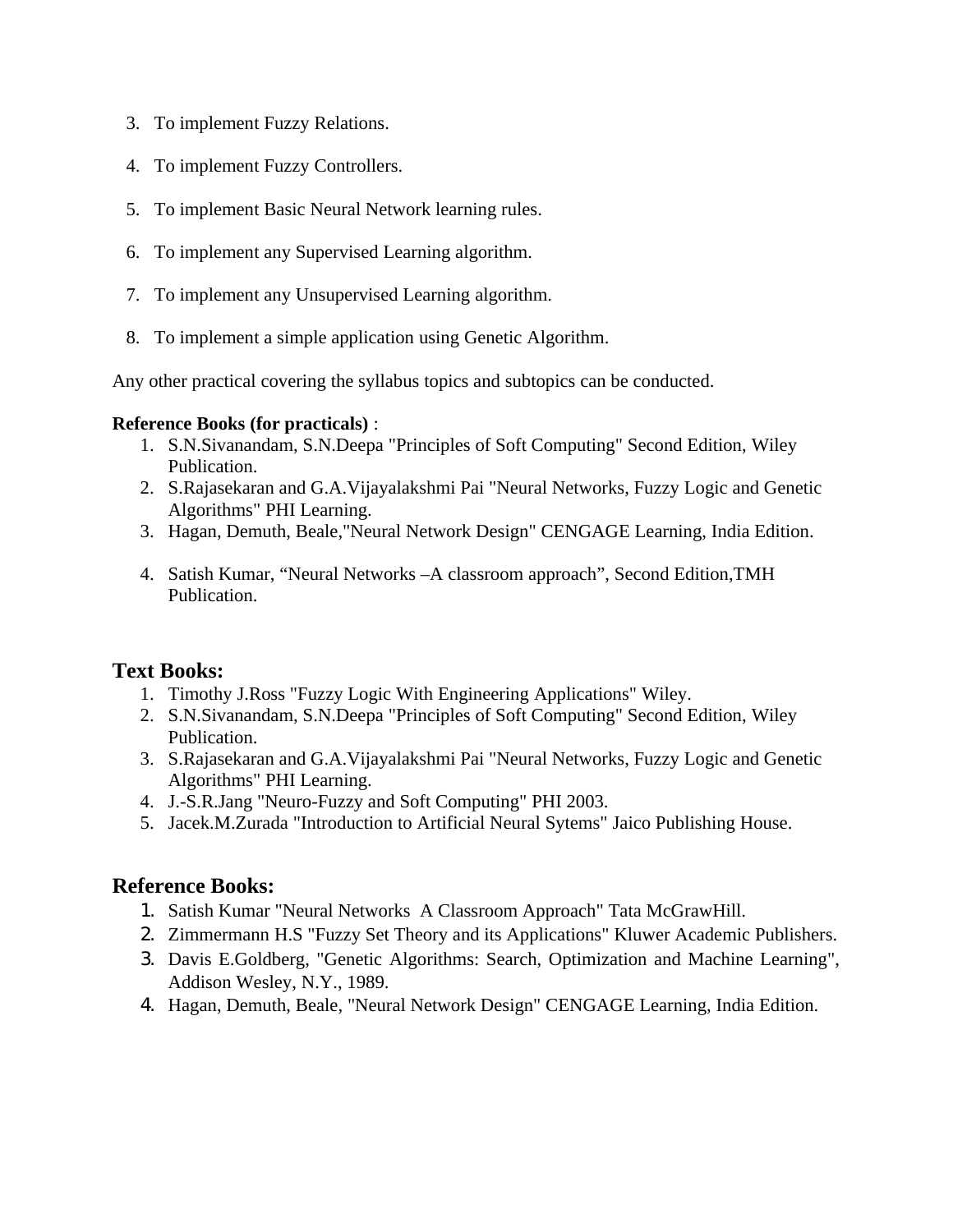| Course Code    | Course/Subject Name                                  | <b>Credits</b> |
|----------------|------------------------------------------------------|----------------|
| <b>CPE7026</b> | <b>Enterprise Resource Planning and Supply Chain</b> | ∽              |
|                | Management (ERP & SCM)                               |                |

#### **Objectives:**

- 1. To understand the technical aspects of ERP and SCM systems.
- 2. To understand the steps and activities in the ERP and SCM life cycle.
- 3. To identify and describe typical functionality in an ERP and SCM system.
- 4. To understand tools and methodology used for designing ERP and SCM for an Enterprise.

#### **Outcomes:** Learner will be able to…

- 1. To conceptualize the basic structure of ERP and SCM
- 2. To identify implementation strategy used for ERP and SCM.
- 3. To apply design principles for various business module in ERP and SCM.
- 4. To apply different emerging technologies for implementation of ERP and SCM.

|    | <b>Module   Detailed Contents</b>                                    | <b>Hours</b>   |  |  |
|----|----------------------------------------------------------------------|----------------|--|--|
|    | <b>Enterprise Resource Planning</b>                                  |                |  |  |
| 01 | <b>Introduction</b>                                                  | 0 <sub>2</sub> |  |  |
|    | 1.1 What is an Enterprize, Introduction to ERP, Need for ERP,        |                |  |  |
|    | Structure of ERP, Scope and Benefits, Typical business               |                |  |  |
|    | processes.                                                           |                |  |  |
| 02 | <b>ERP</b> and <b>Technology</b>                                     | 04             |  |  |
|    | 2.1 ERP and related technologies, Business Intelligence, E-business  |                |  |  |
|    | and E-commerce, Business Process Reengineering,                      |                |  |  |
| 03 | <b>ERP</b> and Implementation                                        | 06             |  |  |
|    | 3.1 ERP implementation and strategy, Implementation Life cycle,      |                |  |  |
|    | Pre-implementation task, requirement definition, implementation      |                |  |  |
|    | methodology.                                                         |                |  |  |
| 04 | <b>ERP Business Modules</b>                                          | 08             |  |  |
|    | 4.1 Modules: Finance, manufacturing, human resources, quality        |                |  |  |
|    | management, material management, marketing. Sales distribution       |                |  |  |
|    | and service.                                                         |                |  |  |
| 05 | <b>Extended ERP</b>                                                  | 04             |  |  |
|    | 5.1 Enterprise application Integration (EAI), open source ERP, cloud |                |  |  |
|    | ERP.                                                                 |                |  |  |
|    |                                                                      |                |  |  |
|    | <b>Supply Chain Management (SCM)</b>                                 |                |  |  |
| 06 | Introduction and strategic decisions in SCM                          | 08             |  |  |
|    |                                                                      |                |  |  |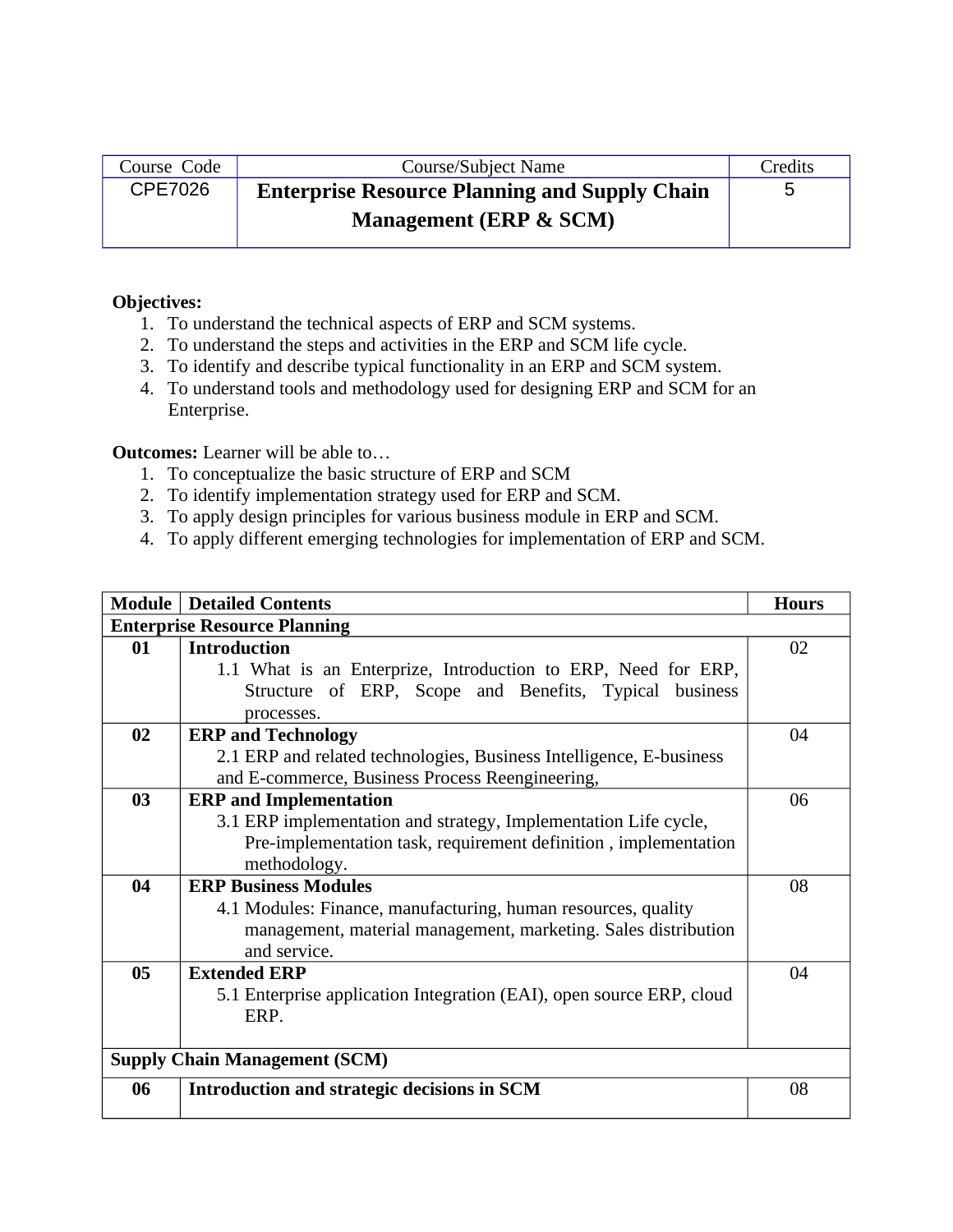|    | 6.1 Introduction to SCM, Generic Types of supply chain, Major      |    |
|----|--------------------------------------------------------------------|----|
|    | Drivers of Supply chain, Strategic decisions in SCM, Business      |    |
|    | Strategy, CRM strategy, SRM strategy, SCOR model.                  |    |
| 07 | <b>Information Technology in SCM</b>                               | 06 |
|    | 7.1 Types of IT Solutions like Electronic Data Inter change (EDI), |    |
|    | Intranet/ Extranet, Data Mining/ Data Warehousing and Data         |    |
|    | Marts, E-Commerce, E- Procurement, Bar coding, RFID, QR            |    |
|    | code.                                                              |    |
| 08 | <b>Mathematical modelling for SCM</b>                              | 06 |
|    | 8.1 Introduction, Considerations in modelling SCM systems,         |    |
|    | Structuring the logistics chain, overview of models: models on     |    |
|    | transportation problem, assignment problem, vehicle routing        |    |
|    | problem, Model for vendor analysis, Make versus buy model.         |    |
| 09 | <b>Agile Supply Chain</b>                                          | 02 |
|    | 9.1 Introduction, Characteristics of Agile Supply Chain, Achieving |    |
|    | Agility in Supply Chain.                                           |    |
| 10 | <b>Cases of Supply Chain</b>                                       | 02 |
|    | 10.1 Cases of Supply Chain like, News Paper Supply Chain, Book     |    |
|    | Publishing, Mumbai Dabbawala, Disaster management, Organic         |    |
|    | Food, Fast Food.                                                   |    |

### **Term Work:**

The distribution of marks for term work shall be as follows:

|  | (20) Marks. |
|--|-------------|
|  |             |

# **Practical/Oral examination:**

### **Oral examination will be based on the above syllabus.**

The lab will be conducted on mini project which may be conducted on the following:

- 1) Simulating business processes of an Enterprise.<br>2) Designing a web portal for an Enterprise using I
- Designing a web portal for an Enterprise using E-business Models.
- 3) E-procurement model.
- 4) Open source ERP
- 5) Cloud ERP<br>6) Business pr
- Business process agility
- 7) SCM model.
- 8) Implementing Business Intelligence
- 9) Any other relevant topics covering the syllabus.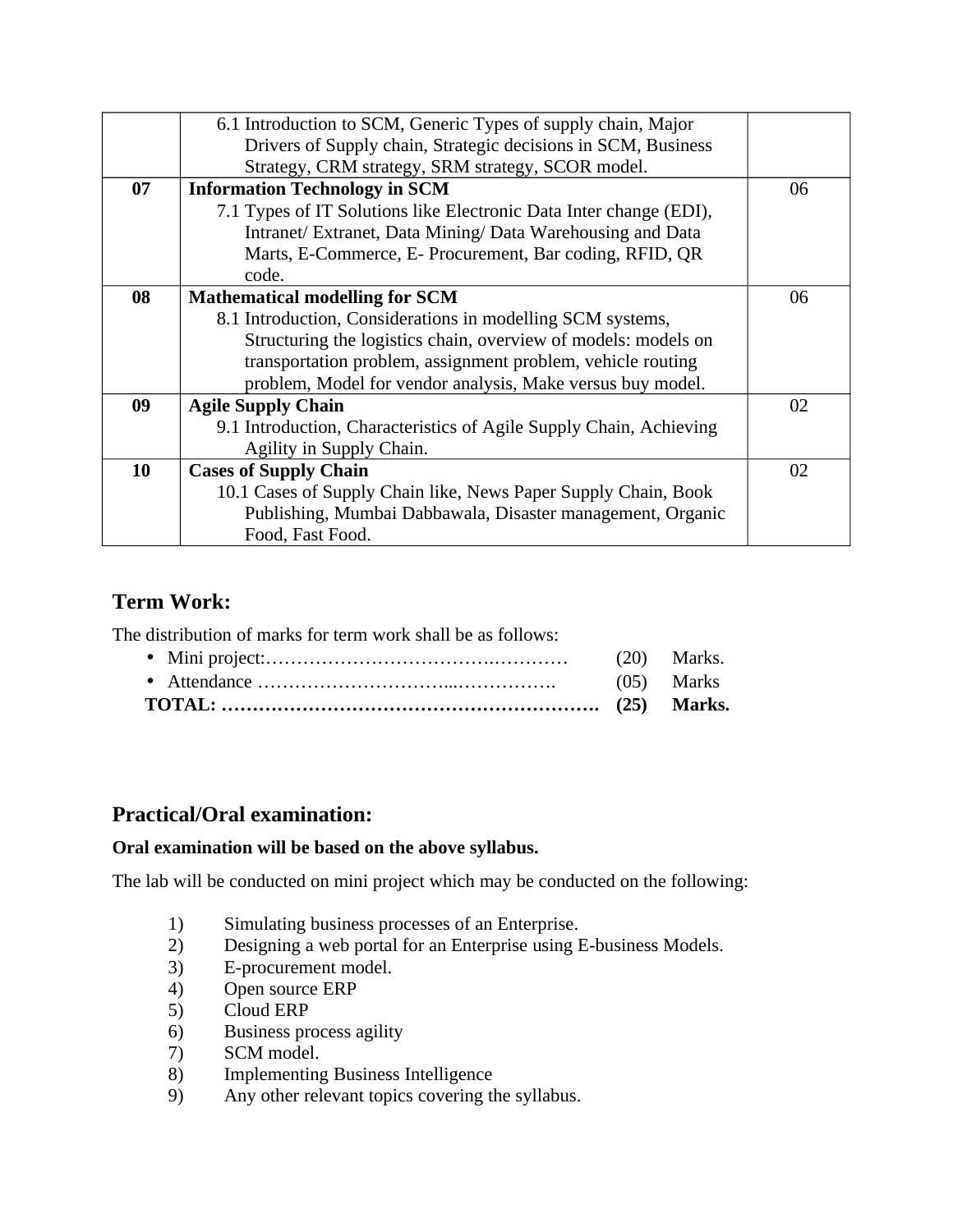### **Text Books:**

- 1. Enterprise Resource Planning : concepts & practices, by V.K. Garg & N.K. Venkatakrishnan ; PHI.
- 2. Supply Chain Management Theories & Practices: R. P. Mohanty, S. G. Deshmukh, Dreamtech Press.
- 3. ERP Demystified: II Edition, by Alexis Leon,McGraw Hill .
- 4. Enterprise wide resource planning: Theory & practice: by Rahul Altekar,PHI.

### **Reference Books:**

- 1. ERP to E<sup>2</sup>ERP: A Case study approach, by Sandeep Desai, Abhishek Srivastava, PHI.
- 2. Managerial Issues of ERP system, by David Olson, McGraw Hill.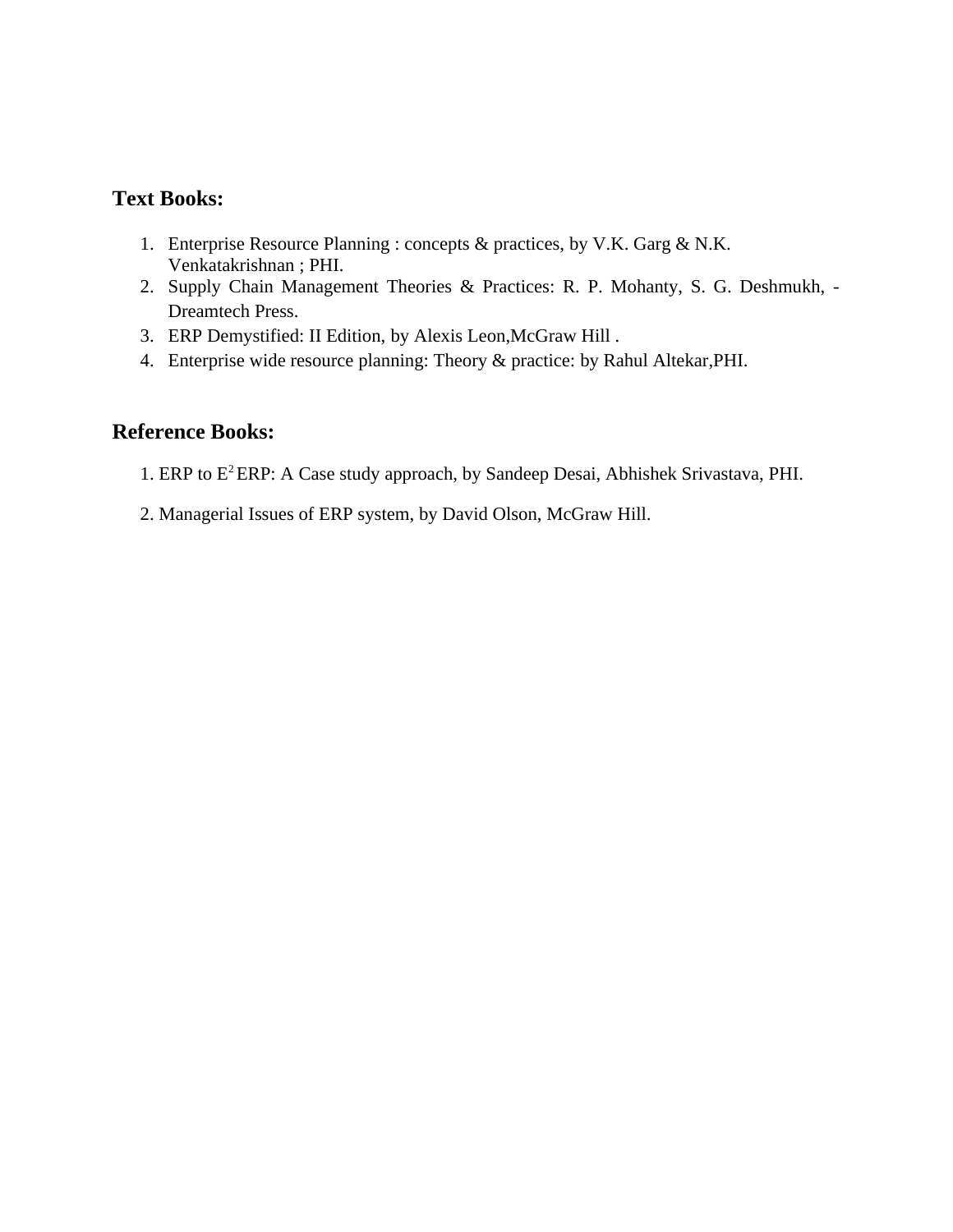| Course Code    | Course/Subject Name                     | Credits |
|----------------|-----------------------------------------|---------|
| <b>CPE7022</b> | <b>Computer Simulation and Modeling</b> |         |

#### **Course Objectives:**

This course presents an introduction to discrete event simulation systems. Emphasis of the course will be on modeling and the use of simulation languages/software to solve real world problems in the manufacturing as well as services sectors. The course discusses the modeling techniques of entities, queues, resources and entity transfers in discrete event environment. The course will teach the students the necessary skills to formulate and build valid models, implement the model, perform simulation analysis of the system and analyze results properly. The "theory" of simulation involves probability and statistics, thus a good background in probability and statistics is a required prerequisite

#### **Course Outcomes:**

- 1. Apply simulation concepts to achieve in business, science, engineering, industry and services goals
- 2. Demonstrate formulation and modeling skills.
- 3. Perform a simulation using spreadsheets as well as simulation language/package
- 4. Generate pseudorandom numbers using the Linear Congruential Method
- 5. Evaluate the quality of a pseudorandom number generator using statistical tests
- 6. Analyze and fit the collected data to different distributions

| Module                                  | <b>Detailed Contents</b>                                                                                                                                                                                                                                                            | <b>Hours</b> |
|-----------------------------------------|-------------------------------------------------------------------------------------------------------------------------------------------------------------------------------------------------------------------------------------------------------------------------------------|--------------|
| <b>Computer Simulation and Modeling</b> |                                                                                                                                                                                                                                                                                     |              |
| 01                                      | Introduction to Simulation.<br>Simulation Examples.<br><b>General Principles</b>                                                                                                                                                                                                    | 15           |
| 02 <sub>2</sub>                         | Statistical Models in simulation.<br>Queuing Models                                                                                                                                                                                                                                 | 08           |
| 03                                      | Random Number Generation.<br>Testing random numbers (Refer to Third edition)<br>Random Variate Generation: Inverse transform technique,<br>Direct Transformation for the Normal Distribution,<br>Convolution Method, Acceptance-Rejection Technique (only Poisson<br>Distribution). | 09           |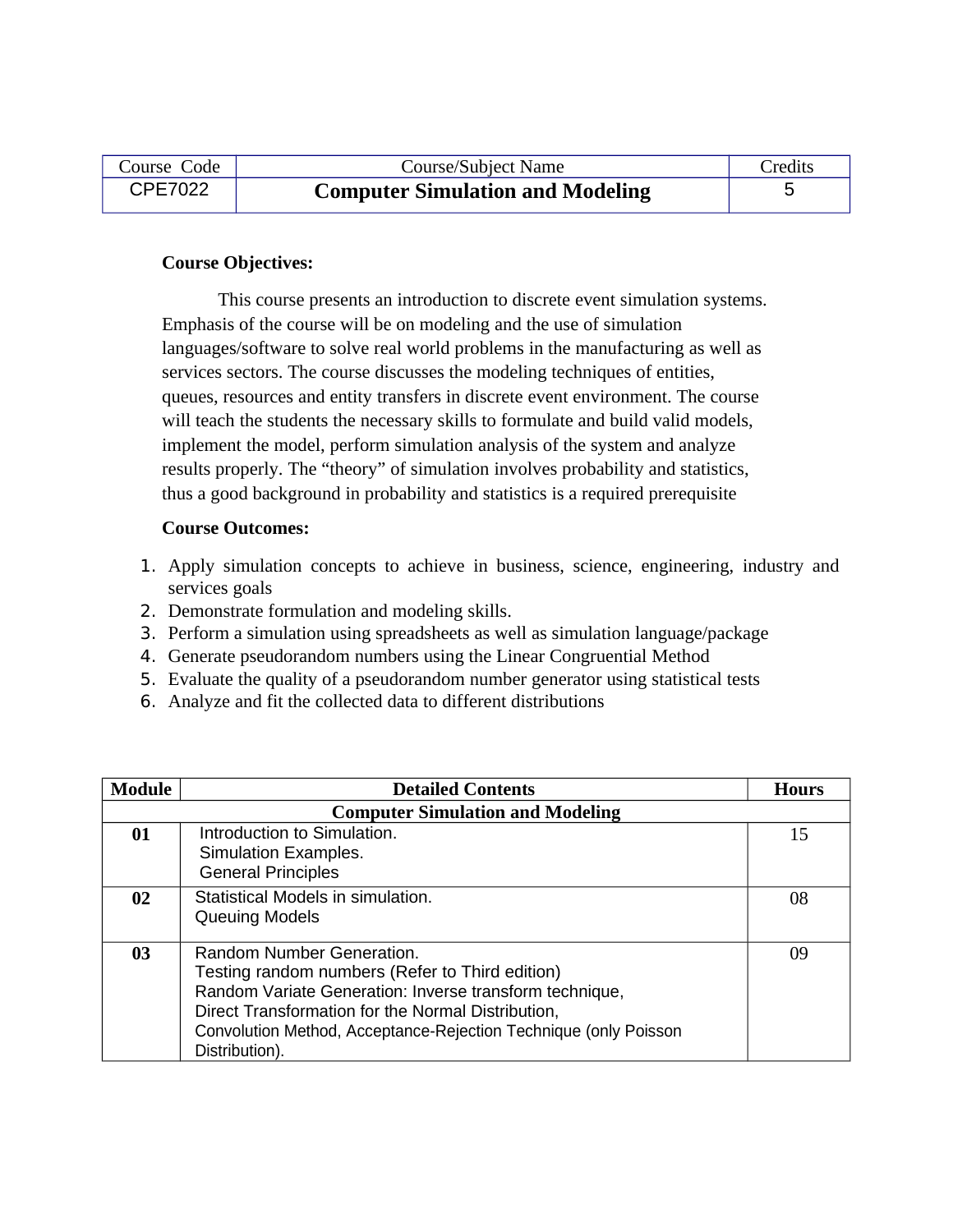| 04 | Analysis of simulation data: Input Modeling, Verification, Calibration<br>and Validation of Simulation, Models, Estimation of absolute<br>performance. | 12 |
|----|--------------------------------------------------------------------------------------------------------------------------------------------------------|----|
| 05 | Application: Case study on 1. Processor and Memory simulation<br>2. Manufacturing & Material handling                                                  | 04 |

#### **Text Books:**

Discrete Event System Simulation; Third Edition, Jerry Banks, John Carson, Barry Nelson, and David M. Nicol, Prentice-Hall

Discrete Event System Simulation; Fifth Edition, Jerry Banks, John Carson, Barry Nelson, and David M. Nicol, Prentice-Hall

# **References:**

- 4. System Modeling & Analysis; Averill M Law,  $4^{\text{th}}$  Edition TMH.
- 5. Principles of Modeling and Simulation; Banks C M , Sokolowski J A; Wiley
- 6. System Simulation ; Geoffrey Gordon ; EEE
- 7. System Simulation with Digital Computer; Narsing Deo, PHI

#### **Term work:**

Laboratory work: 10 marks

Mini Simulation Project presentation: 10 marks

Attendance : 5 marks

### **Suggested Practical List (If Any):**

Perform simulation exercises given in the text book (third edition) using spreadsheets and/or simulation language/package

- 5. Queue- single server, multi-server, classic case- dump truck
- 6. Inventory Lead time=0, lead time fixed, lead time probabilistic
- 7. Reliability problem
- 8. Tutorials on statistical models
- 9. Random number generate and test
- 10. Goodness of fit test
- 11. Output analysis Point estimate and Confidence Interval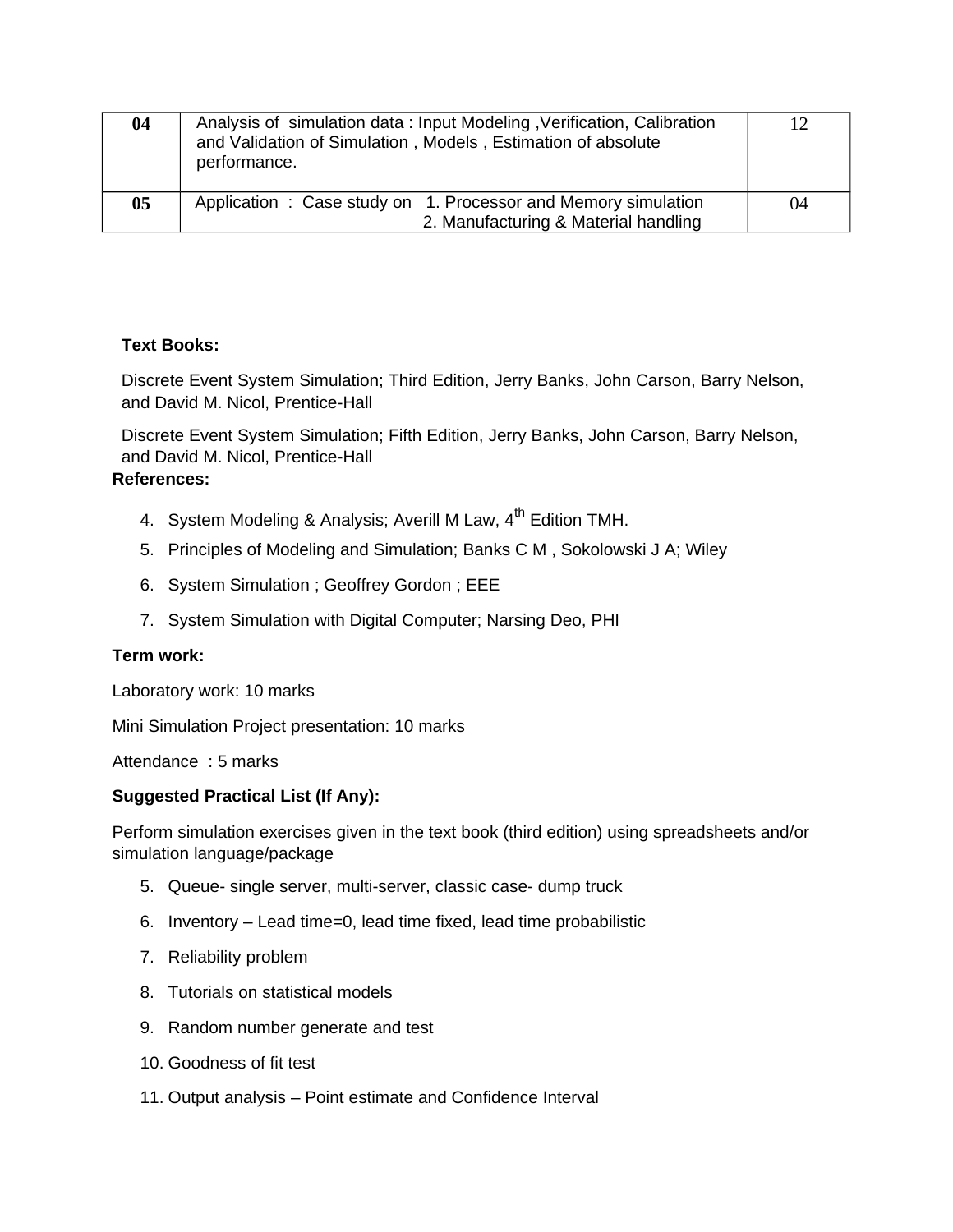Simulation: Real World Examples – can be in the field of business, transportation, medical, computing, manufacturing and material handling- Presentation to be taken.

### **Practical/Oral examination:**

### **Oral examination will be based on the above syllabus.**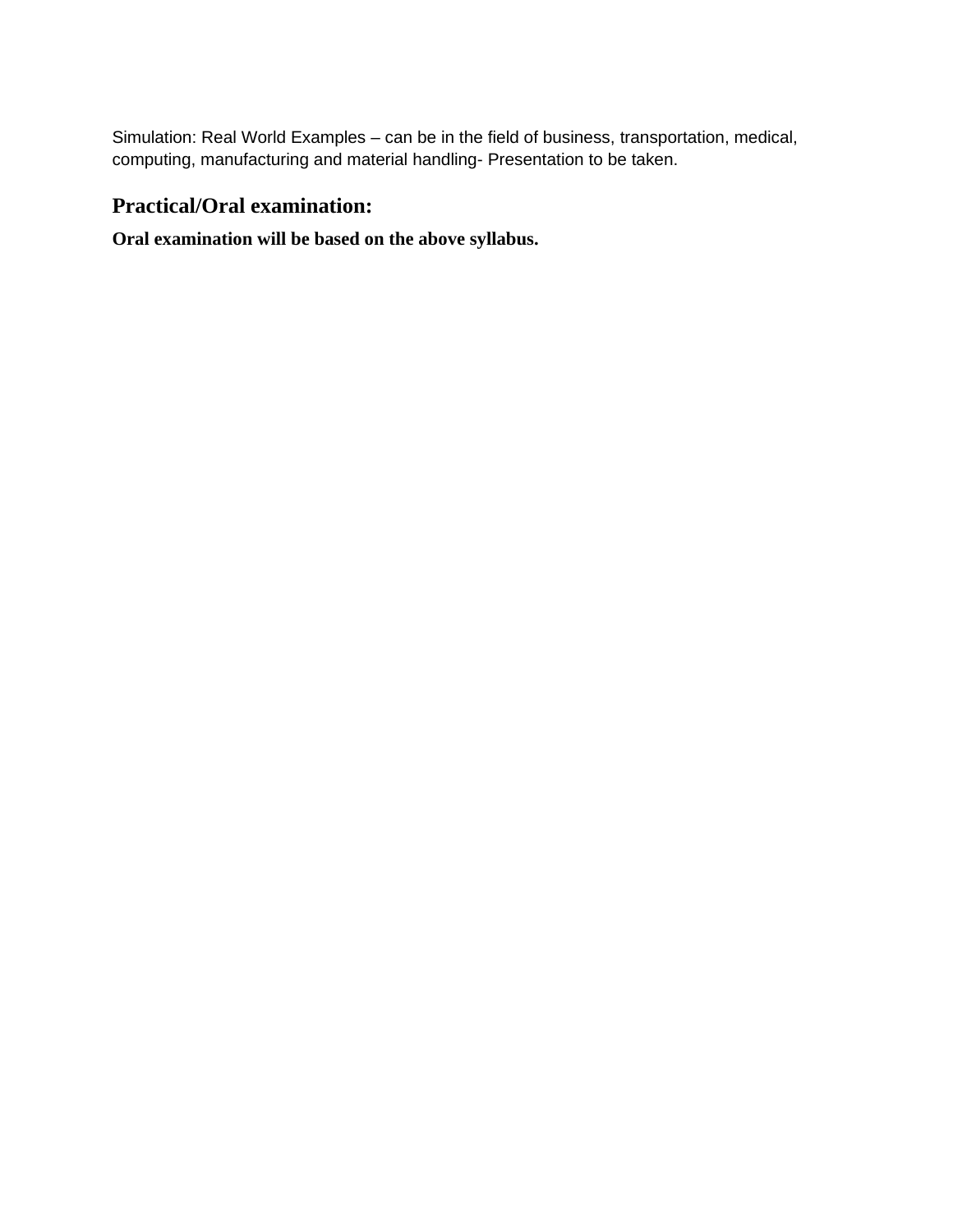| Course Code | <b>Course/Subject Name</b>                    | Credits |
|-------------|-----------------------------------------------|---------|
| CPL701      | <b>Network threats and attacks Laboratory</b> |         |

### **Outcomes: After completion of this Laboratory course l**earner will be able To

- 1. Use network-based tools for network analysis
- 2. Use techniques for Network scaning
- 3. Identify network vulnerability
- 4. Use tools to simulate intrusion detection system
- 5. To understand and install a firewall

| <b>Module</b> | <b>Detailed Contents</b>                                                                                                                                                 |
|---------------|--------------------------------------------------------------------------------------------------------------------------------------------------------------------------|
| 01            | 1.1 Title: Study the use of network reconnaissance tools like WHOIS, dig, traceroute,                                                                                    |
|               | nslookup to gather information about networks and domain registrars.                                                                                                     |
|               |                                                                                                                                                                          |
|               | <b>Objective:</b> Objective of this module to how to gather information about the networks by                                                                            |
|               | using different n/w reconnaissance tools.                                                                                                                                |
|               | <b>Scope:</b> Network analysis using network based tools                                                                                                                 |
|               | <b>Technology: Networking</b>                                                                                                                                            |
| 02            | 2.1 Title: Study of packet sniffer tools like wireshark, ethereal, tcpdump etc. You                                                                                      |
|               | should be able to use the tools to do the following                                                                                                                      |
|               | Observer performance in promiscuous as well as non-promiscous mode.<br>1.                                                                                                |
|               | Show that packets can be traced based on different filters.<br>2.                                                                                                        |
|               | <b>Objective:</b> Objective of this module is to observer the performanance in promiscuous &                                                                             |
|               | non-promiscous mode & to find the packets based on different filters.                                                                                                    |
|               |                                                                                                                                                                          |
|               | <b>Scope:</b> Packet grapping, message and protocol analysis                                                                                                             |
|               | <b>Technology: Networking</b>                                                                                                                                            |
| 03            |                                                                                                                                                                          |
|               | 3.1 Title: Download and install nmap. Use it with different options to scan open ports,<br>perform OS fingerprinting, do a ping scan, tcp port scan, udp port scan, etc. |
|               |                                                                                                                                                                          |
|               | <b>Objective:</b> objective of this module to learn nmap installation & use this to scan                                                                                 |
|               | different ports.                                                                                                                                                         |
|               |                                                                                                                                                                          |
|               | <b>Scope:</b> used for ip spoofing and port scanning                                                                                                                     |
|               |                                                                                                                                                                          |
|               | <b>Technology: Networking</b>                                                                                                                                            |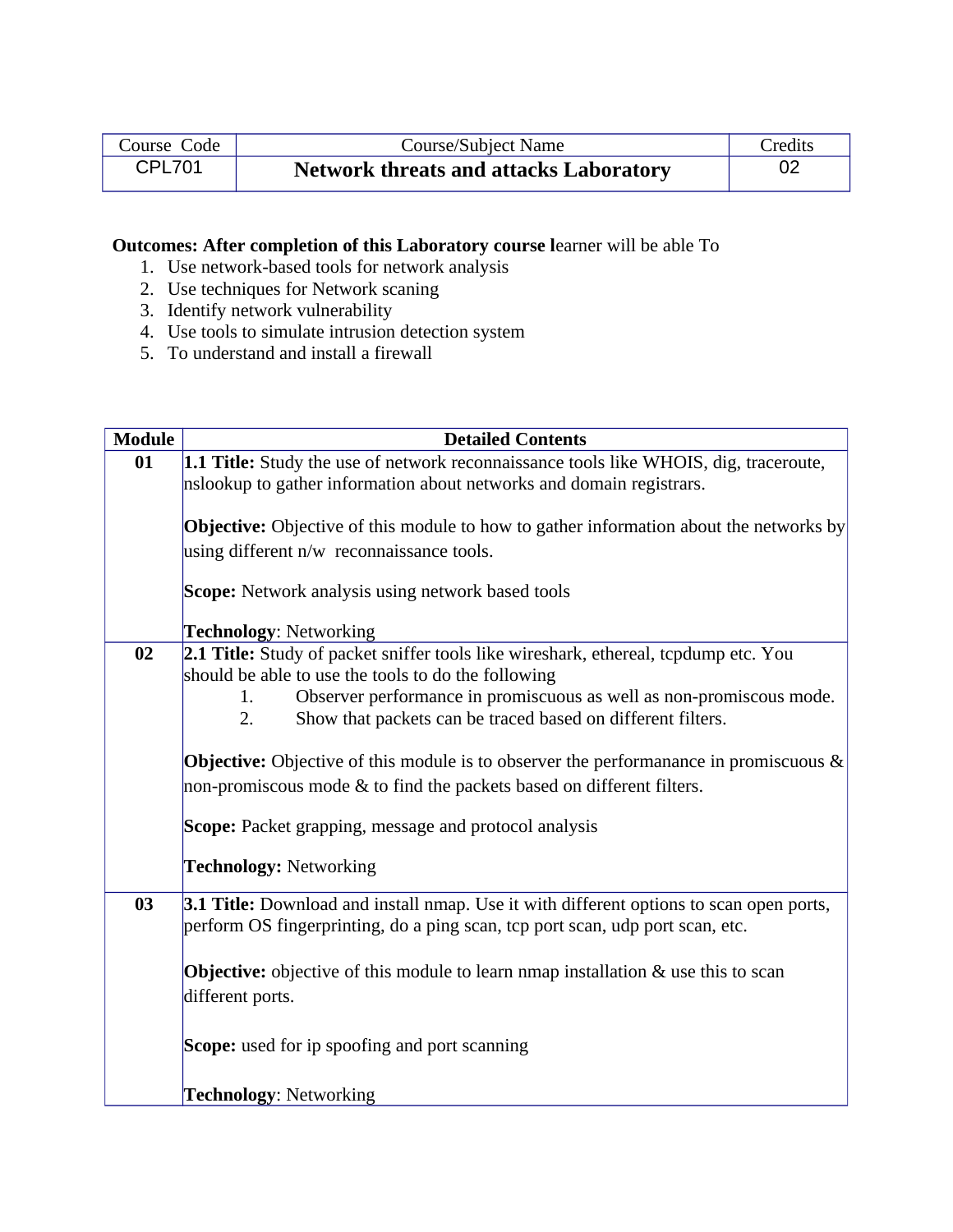| 04 | 4.1 Title: Detect ARP spoofing using open source tool ARPWATCH.                             |
|----|---------------------------------------------------------------------------------------------|
|    | <b>Objective:</b> Objective of the module to find ARP spoofing using open source.           |
|    | <b>Scope:</b> Ip spoofing using arp packaging tool                                          |
|    |                                                                                             |
|    | <b>Technology: Networking</b>                                                               |
| 05 | 5.1 Title: Use the Nessus tool to scan the network for vulnerabilities.                     |
|    | <b>Objective:</b> Objective of the module is scan system and network analysis.              |
|    | Scope: It used for system analysis, security and process analysis                           |
|    | <b>Technology: Networking</b>                                                               |
| 06 | 6.1 Title: Implement a code to simulate buffer overflow attack.                             |
|    | <b>Objective:</b> Objective of the module Is to check buffer overflow in an NS2 environment |
|    | Scope: It uses to analyse memory overflow attack                                            |
|    | <b>Technology: Networking</b>                                                               |
| 07 | 7.1 Title: Set up IPSEC under LINUX                                                         |
|    | <b>Objective:</b> Objective of the module for implementing security vulnerabilities         |
|    | Scope: to study different ipsec tools.                                                      |
|    | <b>Technology: Networking</b>                                                               |
| 08 | 8.1 Title: Install IDS (e.g. SNORT) and study the logs.                                     |
|    | <b>Objective:</b> Simulate intrusion detection system using tools such as snort             |
|    | Scope: It is used for intrusion detection system vulnerability scans                        |
|    | <b>Technology: Networking</b>                                                               |
| 09 | 9.1 Title: Use of iptables in linux to create firewalls.                                    |
|    | <b>Objective:</b> To study how to create and destroy firewall security parameters.          |
|    | <b>Scope:</b> system security and network security                                          |
|    | <b>Technology: Networking</b>                                                               |
| 10 | 10.1 Title: Mini project                                                                    |
|    | <b>Objective:</b> To implement Networking concepts                                          |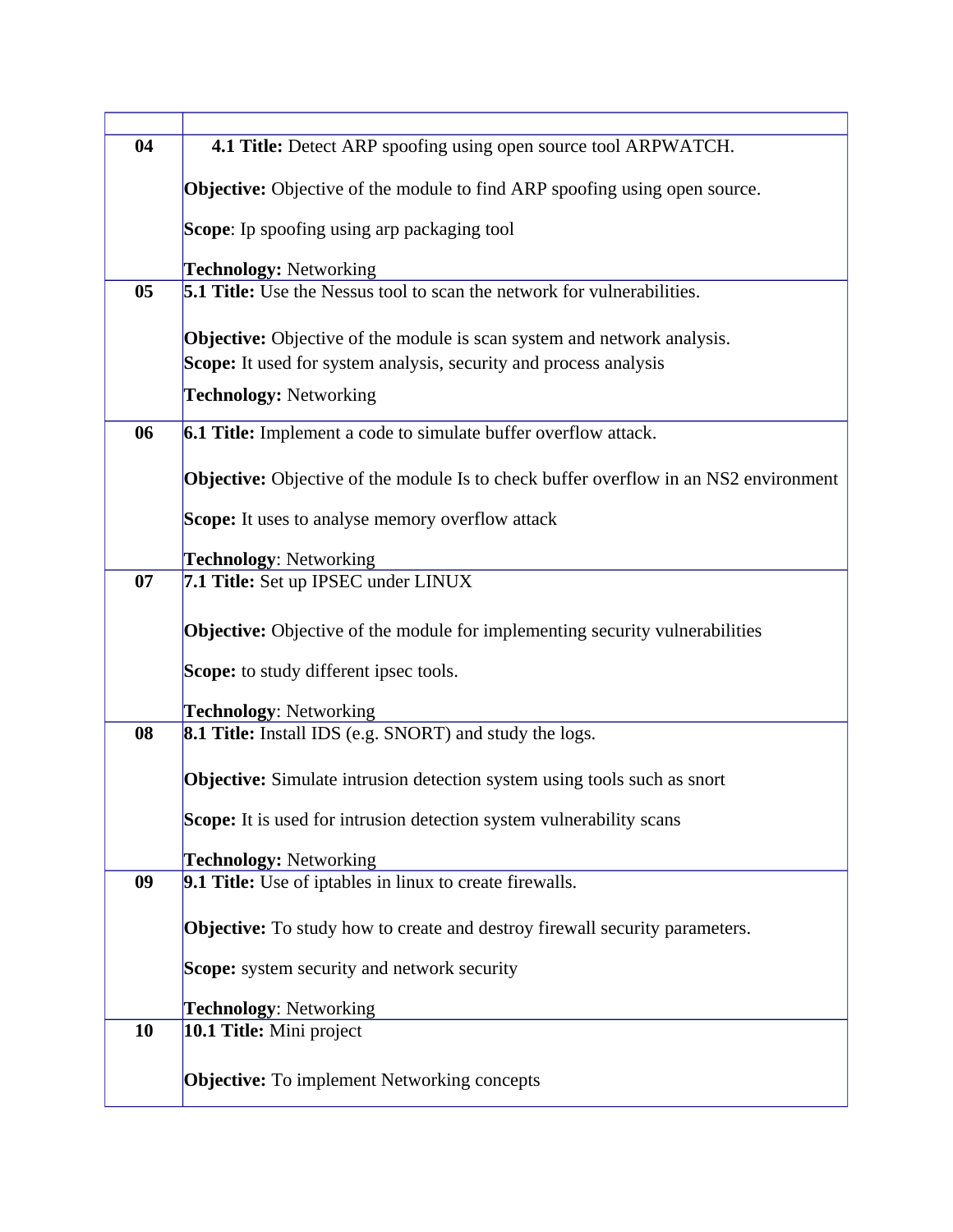**Scope:** To understand Network & system tools

**Technology:** Networking

# **Term Work:**

The distribution of marks for term work shall be as follows:

|  | (05) Marks |
|--|------------|
|  |            |
|  |            |

# **Oral examination:**

Oral examination is to be conducted by pair of internal and external examiners based on above syllabus and the mini projects done.

# **References:**

- 1. Network Security Assessment by Chris McNab, O'Reilly
- 2. Network Security Hacks, Andrew Lockhart, O'Reilly
- 3. The Web Application Hacker's Handbook 2<sup>nd</sup> Edition by Dafydd Stuttard & Marcus Pinto,Wiley Publication(2014).
- 4. Securing the Virtual Environment by Davi Ottenheimer & Matthew Wallace,Willey Publication(2012).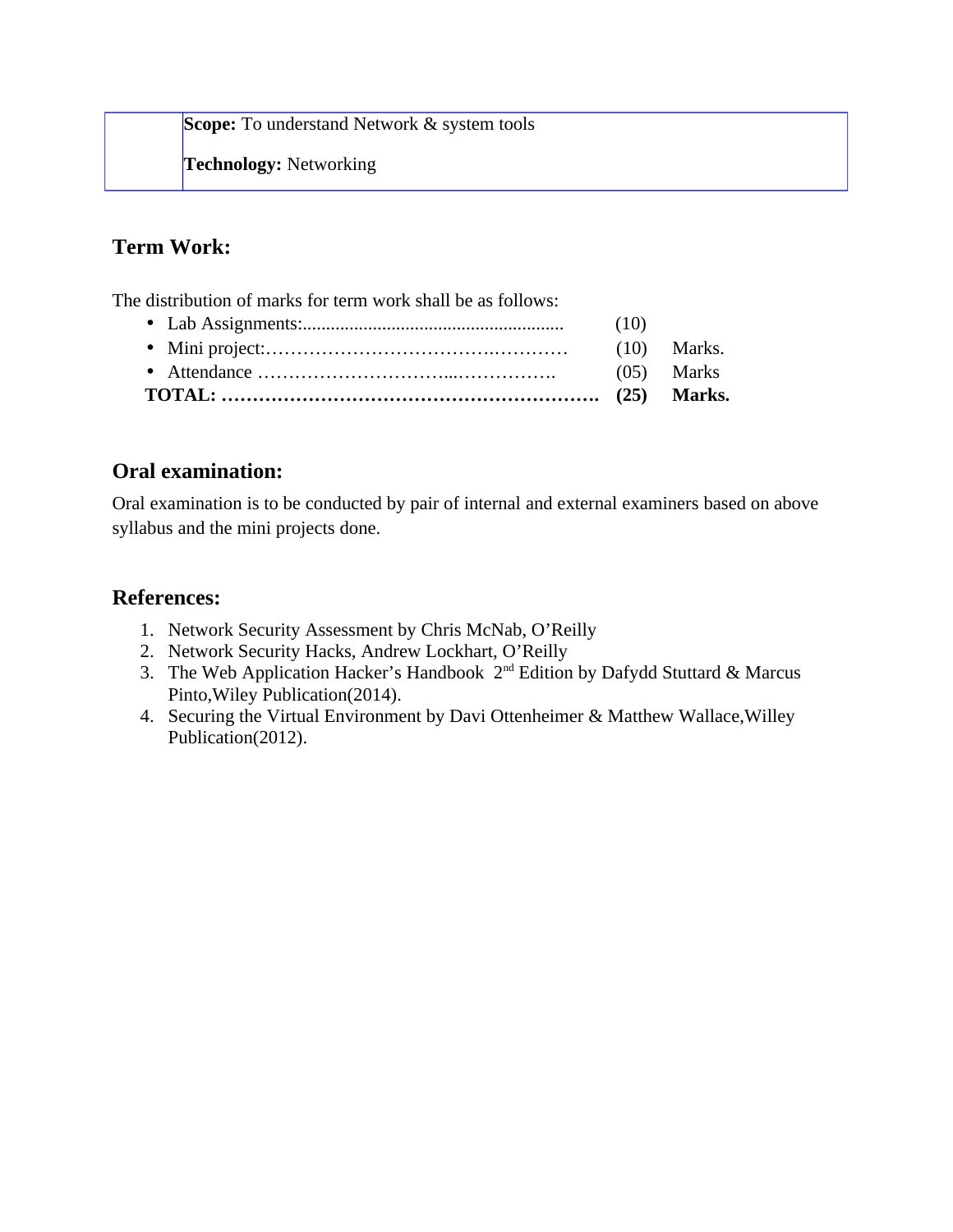| Course Code   | <b>Course/Subject Name</b>  | <b>Credits</b> |
|---------------|-----------------------------|----------------|
| <b>CPC801</b> | Data Warehousing and Mining |                |

- 1. To study the methodology of engineering legacy databases for data warehousing and data mining to derive business rules for decision support systems.
- 2. To analyze the data, identify the problems, and choose the relevant models and algorithms to apply.

**Outcomes:** Learner will be able to…

1. Enable students to understand and implement classical algorithms in data mining and data warehousing; students will be able to assess the strengths and weaknesses of the algorithms, identify the application area of algorithms, and apply them.

2. Students would learn data mining techniques as well as methods in integrating and interpreting the data sets and improving effectiveness, efficiency and quality for data analysis.

| <b>Module</b> | <b>Detailed Contents</b><br>Hrs.                                           |    |
|---------------|----------------------------------------------------------------------------|----|
| 01            | <b>Introduction to Data Warehousing</b>                                    | 04 |
|               | 1.1 The Need for Data Warehousing; Increasing Demand for Strategic         |    |
|               | Information; Inability of Past Decision Support System; Operational V/s    |    |
|               | Decisional Support System; Data Warehouse Defined; Benefits of Data        |    |
|               | Warehousing ; Features of a Data Warehouse; The Information Flow           |    |
|               | Mechanism; Role of Metadata; Classification of Metadata; Data Warehouse    |    |
|               | Architecture; Different Types of Architecture; Data Warehouse and Data     |    |
|               | Marts; Data Warehousing Design Strategies.                                 |    |
| 02            | <b>Dimensional Modeling</b>                                                | 06 |
|               | [2.1 Data Warehouse Modeling Vs Operational Database Modeling; Dimensional |    |
|               | Model Vs ER Model; Features of a Good Dimensional Model; The Star          |    |
|               | Schema; How Does a Query Execute? The Snowflake Schema; Fact Tables        |    |
|               | and Dimension Tables; The Factless Fact Table; Updates To Dimension        |    |
|               | Tables: Slowly Changing Dimensions, Type 1 Changes, Type 2 Changes,        |    |
|               | Type 3 Changes, Large Dimension Tables, Rapidly Changing or Large          |    |
|               | Slowly Changing Dimensions, Junk Dimensions, Keys in the Data              |    |
|               | Warehouse Schema, Primary Keys, Surrogate Keys & Foreign Keys;             |    |
|               | Aggregate Tables; Fact Constellation Schema or Families of Star.           |    |
| 03            | <b>ETL Process</b>                                                         | 06 |
|               | 3.1 Challenges in ETL Functions; Data Extraction; Identification of Data   |    |
|               | Sources; Extracting Data: Immediate Data Extraction, Deferred Data         |    |
|               | Extraction; Data Transformation: Tasks Involved in Data Transformation,    |    |
|               | Data Loading: Techniques of Data Loading, Loading the Fact Tables and      |    |
|               | Dimension Tables Data Quality; Issues in Data Cleansing.                   |    |
| 04            | <b>Online Analytical Processing (OLAP)</b>                                 | 04 |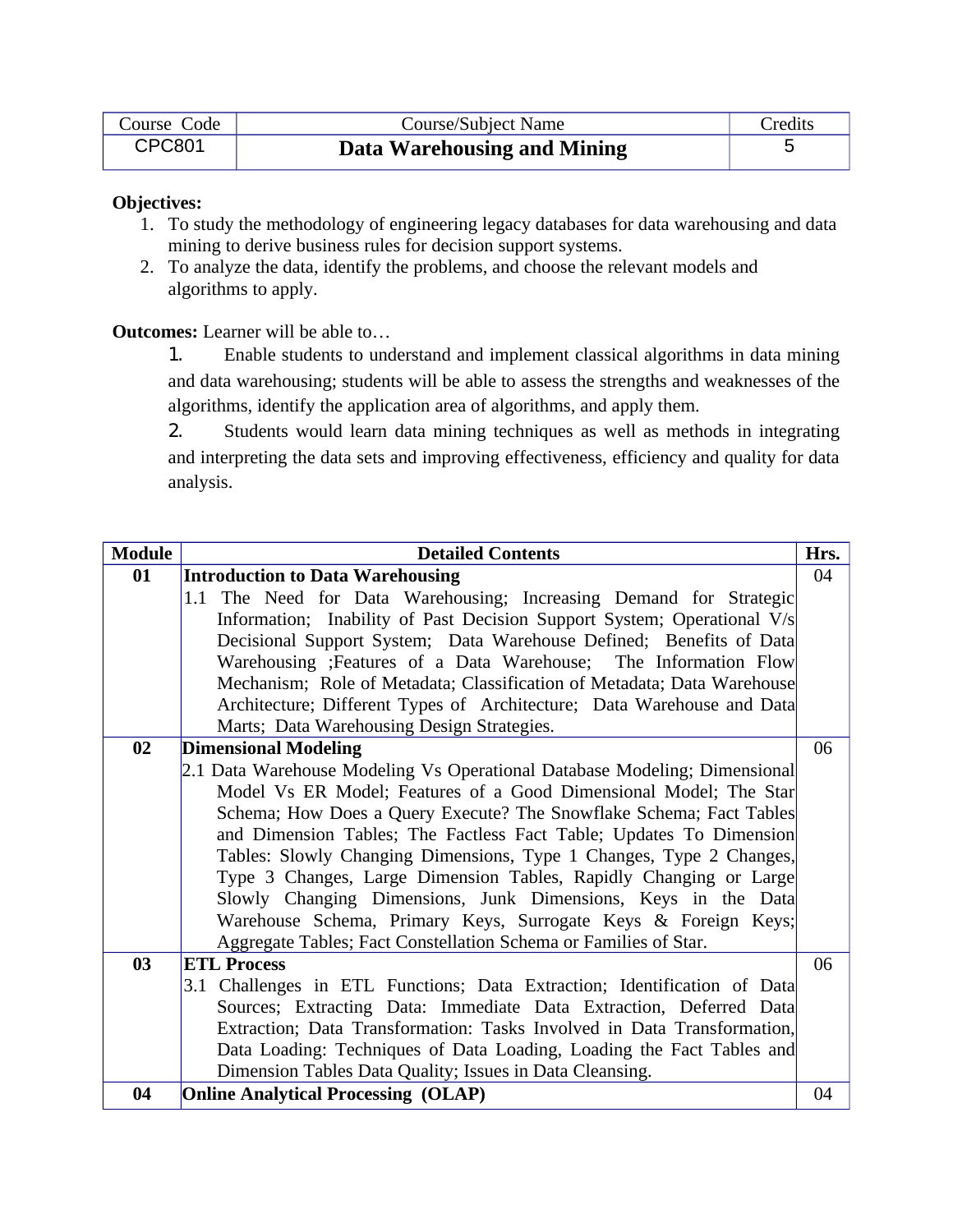|    | 4.1 Need for Online Analytical Processing; OLTP V/s OLAP; OLAP and<br>Multidimensional Analysis;<br>Hypercubes; OLAP Operations<br>in<br>Multidimensional Data Model; OLAP Models: MOLAP, ROLAP, HOLAP,<br>DOLAP;                                                                                                                                                                                                                                                                                                                                                                                                                                                                                                                                                                                                     |    |
|----|-----------------------------------------------------------------------------------------------------------------------------------------------------------------------------------------------------------------------------------------------------------------------------------------------------------------------------------------------------------------------------------------------------------------------------------------------------------------------------------------------------------------------------------------------------------------------------------------------------------------------------------------------------------------------------------------------------------------------------------------------------------------------------------------------------------------------|----|
| 05 | <b>Introduction to data mining</b><br>5.1 What is Data Mining; Knowledge Discovery in Database (KDD), What can<br>be Data to be Mined, Related Concept to Data Mining, Data Mining<br>Technique, Application and Issues in Data Mining                                                                                                                                                                                                                                                                                                                                                                                                                                                                                                                                                                                | 02 |
| 06 | <b>Data Exploration</b><br>6.1 Types of Attributes; Statistical Description of Data; Data Visualization;<br>Measuring similarity and dissimilarity.                                                                                                                                                                                                                                                                                                                                                                                                                                                                                                                                                                                                                                                                   | 02 |
| 07 | <b>Data Preprocessing</b><br>7.1 Why Preprocessing? Data Cleaning; Data Integration; Data Reduction:<br>Attribute subset selection, Histograms, Clustering and Sampling; Data<br>Transformation & Data Discretization: Normalization, Binning, Histogram<br>Analysis and Concept hierarchy generation.                                                                                                                                                                                                                                                                                                                                                                                                                                                                                                                | 04 |
| 08 | <b>Classification</b><br>8.1 Basic Concepts; Classification methods:<br>1. Decision Tree Induction: Attribute Selection Measures, Tree<br>pruning.<br>2. Bayesian Classification: Naïve Bayes' Classifier.<br>8.2 Prediction: Structure of regression models; Simple linear regression,<br>Multiple linear regression.<br>8.3 Model Evaluation & Selection: Accuracy and Error measures, Holdout,<br>Random Sampling, Cross Validation, Bootstrap; Comparing Classifier<br>performance using ROC Curves.<br>8.4 Combining Classifiers: Bagging, Boosting, Random Forests.                                                                                                                                                                                                                                             | 06 |
| 09 | <b>Clustering</b><br>9.1 What is clustering? Types of data, Partitioning Methods (K-Means, K-<br>Hierarchical Methods(Agglomerative, Divisive, BRICH),<br>Medoids)<br>Density-Based Methods (DBSCAN, OPTICS)                                                                                                                                                                                                                                                                                                                                                                                                                                                                                                                                                                                                          | 06 |
| 10 | <b>Mining Frequent Pattern and Association Rule</b><br>10.1 Market Basket Analysis, Frequent Itemsets, Closed Itemsets, and<br>Association Rules; Frequent Pattern Mining, Efficient and Scalable Frequent<br>Itemset Mining Methods, The Apriori Algorithm for finding Frequent<br>Itemsets Using Candidate Generation, Generating Association Rules from<br>Frequent Itemsets, Improving the Efficiency of Apriori, A pattern growth<br>approach for mining Frequent Itemsets; Mining Frequent itemsets using<br>vertical data formats; Mining closed and maximal patterns; Introduction to<br>Mining Multilevel Association Rules and Multidimensional Association<br>Rules; From Association Mining to Correlation Analysis, Pattern Evaluation<br>Measures; Introduction to Constraint-Based Association Mining. | 08 |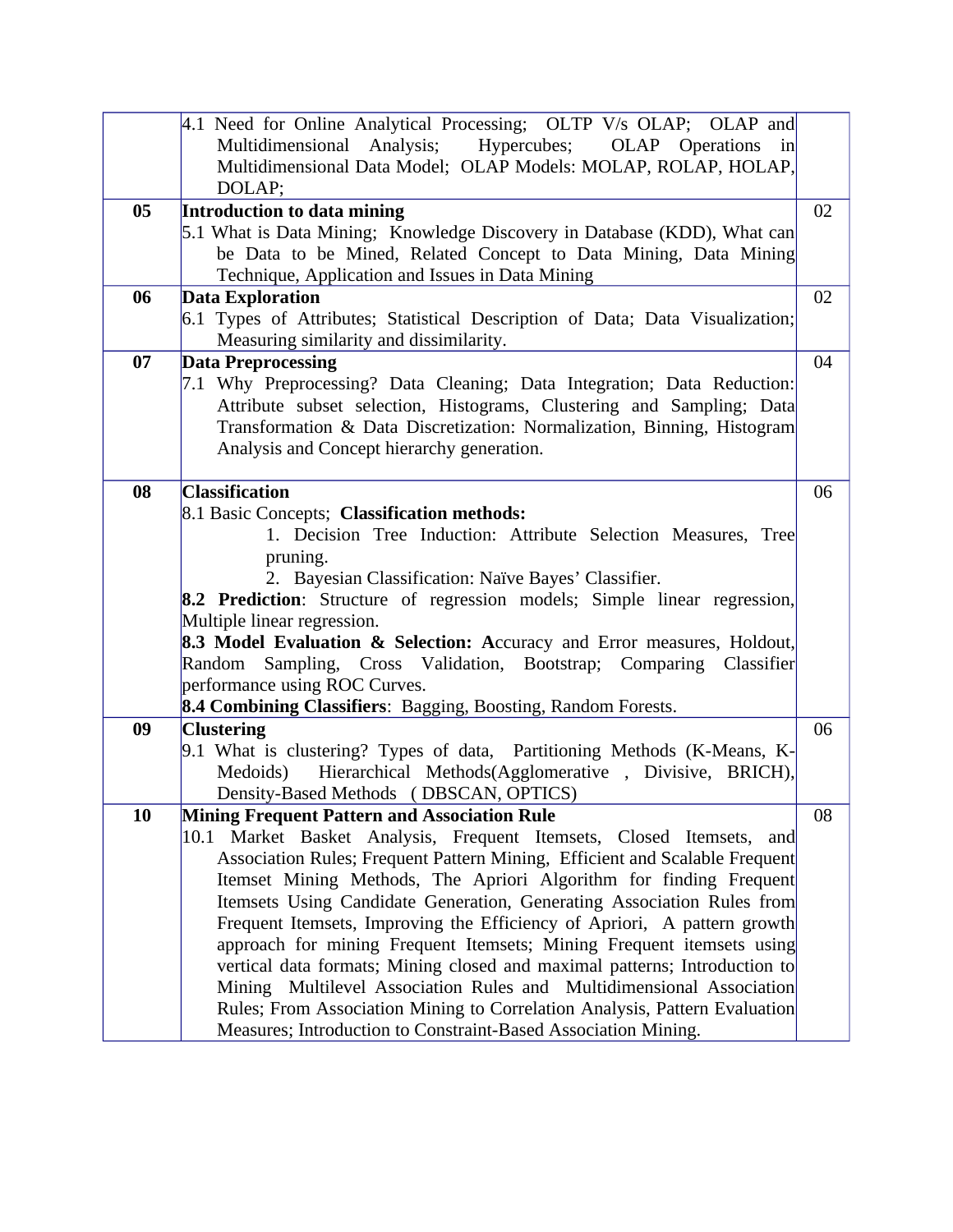Term work should consist of at least of the following:

- 1. One case study given to a group of 3 /4 students of a data mart/ data warehouse.
	- a. Write Detail Statement Problem and creation of dimensional modeling (creation star and snowflake schema)
	- b. Implementation of all dimension table and fact table
	- c. Implementation of OLAP operations.
- 2. Implementation of classifier like Decision tree, Naïve Bayes, Random Forest using any languages like Java
- 3. Use WEKA to implement like Decision tree, Naïve Bayes, Random Forest
- 4. Implementation of clustering algorithm like K-means, K- Medoids, Agglomerative, Divisive using languages any like Java, C# , etc.
- 5. Use WEKA to implement the following Clustering Algorithms K-means, Agglomerative, Divisive.
- 6. Implementation Association Mining like Apriori, FPM using languages like Java, C#, etc.
- 7. Use WEKA to implement Association Mining like Apriori, FPM.
- 8. Use R tool to implement Clustering/Association Rule/ Classification Algorithms.
- 9. Detailed study of any one BI tool like Oracle BI, SPSS, Clementine, and XLMiner etc. (paper Assignment)

## **Internal Assessment:**

Internal Assessment consists of two tests. Test 1, an Institution level central test, is for 20 marks and is to be based on a minimum of 40% of the syllabus. Test 2 is also for 20 marks and is to be based on the remaining syllabus. Test 2 may be either a class test or assignment on live problems or course project

## **Practical/Oral examination:**

An oral exam will be held based on the above syllabus

## **Text Books:**

1) Han, Kamber, "Data Mining Concepts and Techniques", Morgan Kaufmann 3<sup>nd</sup> Edition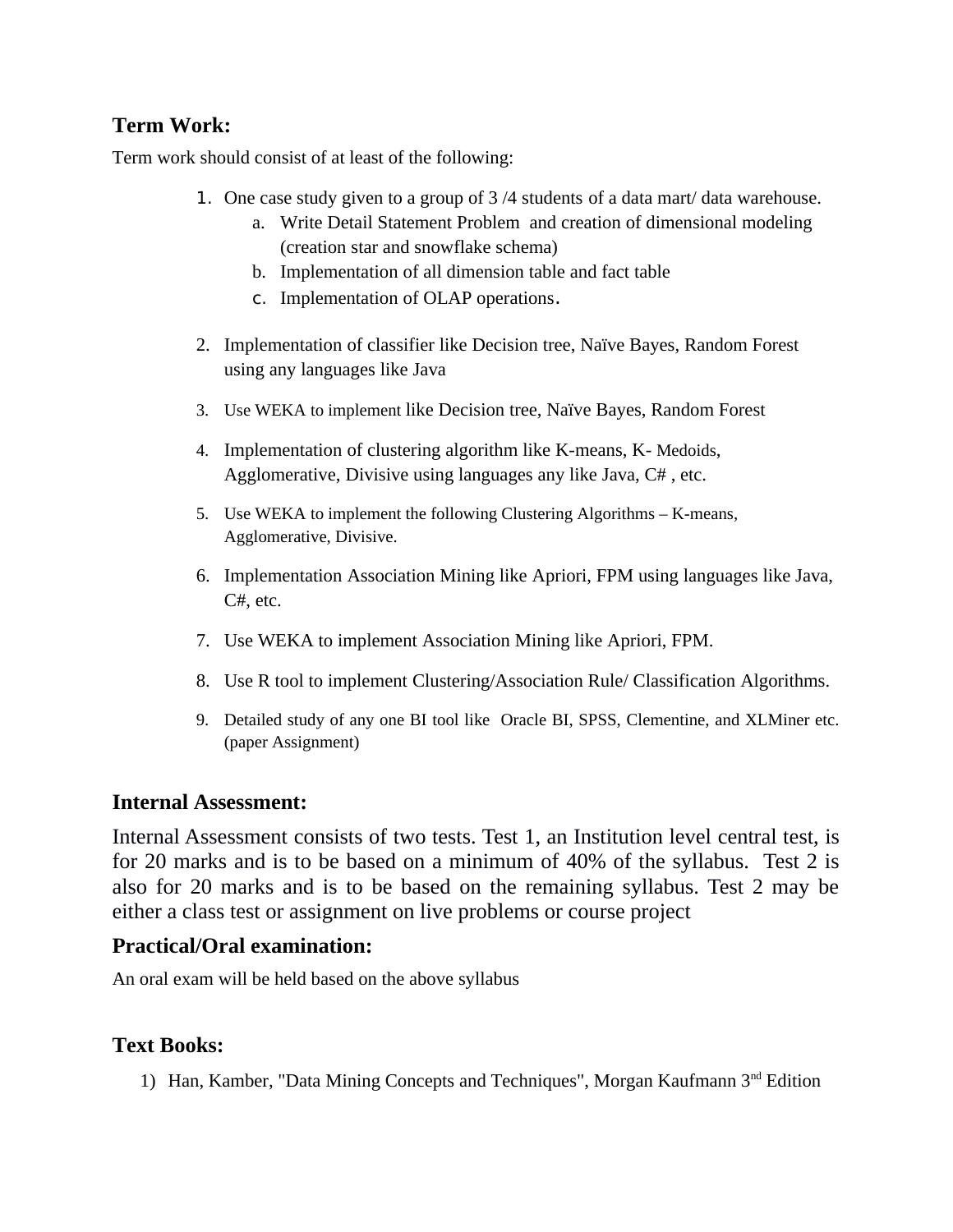- 2) Paulraj Ponniah, "Data Warehousing: Fundamentals for IT Professionals", Wiley India
- 3) Reema Theraja "Data warehousing", Oxford University Press.
- 4) M.H. Dunham, "Data Mining Introductory and Advanced Topics", Pearson Education

# **Reference Books:**

- 1) Randall Matignon, "Data Mining using SAS enterprise miner ", Wiley Student edition.
- 2) Alex Berson , S. J. Smith, "Data Warehousing, Data Mining & OLAP" , McGraw Hill.
- 3) Vikram Pudi & Radha Krishna, "Data Mining", Oxford Higher Education.
- 4) Daniel Larose, "Data Mining Methods and Models", Wiley India.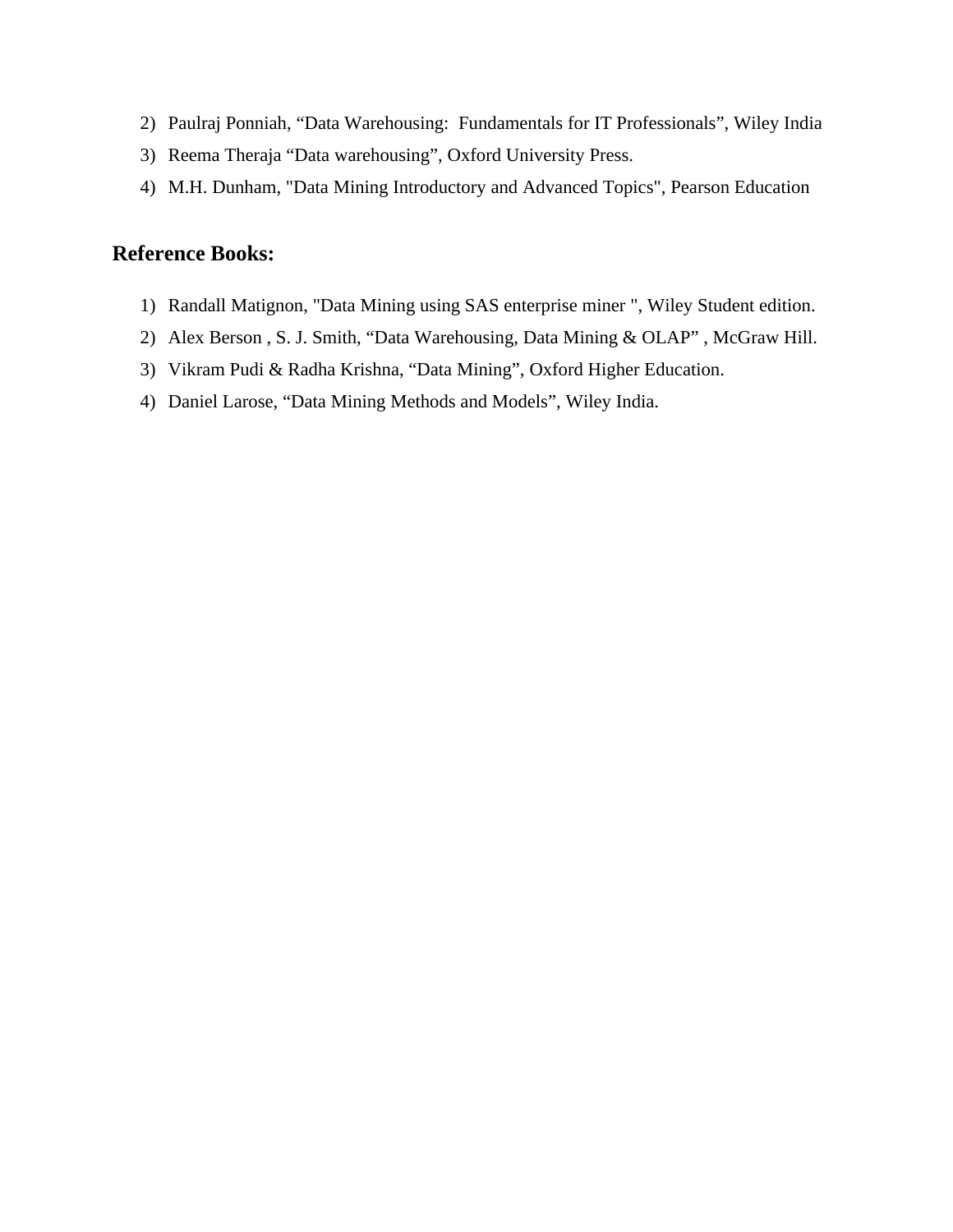| Course Code   | <b>Course/Subject Name</b>       | <sup>-</sup> redits |
|---------------|----------------------------------|---------------------|
| <b>CPC802</b> | <b>Human Machine Interaction</b> |                     |

- 1. To stress the importance of a good interface design.
- 2. To understand the importance of human psychology in designing good interfaces.
- 3. To motivate students to apply HMI in their day  $-$  to  $-$  day activities.
- 4. To bring out the creativity in each student build innovative applications that are user friendly.
- 5. To encourage students to indulge into research in Machine Interface Design.

#### **Outcomes:** Learner will be able to…

- 1. To design user centric interfaces.
- 2. To design innovative and user friendly interfaces.
- 3. To apply HMI in their day-to-day activities.
- 4. To criticise existing interface designs, and improve them.
- 5. To Design application for social and technical task.

| <b>Module</b> | <b>Detailed Contents</b>                                                          | Hrs. |
|---------------|-----------------------------------------------------------------------------------|------|
| 01            | Introduction                                                                      | 10   |
|               | 1.1 Introduction to Human Machine Interface, Hardware, software and               |      |
|               | operating environment to use HMI in various fields.                               |      |
|               | 1.2 The psychopathology of everyday things – complexity of modern devices;        |      |
|               | human-centered design; fundamental principles of interaction; Psychology          |      |
|               | of everyday actions- how people do things; the seven stages of action and         |      |
|               | three levels of processing; human error;                                          |      |
| 02            | <b>Understanding goal directed design</b>                                         | 08   |
|               | 2.1 Goal directed design; Implementation models and mental models;                |      |
|               | Beginners, experts and intermediates – designing for different experience         |      |
|               | levels; Understanding users; Modeling users – personas and goals.                 |      |
| 03            | <b>GUI</b>                                                                        | 08   |
|               | 3.1 benefits of a good UI; popularity of graphics; concept of direct              |      |
|               | manipulation; advantages and disadvantages; characteristics of GUI;               |      |
|               | characteristics of Web UI; General design principles.                             |      |
| 04            | Design guidelines                                                                 | 08   |
|               | 4.1 perception, Gesalt principles, visual structure, reading is unnatural, color, |      |
|               | vision, memory, six behavioral patterns, recognition and recall, learning,        |      |
|               | factors affecting learning, time.                                                 |      |
| 05            | <b>Interaction styles</b>                                                         | 06   |
|               | 5.1 menus; windows; device based controls, screen based controls;.                |      |
| 06            | <b>Communication</b>                                                              | 08   |
|               | 6.1 text messages; feedback and guidance; graphics, icons and images;             |      |
|               | colours.                                                                          |      |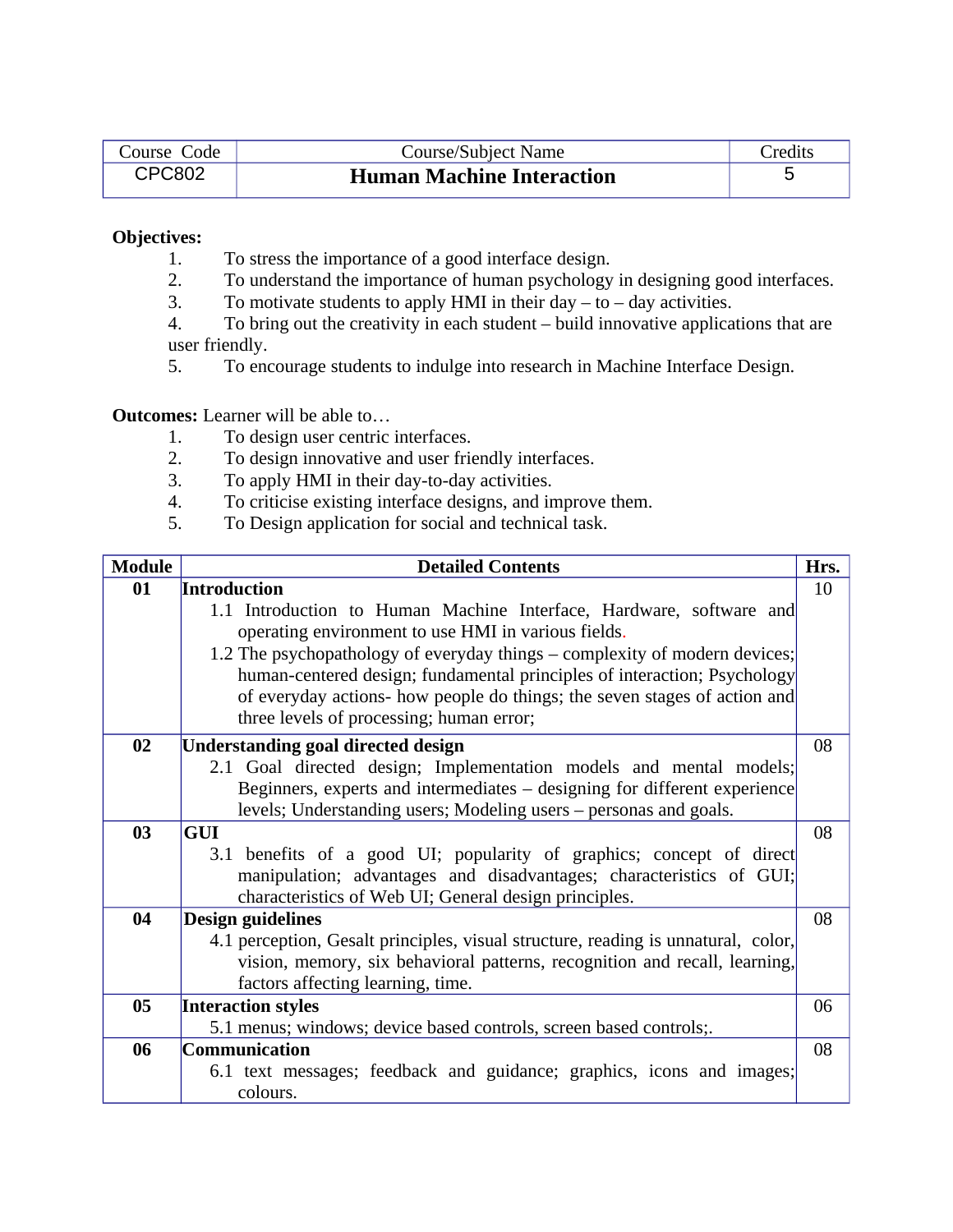The distribution of marks for term work shall be as follows:

- Laboratory work (experiments/case studies): ............... (15) Marks. • Assignment:….….……………………………………… (05) Marks.
- Attendance ………………………………………. (05) Marks
- **TOTAL: ……………………………………………………. (25) Marks.**

## **Internal Assessment:**

Internal Assessment consists of two tests. Test 1, an Institution level central test, is for 20 marks and is to be based on a minimum of 40% of the syllabus. Test 2 is also for 20 marks and is to be based on the remaining syllabus. Test 2 may be either a class test or assignment on live problems or course project

## **Practical/Oral examination:**

### **Oral examination will be based on the above syllabus.**

### **Laboratory:**

Students are free to choose any tool that they feel appropriate for a given experiment. Each experiment will involve research about a certain category of people, and then developing an appropriate interface.

Students are expected to perform at least eight experiments from the given list.

### **LIST OF HMI PRACTICAL / EXPERIMENTS**

- 1. Know your client
	- a. Children (4-5 years of age): An application to teach math.

b. Teenagers: Design a digital diary for young teens to help them overcome various social pressures they deal with during their teen years. The diary should also be like a self help tool which would help them deal with incidents like bullying, peer pressure, etc.. This is an open project and you can think in any direction to make the children sail through their teen years while trying to discover life around them.

c. Older generation: Folks from the older generation has been very wary of using their credit card on the Internet. They have various concerns when it comes to paying their bills. Also because of their old age, it will be beneficial for them to use the internet and pay their phone, electricity, gas, etc. bills

d. Rural people: ATVM for train ticketing in rural area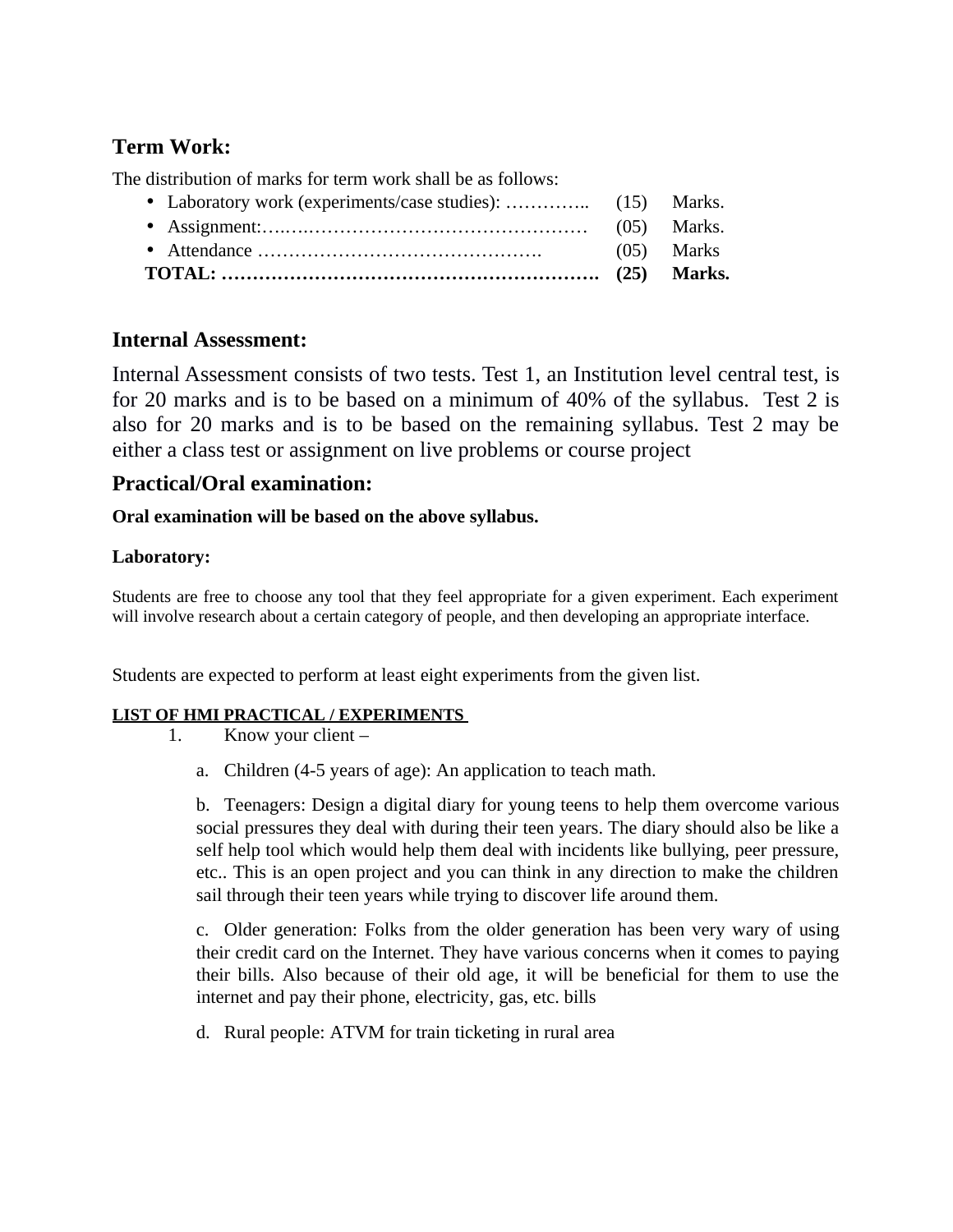2. Understand the trouble of interacting with machines - Redesign interfaces of home appliances like microwave oven, land-line phone, fully automatic washing machine.

3. Learn HCI design principles – heuristic evaluation: Identify 5 different websites catering to one specific goal (eg. Goal – on-line shopping and 5 different websites – ebay, amazon, flipkart, zovi, myntra) and perform a competitive analysis on them to understand how each one caters to the goal, the interactions and flow of the payment system and prepare a report on the same..

4. Learn the importance of menus and navigation – website redesign: News websites like CNN are always cluttered with information. It takes the user a few minutes to find his way through and maybe more minutes to look for some specific information. Redesign the news websites to make it look less cluttered, provide relevant information (a person sitting in Russia should not get US news as top news), intelligently dig information that he might be interested in based on his searches on the web.

5. Learn the importance of connecting humans – service design : How often have you found yourself waiting at the airport for a flight that is delayed or you've missed it and the next one is 4 hours from now, or waiting for a connecting flight? Design an experience for passengers to deal with the long waiting hours.

6. Learn the use of statistical graphics – expense tracker: Matt is a young engineer who just finished his summer internship at a leading Software Company in the United States. He has never been independent in handling his own finances and after this internship his father has asked him to start managing his money on his own. He is looking for a tool/app/software that would help him budget his finances, create goals and track them, categorize and track his credit card spending and also get insights on the various types of categories he's spending on. Design a tool/app/software that would help Matt manage his personal finances given the above requirement.

7. Learn the importance of graphics – way finding: Design a map for someone who is new to the city/town/village and is trying to understand how to commute from one place to another (inspired by New York Subway Maps, London Subway Maps)

8. Icon designing: Choose a unique domain, design a few icons and show how it can be accommodated on an interface.

9. Understand the need of colors and animation – web site for an artist: A celebrity in some form of art like music, dance, painting, martial arts, etc (not actors). This site will be used to display his works and should portray his character.

10. Understand the various input methods available for interaction – concept generation: Study the various technologies for typing – standard keyboards QWERTY, T9 (predictive text), multi-touch (SYWPE, etc.), gestures and brainstorm on the various ways in which you could improve one of the existing technologies. You could choose any of the different input types.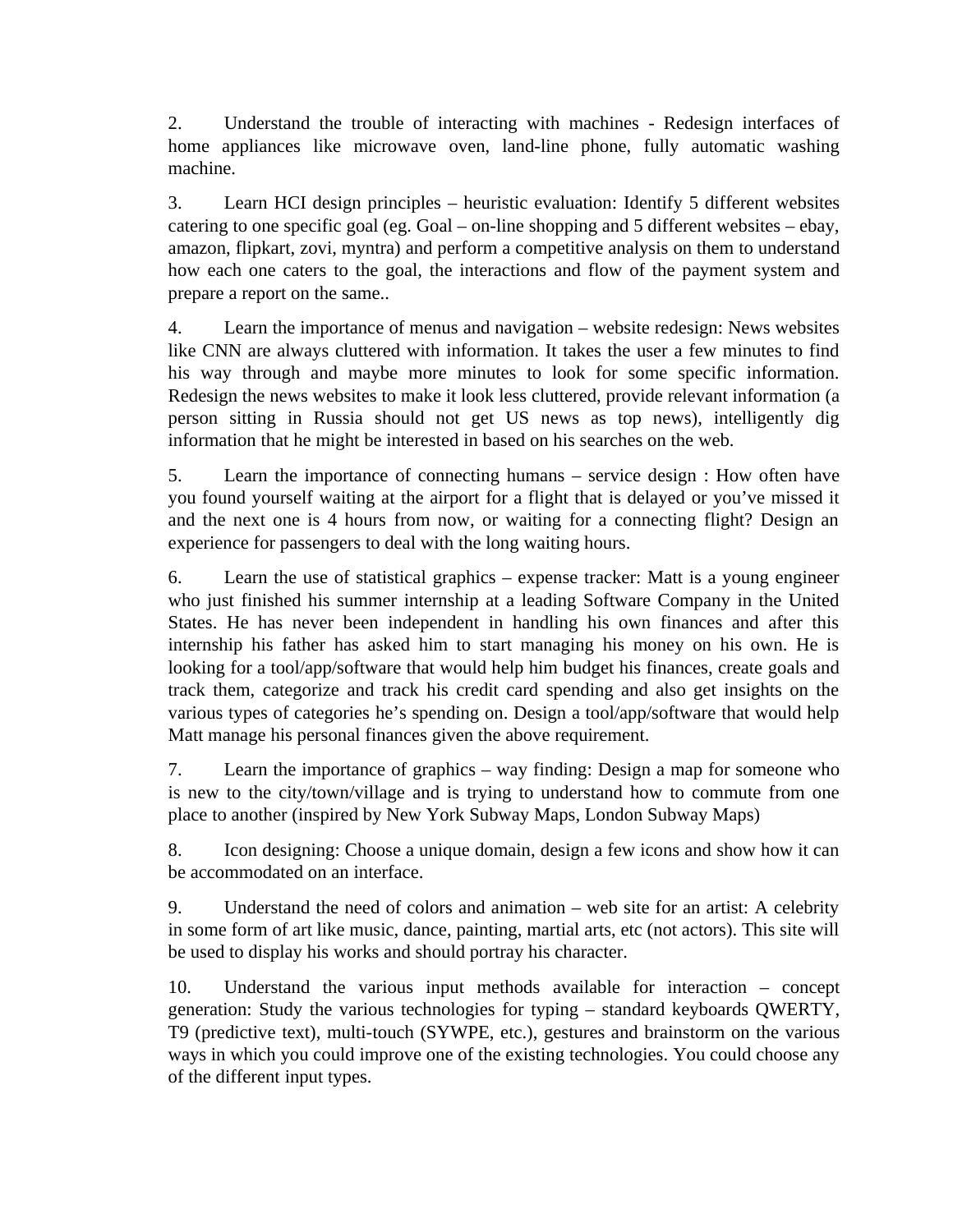11. Any other new relevant topics covering the above syllabus.

### **Text Books:**

- 1. Alan Dix, J. E. Finlay, G. D. Abowd, R. Beale "Human Computer Interaction", Prentice Hall.
- 2. Wilbert O. Galitz, "The Essential Guide to User Interface Design", Wiley publication.
- 3. Alan Cooper, Robert Reimann, David Cronin, "About Face3: Essentials of Interaction design", Wiley publication.
- 4. Jeff Johnson, "Designing with the mind in mind", Morgan Kaufmann Publication.
- 5. Donald A. Normann, "Design of everyday things", Basic Books; Reprint edition 2002.

### **Reference Books:**

- 1. Donald A. Norman, "The design of everyday things", Basic books.
- 2. Rogers Sharp Preece, "Interaction Design:Beyond Human Computer Interaction", Wiley.
- 3. Guy A. Boy "The Handbook of Human Machine Interaction", Ashgate publishing Ltd.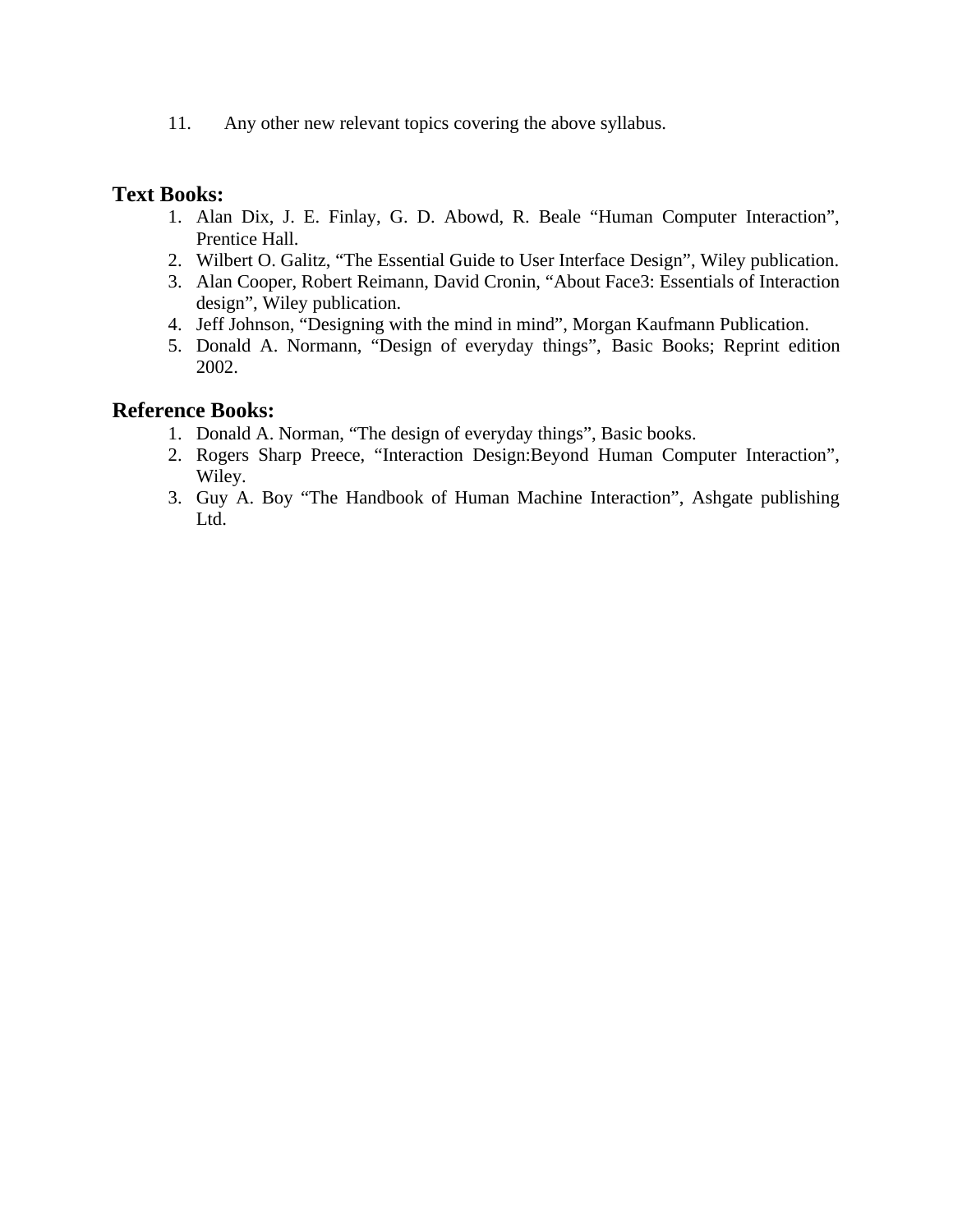| Course Code   | Course/Subject Name                     | Credits |
|---------------|-----------------------------------------|---------|
| <b>CPC803</b> | <b>Parallel and Distributed Systems</b> |         |

- 1. To provide students with contemporary knowledge in parallel and distributed systems
- 2. To equip students with skills to analyze and design parallel and distributed applications.
- 3. To provide master skills to measure the performance of parallel and distributed algorithms

**Outcomes:** Learner will be able to…

- 1. Apply the principles and concept in analyzing and designing the parallel and distributed system
- 2. Reason about ways to parallelize problems.
- 3. Gain an appreciation on the challenges and opportunities faced by parallel and distributed systems.
- 4. Understand the middleware technologies that support distributed applications such as RPC, RMI and object based middleware.
- 5. Improve the performance and reliability of distributed and parallel programs.

| <b>Module</b> | <b>Detailed Contents</b>                                                    | Hrs. |
|---------------|-----------------------------------------------------------------------------|------|
| 01            | Introduction                                                                | 06   |
|               | 1.1 Parallel Computing, Parallel Architecture, Architectural Classification |      |
|               | Scheme, Performance of Parallel Computers, Performance Metrics for          |      |
|               | Processors, Parallel Programming Models, Parallel Algorithms.               |      |
| 02            | <b>Pipeline Processing</b>                                                  | 06   |
|               | 2.1 Introduction, Pipeline Performance, Arithmetic Pipelines, Pipelined     |      |
|               | Instruction Processing, Pipeline Stage Design, Hazards, Dynamic             |      |
|               | <b>Instruction Scheduling,</b>                                              |      |
| 03            | <b>Synchronous Parallel Processing</b>                                      | 06   |
|               | 3.1 Introduction, Example-SIMD Architecture and Programming Principles,     |      |
|               | SIMD Parallel Algorithms, Data Mapping and memory in array                  |      |
|               | processors, Case studies of SIMD parallel Processors                        |      |
| 04            | <b>Introduction to Distributed Systems</b>                                  | 06   |
|               | 4.1 Definition, Issues, Goals, Types of distributed systems, Distributed    |      |
|               | System Models, Hardware concepts, Software Concept, Models of               |      |
|               | Middleware, Services offered by middleware, Client Server model.            |      |
| 05            | <b>Communication</b>                                                        | 04   |
|               | 5.1 Layered Protocols, Remote Procedure Call, Remote Object Invocation,     |      |
|               | Message Oriented Communication, Stream Oriented Communication               |      |
| 06            | <b>Resource and Process Management</b>                                      | 06   |
|               | 6.1 Desirable Features of global Scheduling algorithm, Task assignment      |      |
|               | approach, Load balancing approach, load sharing approach, Introduction      |      |
|               | to process management, process migration, Threads, Virtualization,          |      |
|               | Clients, Servers, Code Migration                                            |      |
| 07            | Synchronization                                                             | 08   |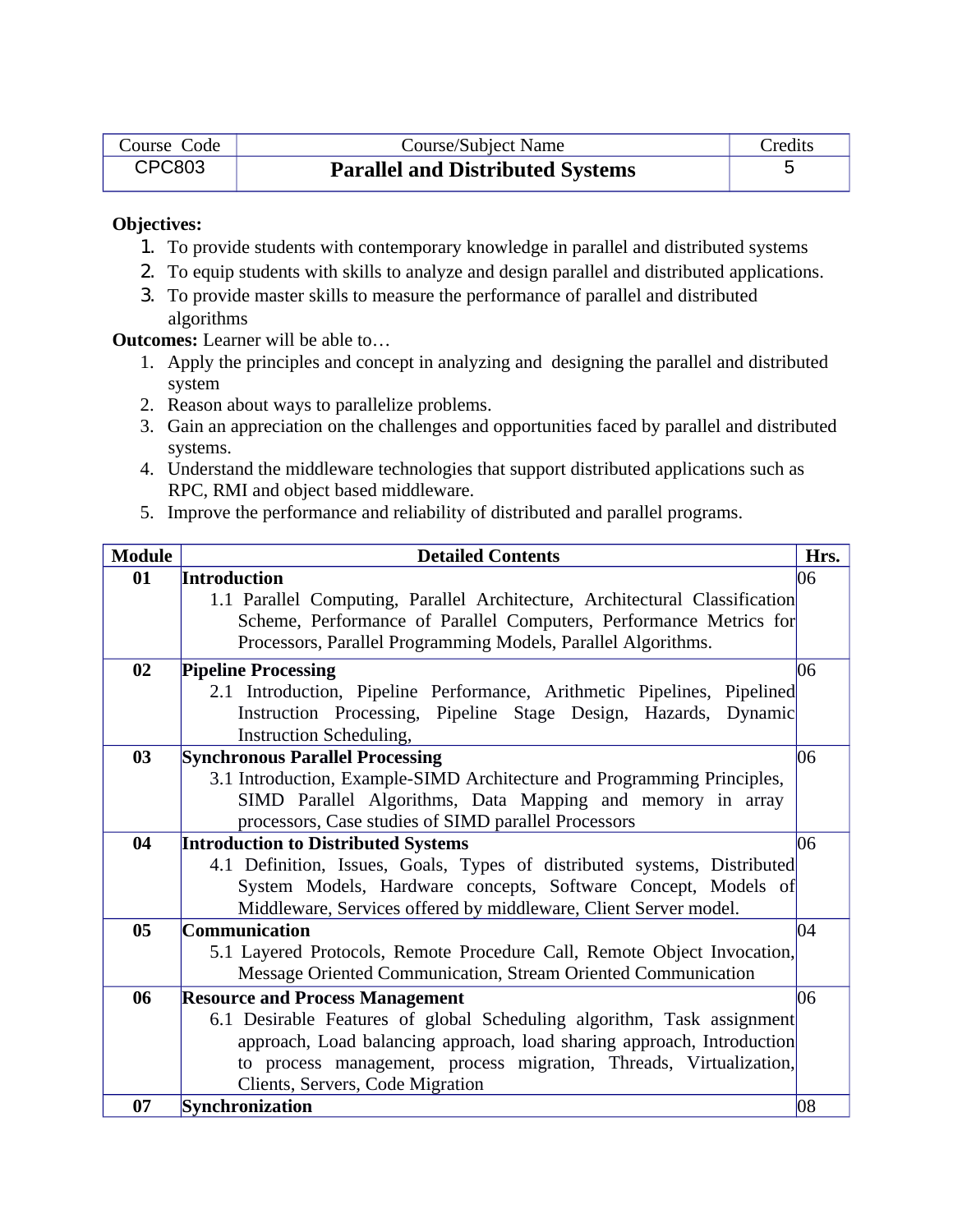|    | 7.1 Clock Synchronization, Logical Clocks, Election Algorithms, Mutual      |    |
|----|-----------------------------------------------------------------------------|----|
|    | Exclusion, Distributed Mutual Exclusion-Classification of mutual            |    |
|    | Exclusion Algorithm, Requirements of Mutual Exclusion Algorithms,           |    |
|    | Performance measure, Non Token based Algorithms: Lamport Algorithm,         |    |
|    | Ricart-Agrawala's Algorithm, Maekawa's Algorithm                            |    |
|    | 7.2 Token Based Algorithms: Suzuki-Kasami's Broardcast Algorithms,          |    |
|    | Singhal's Heurastic Algorithm, Raymond's Tree based Algorithm,              |    |
|    | Comparative Performance Analysis.                                           |    |
| 08 | <b>Consistency and Replication</b>                                          | 06 |
|    | 8.1 Introduction, Data-Centric and Client-Centric Consistency Models,       |    |
|    | Replica Management.                                                         |    |
|    | <b>Distributed File Systems</b>                                             |    |
|    | 8.2 Introduction, good features of DFS, File models, File Accessing models, |    |
|    | File-Caching Schemes, File Replication, Network File System(NFS),           |    |
|    |                                                                             |    |
|    | Andrew File System(AFS), Hadoop Distributed File System and Map             |    |

Term work should consist of at least 10 experiments, 2 assignments based on above theory syllabus.

The final certification and acceptance of term work ensures that satisfactory performance of laboratory work and minimum passing marks in term work.

The distribution of marks for term work shall be as follows:

## **Internal Assessment:**

Internal Assessment consists of two tests. Test 1, an Institution level central test, is for 20 marks and is to be based on a minimum of 40% of the syllabus. Test 2 is also for 20 marks and is to be based on the remaining syllabus. Test 2 may be either a class test or assignment on live problems or course project

## **Practical/Oral examination:**

**Oral Examination will be based on above syllabus**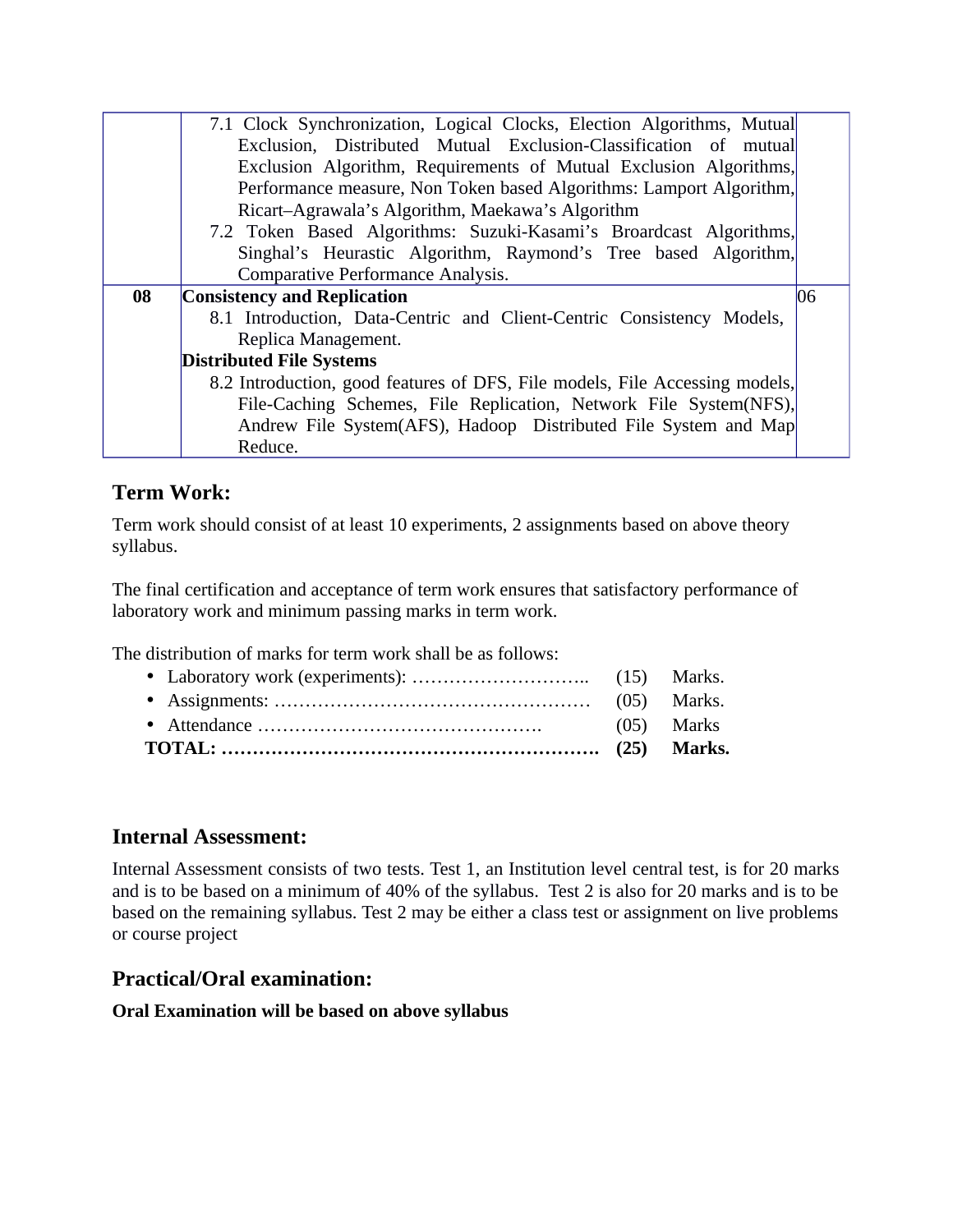### **Syllabus for Practical**

Suggested topics for experiment but not limited to:

- 1. Load Balancing Algorithm.
- 2. Scalability in Distributed Environment
- 3. Client/server using RPC/RMI.
- 4. Inter-process communication
- 5. Election Algorithm.
- 6. Distributed Deadlock.
- 7. Name Resolution protocol.
- 8. Clock Synchronization algorithms.
- 9. Mutual Exclusion Algorithm.
- 10. Group Communication.
- 11. CORBA architecture.
- 12. Parallel Algorithms.
- 13. Message Passing Interface.

### **Text Books**

- 1. M.R. Bhujade, "Parallel Computing", 2nd edition, New Age International Publishers 2009.
- 2. Andrew S. Tanenbaum and Maarten Van Steen, "Distributed Systems: Principles and Paradigms, 2nd edition, Pearson Education, Inc., 2007, ISBN: 0-13-239227-5.

### **Reference Books**

- 1. George Coulouris, Jean Dollimore, Tim Kindberg, "Distributed Systems: Concepts and Design" (4th Edition), Addison Wesley/Pearson Education.
- 2. Pradeep K Sinha, "Distributed Operating Systems : Concepts and design", IEEE computer society press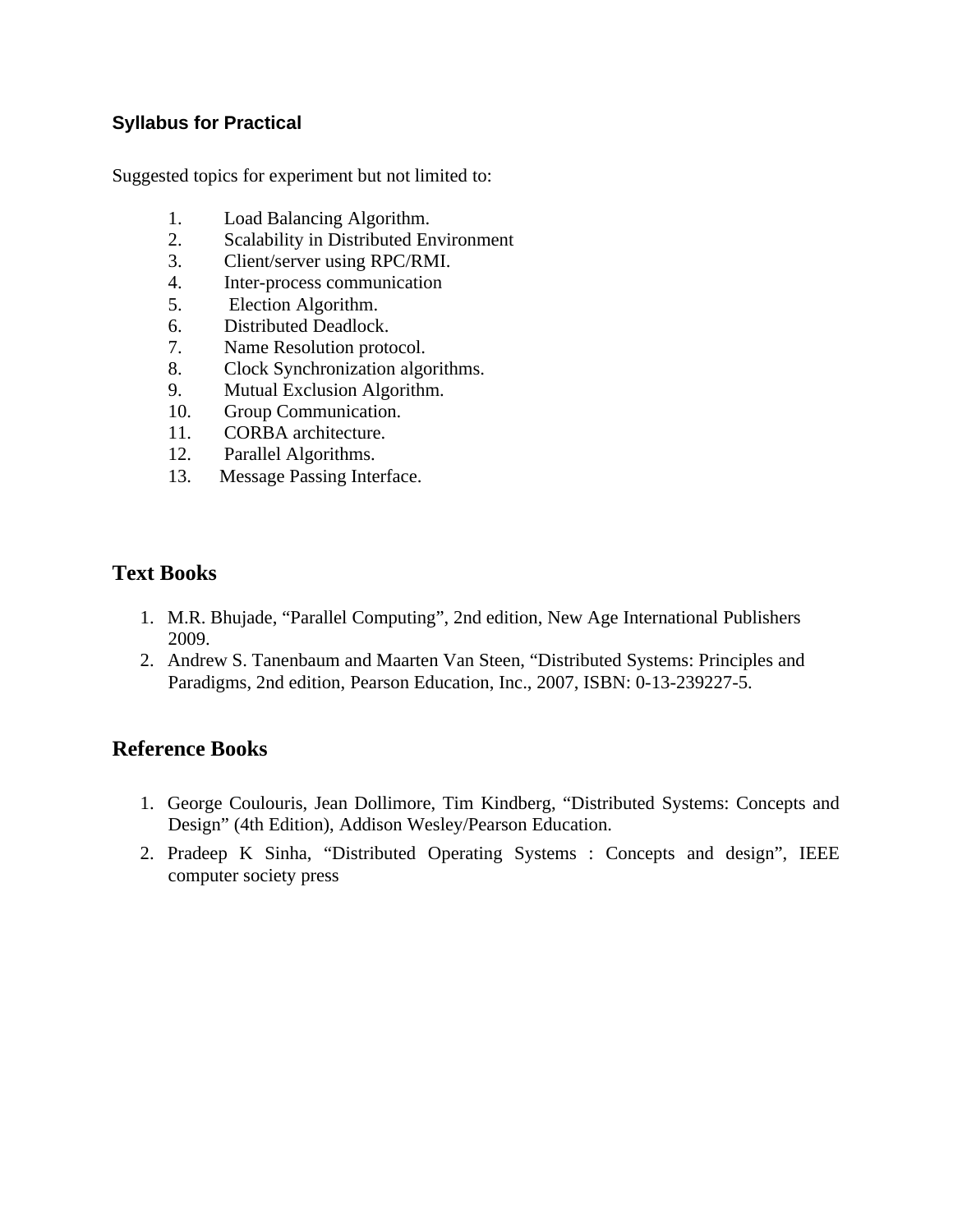| Course Code | Course/Subject Name                  | Credits |
|-------------|--------------------------------------|---------|
| CPE8031     | <b>Elective-III Machine Learning</b> |         |

- 1. To introduce students to the basic concepts and techniques of Machine Learning.
- 2. To become familiar with regression methods, classification methods, clustering methods.
- 3. To become familiar with support vector machine and Dimensionality reduction Techniques.

**Outcomes:** Learner will be able to…

- 1. Ability to analyze and appreciate the applications which can use Machine Learning Techniques.
- 2. Ability to understand regression, classification, clustering methods.
- 3. Ability to understand the difference between supervised and unsupervised learning methods.
- 4. Ability to appreciate Dimensionality reduction techniques.
- 5. Students would understand the working of Reinforcement learning.

| <b>Module</b> | <b>Detailed Contents</b>                                                    | Hrs. |
|---------------|-----------------------------------------------------------------------------|------|
| 01            | <b>Introduction to Machine Learning</b>                                     | 06   |
|               | 1.1 What is Machine Learning?, Key Terminology, Types of Machine            |      |
|               | Learning, Issues in Machine Learning, Application of Machine Learning,      |      |
|               | How to choose the right algorithm, Steps in developing a Machine            |      |
|               | Learning Application.                                                       |      |
| 02            | <b>Learning with Regression</b>                                             | 04   |
|               | 2.1 Linear Regression, Logistic Regression.                                 |      |
| 03            | <b>Learning with trees</b>                                                  | 08   |
|               | 3.1 Using Decision Trees, Constructing Decision Trees, Classification and   |      |
|               | Regression Trees (CART).                                                    |      |
| 04            | <b>Support Vector Machines (SVM)</b>                                        | 06   |
|               | 4.1 Maximum Margin Linear Separators, Quadratic Programming solution to     |      |
|               | finding maximum margin separators, Kernels for learning non-linear          |      |
|               | functions.                                                                  |      |
| 05            | <b>Learning with Classification</b>                                         | 06   |
|               | 5.1 Rule based classification, classification by backpropoagation, Bayesian |      |
|               | Belief networks, Hidden Markov Models.                                      |      |
| 06            | <b>Dimensionality Reduction</b>                                             | 06   |
|               | 6.1 Dimensionality Reduction Techniques, Principal Component Analysis,      |      |
|               | <b>Independent Component Analysis.</b>                                      |      |
| 07            | <b>Learning with Clustering</b>                                             | 06   |
|               | 7.1 K-means clustering, Hierarchical clustering, Expectation Maximization   |      |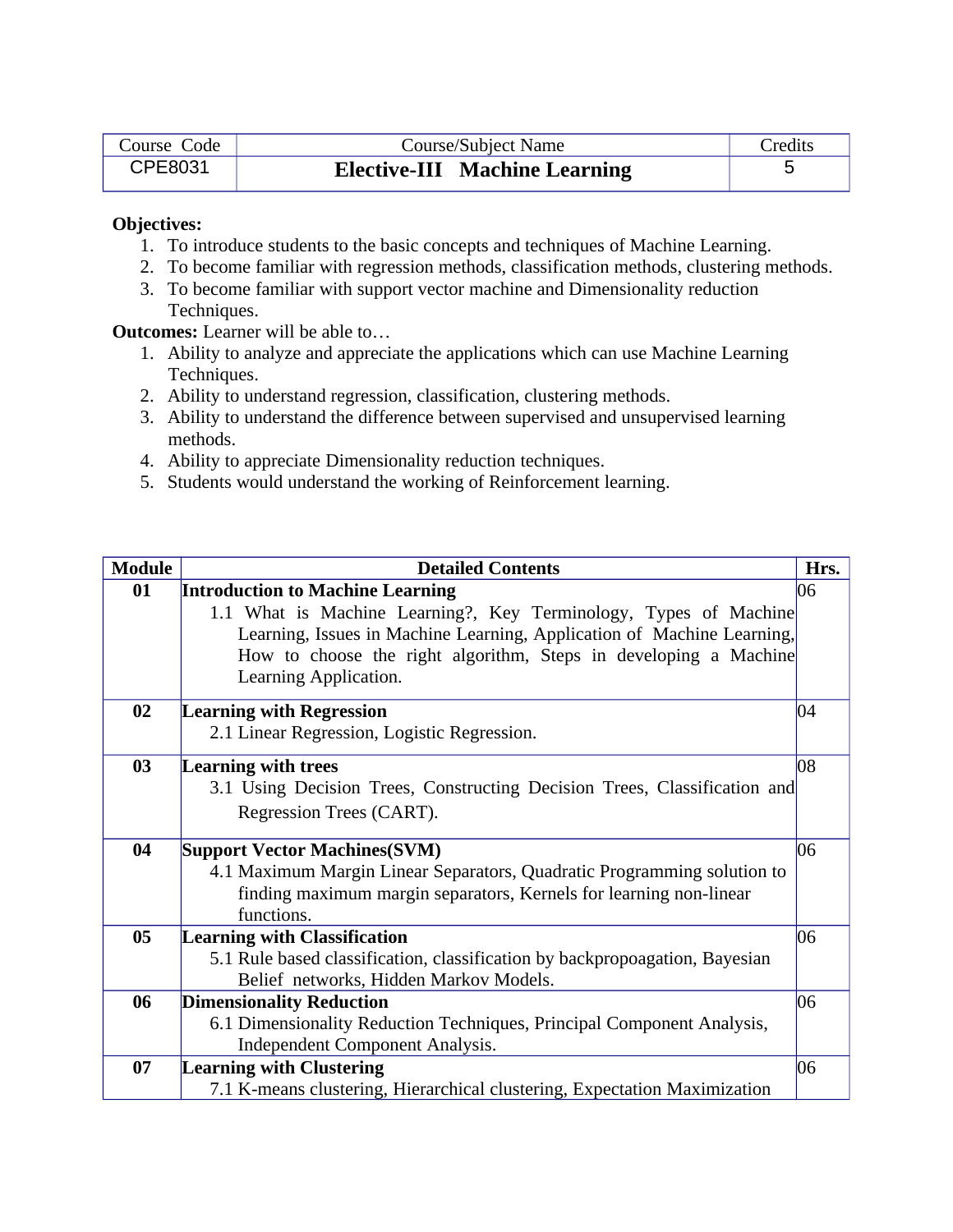|    | Algorithm, Supervised learning after clustering, Radial Basis functions.    |    |
|----|-----------------------------------------------------------------------------|----|
| 08 | <b>Reinforcement Learning</b>                                               | 06 |
|    | 8.1 Introduction, Elements of Reinforcement Learning, Model based learning, |    |
|    | Temporal Difference Learning, Generalization, Partially Observable          |    |
|    | States.                                                                     |    |

The distribution of marks for term work shall be as follows:

## **Internal Assessment:**

Internal Assessment consists of two tests. Test 1, an Institution level central test, is for 20 marks and is to be based on a minimum of 40% of the syllabus. Test 2 is also for 20 marks and is to be based on the remaining syllabus. Test 2 may be either a class test or assignment on live problems or course project

## **Practical/Oral examination:**

**Oral examination will be based on the above syllabus.**

### **LIST OF ML PRACTICAL / EXPERIMENTS**

- 1. To implement Linear Regression
- 2. To implement Logistic Regression
- 3. To implement ID3.
- 4. To implement Support Vector Machine.
- 5. To implement Bayesian Classification.
- 6. To implement K-Nearest Neighbour.
- 7. To implement k-means Clustering.
- 8. To implement Agglomerative Clustering.

Any other practical covering the syllabus topics and subtopics can be conducted.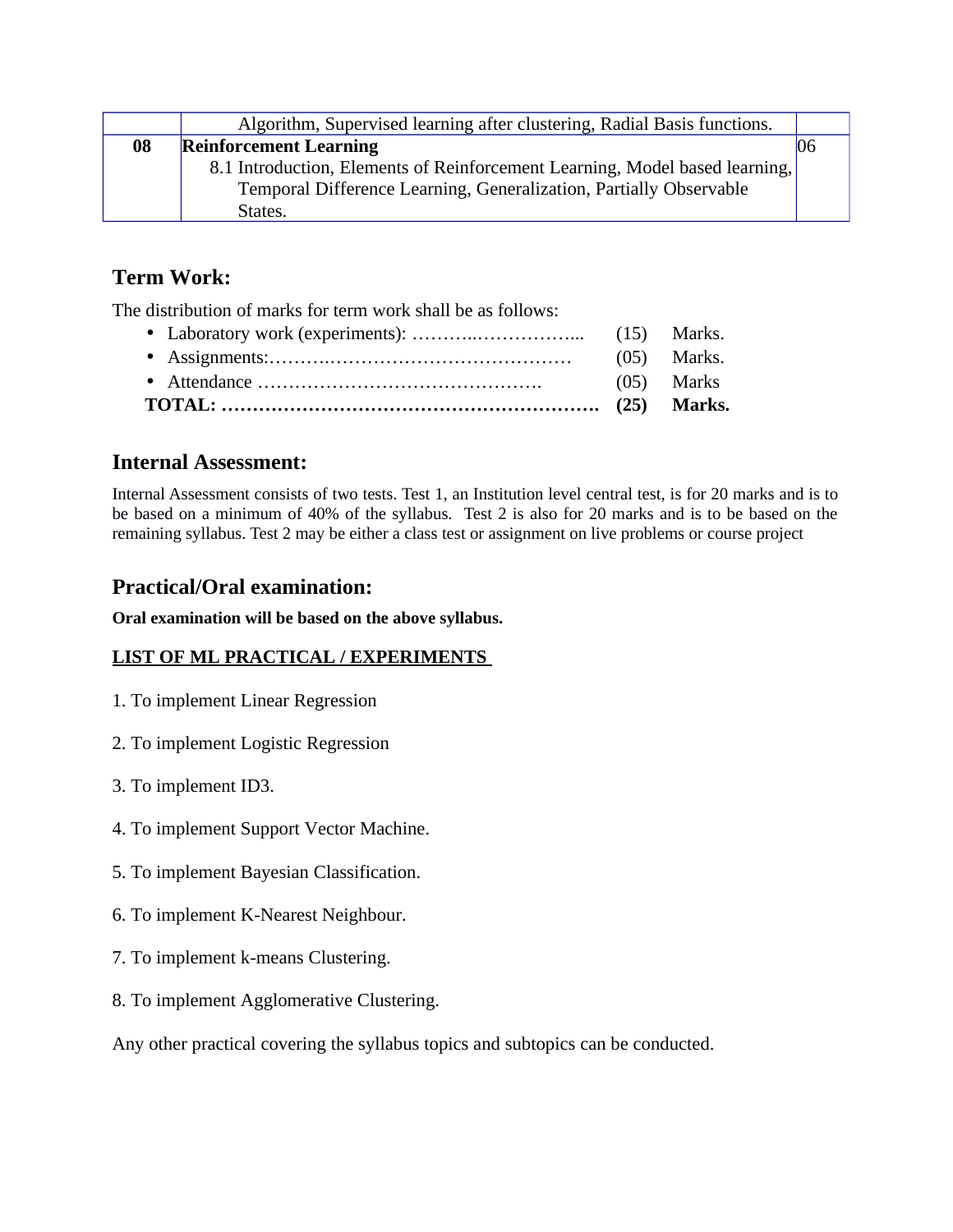### **Text Books:**

- 1. Peter Harrington "Machine Learning In Action", DreamTech Press
- 2. Ethem Alpaydın, "Introduction to Machine Learning", MIT Press
- 3. Tom M.Mitchell "Machine Learning" McGraw Hill
- 4. Stephen Marsland, "Machine Learning An Algorithmic Perspective" CRC Press

### **Reference Books:**

- 1. William W.Hsieh, "Machine Learning Mehods in the Environmental Sciences", Cambridge
- 2. Han Kamber, "Data Mining Concepts and Techniques", Morgann Kaufmann Publishers
- 3. Margaret.H.Dunham, "Data Mining Introductory and Advanced Topics", Pearson Education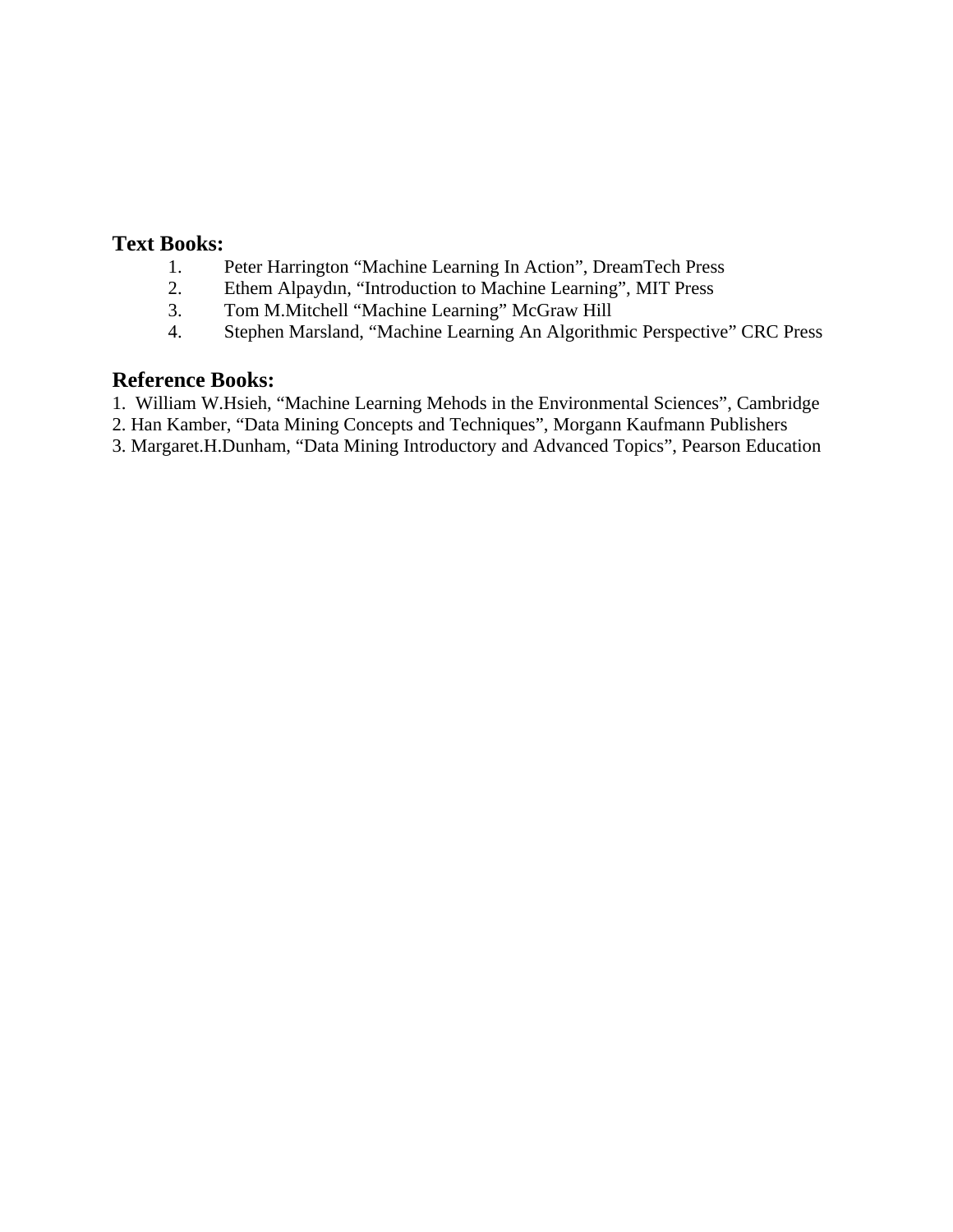| Course Code | <b>Course/Subject Name</b>           | Credits |
|-------------|--------------------------------------|---------|
| CPE8032     | <b>Elective-III</b> Embedded Systems |         |

1. Develop, among students, an understanding of the technologies behind the embedded computing systems; and to differentiate between such technologies.

2. Make aware of the capabilities and limitations of the various hardware or software components.

- 3. Evaluate design tradeoffs between different technology choices.
- 4. Complete or partial design of such embedded systems

**Outcomes:** Learner will be able to…

- 1. Describe the special requirements that are imposed on embedded systems
- 2. Describe the key properties of microprocessor and digital signal processor
- 3. Sketch a design of an embedded system around a microprocessor or DSP

4. Explain how microprocessor, memory, peripheral components and buses interact in an embedded system

5. Evaluate how architectural and implementation decisions influence performance and power dissipation

- 6. Produce efficient code for embedded systems
- 7. Point out the role of the compiler in the embedded system design process
- 8. Define the properties of a real-time operating system
- 9. Estimate the requirement for additional hardware for optimized performance
- 10. Understand and distinguish between the RISC and the Advanced RISC architecture

11. Utilize embedded systems to perform operations such as signal processing in real time

12. Develop drivers for external peripheral devices as per requirement.

| <b>Module</b> | <b>Detailed Contents</b>                                                                                                                                                                                                                                                                                                                        | Hrs. |
|---------------|-------------------------------------------------------------------------------------------------------------------------------------------------------------------------------------------------------------------------------------------------------------------------------------------------------------------------------------------------|------|
| 01            | Introduction to computational technologies                                                                                                                                                                                                                                                                                                      | 08   |
|               | 1.1 Review of computation technologies (ARM, RISC, CISC, PLD, SOC),<br>architecture, event managers, hardware multipliers, pipelining.<br>Hardware/Software co-design. Embedded systems architecture and design<br>process.                                                                                                                     |      |
| 02            | <b>Program Design and Analysis</b>                                                                                                                                                                                                                                                                                                              | 08   |
|               | 2.1 Integrated Development Environment (IDE), assembler, linking and<br>loading. Program-level performance analysis and optimization, energy<br>and power analysis and program size optimization, program validation<br>and testing. Embedded Linux, kernel architecture, GNU cross platform<br>tool chain. Programming with Linux environment. |      |
| 03            | Process Models and Product development life cycle management                                                                                                                                                                                                                                                                                    | 08   |
|               | 3.1 State machine models: finite-state machines (FSM), finite-state machines<br>with data-path model (FSMD), hierarchical/concurrent state machine                                                                                                                                                                                              |      |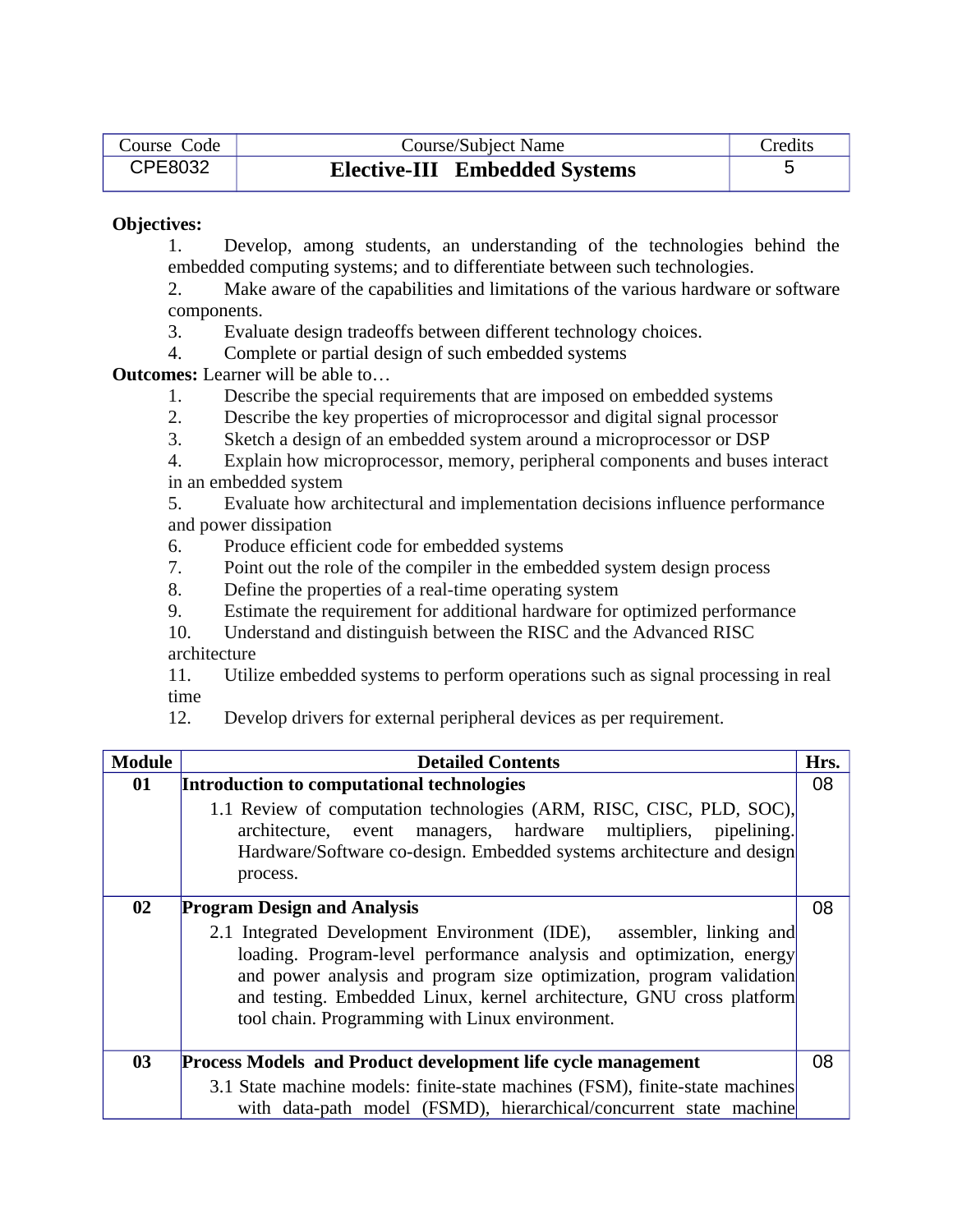| 04 | model (HCFSM), program-state machine model (PSM), concurrent<br>process model. Unified Modeling Language (UML), applications of UML<br>in embedded systems. IP-cores, design process model. Hardware software<br>co-design, embedded product development life cycle management.<br><b>High Performance 32-bit RISC Architecture</b><br>4.1 ARM processor family, ARM architecture, instruction set, addressing<br>modes, operating modes, interrupt structure, and internal peripherals.<br>ARM coprocessors, ARM Cortex-M3. | 08 |
|----|------------------------------------------------------------------------------------------------------------------------------------------------------------------------------------------------------------------------------------------------------------------------------------------------------------------------------------------------------------------------------------------------------------------------------------------------------------------------------------------------------------------------------|----|
| 05 | <b>Processes and Operating Systems</b><br>5.1 Introduction to Embedded Operating System, multiple tasks and multiple<br>processes. Multi rate systems, preemptive real-time operating systems,<br>priority-based scheduling, inter-process communication mechanisms.<br>Operating system performance and optimization strategies. Examples of<br>real-time operating systems.                                                                                                                                                | 08 |
| 06 | <b>Real-time Digital Signal Processing (DSP)</b>                                                                                                                                                                                                                                                                                                                                                                                                                                                                             | 08 |
|    | 6.1 Introduction to Real-time simulation, numerical solution of the mathematical<br>model of physical system. DSP on ARM, SIMD techniques. Correlation,<br>Convolution, DFT, FIR filter and IIR Filter implementation on ARM. Open<br>Multimedia Applications Platform (OMAP)                                                                                                                                                                                                                                                |    |

Term work should consist of at least 10 practicals and one mini project. Objective type term work test shall be conducted with a weightage of 10 marks.

The distribution of marks for term work shall be as follows:

• Laboratory work (experiments/projects): ……….…….. (10) Marks. • Mini project: …………………………………………… (10) Marks. • Attendance ………………………………………. (05) Marks

**TOTAL: ……………………………………………………. (25) Marks.**

The final certification and acceptance of Term Work ensures the satisfactory performance of laboratory work and minimum passing in term work.

### **Internal Assessment:**

Internal Assessment consists of two tests. Test 1, an Institution level central test, is for 20 marks and is to be based on a minimum of 40% of the syllabus. Test 2 is also for 20 marks and is to be based on the remaining syllabus. Test 2 may be either a class test or assignment on live problems or course project

### **Practical/Oral examination:**

**Oral examination will be based on the above syllabus.**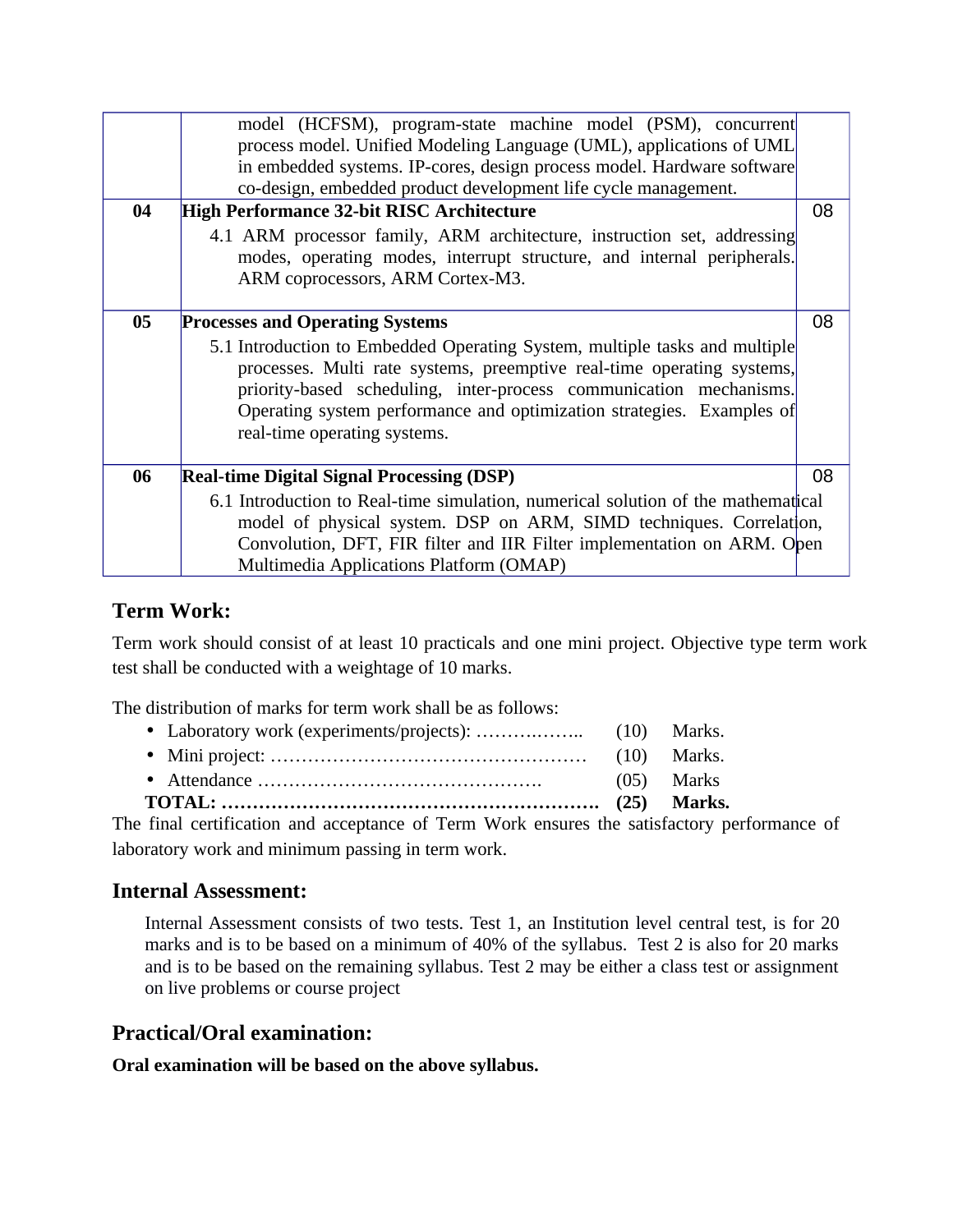#### **List of Experiments:**

### **Topic-1: Troubleshooting Tools [Any One]**

In-Circuit Emulator (ICE) and In-Circuit Debugger (ICD), Logic Analyzer, Spectrum Analyzer, Pattern generator and Digital Storage Oscilloscope.

### **Topic -2: ARM Processors & Interfaces [Any Four]**

LEDs and Keyboard Interface, LCD Interface, Counting external events with on chip counters, Real Time Clock (RTC), Pulse Width Modulation (PWM), Relay and Buzzer Control for alarm events, Stepper Motor Control , On chip ADC/DAC SPI / I2C / UART Interface, Bluetooth/Zig-bee interface.

#### **Topic-3: Real-time Signal Processing ARM-DSP [Any Two]**

Real-time physical model simulation, Correlation, convolution, DFT, FIR or IIR design, Realtime DAS and GUI using PC and ARM, Design with Programmable Logic Devices (CPLD/FPGA).

#### **Topic-4: Device Driver Development [Any One]**

Drivers for CAN, Drivers for USB, Drivers for Ethernet, SVGA, Drivers for Graphics TFT LCD.

#### **Topic-5: Real Time Operating System (RTOS) [Any Two]**

 RTLinux , MicroC/OS\_II, VxWorks, WIN CE, QNX, Palm OS, Symbian OS, Android OS or equivalent OS.

### **Text Books:**

- 1. Embedded Systems an Integrated Approach Lyla B Das, Pearson
- 2. Computers as Components Marilyn Wolf, Third Edition Elsevier
- 3. Embedded Systems Design: A Unified Hardware/Software Introduction Frank Vahid and Tony Givargis, John Wiley & Sons
- 4. An Embedded Software Primer David E. Simon Pearson Education Sough Asia
- 5. ARM System Developer's Guide Designing and Optimizing System Software –
- Andrew N. Sloss, Dominic Sysmes and Chris Wright Elsevier Inc.

### **Reference Books:**

1. Embedded Systems, Architecture, Programming and Design – Raj Kamal – Tata McGraw Hill

2. Embedded Linux – Hollabaugh, Pearson Education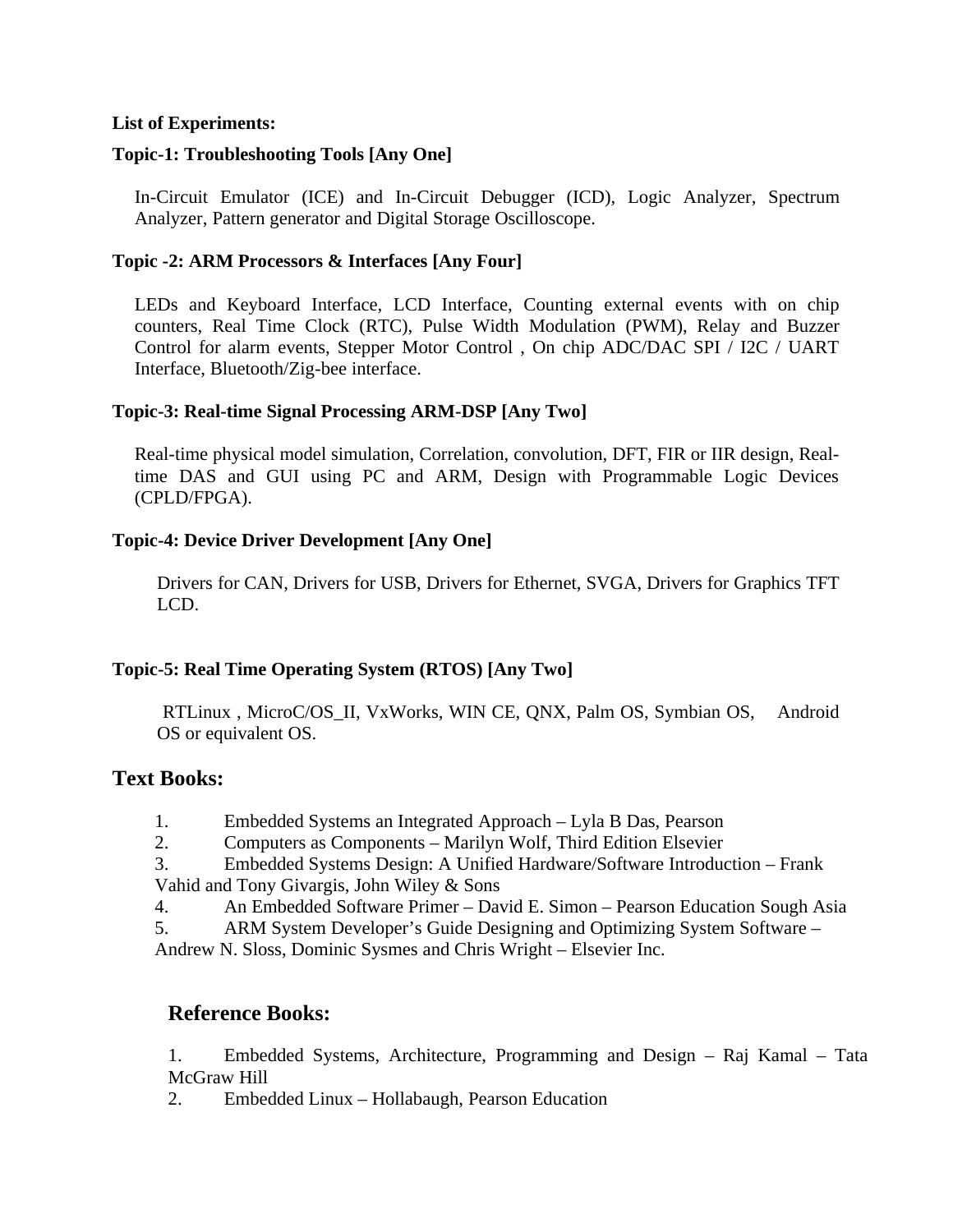3. Embedded Realtime Systems Programming – Sriram V Iyer, Pankaj Gupta – Tata McGRaw Hill.

4. Fundamentals of Microcontrollers and Applications in Embedded Systems – Ramesh Gaonkar – Penram International Publishing (India) Pvt. Ltd.<br>5. Embedded / Real-Time Systems: Concepts, Design &

5. Embedded / Real-Time Systems: Concepts, Design & Programming – Dr. K. V. K. K. Prasad – Dreamtech Press, India.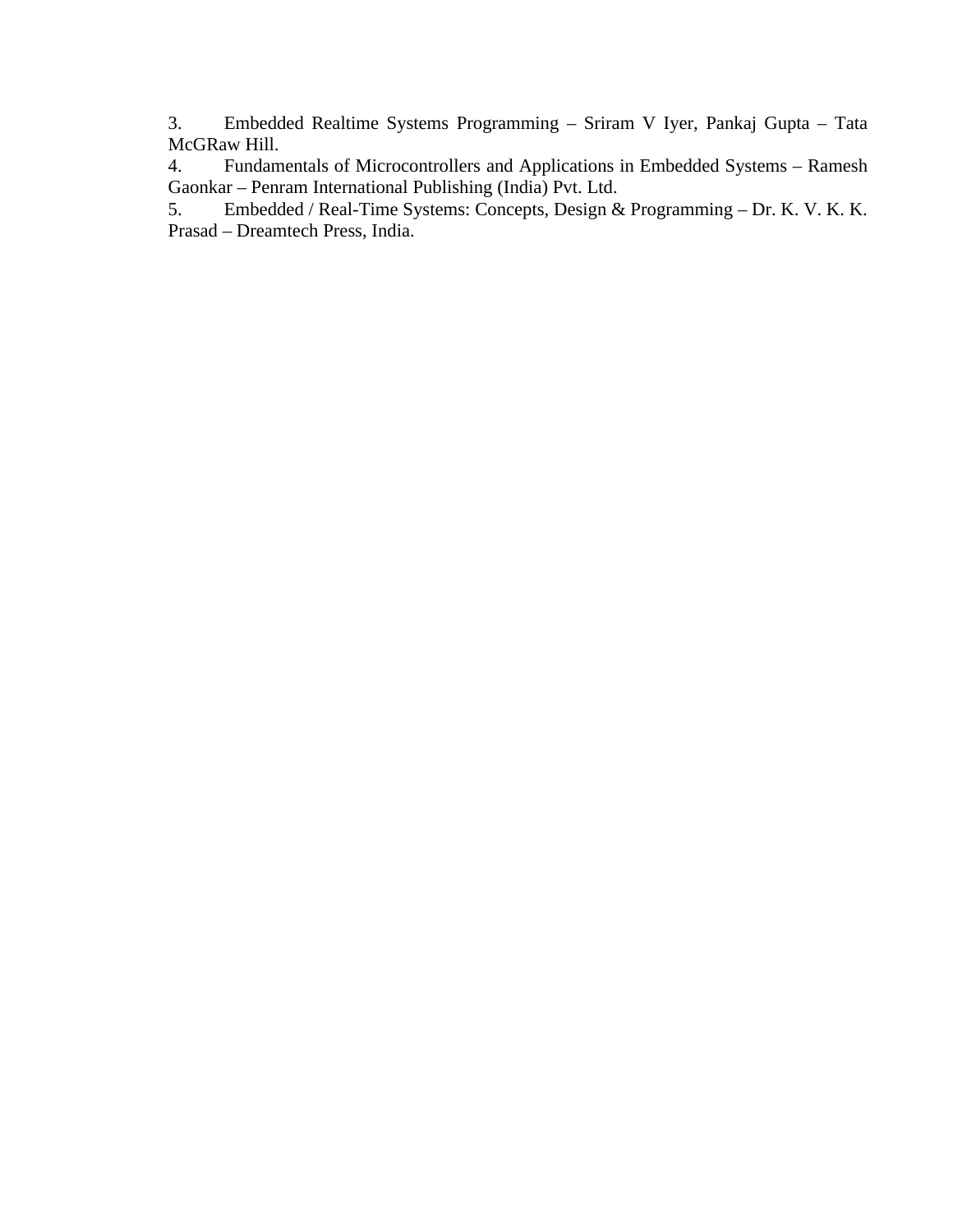| Course Code | Course/Subject Name                         | Credits |
|-------------|---------------------------------------------|---------|
| CPE8033     | <b>Elective-III Adhoc Wireless Networks</b> |         |

1. To Identify the major issues associated with ad-hoc networks

2. To identify the requirements for protocols for wireless ad-hoc networks as compared to the protocols existing for wired network.

3. To explore current ad-hoc technologies by researching key areas such as algorithms, protocols, hardware, and applications.

4. To Provide hands-on experience through real-world programming projects

5. To provide advanced in –depth networking materials to graduate students in networking research.

**Outcomes:** Learner will be able to…

- 1. Define characteristics and features of Adhoc Networks
- 2. Appreciate the designing of MAC protocol for Adhoc networks
- 3. Implement few protocols
- 4. Apply security principles for routing

| <b>Module</b>  | <b>Detailed Contents</b>                                                    | Hrs. |  |
|----------------|-----------------------------------------------------------------------------|------|--|
| 01             | <b>Introduction</b>                                                         |      |  |
|                | 1.1 Introduction to wireless Networks. Characteristics of Wireless channel, |      |  |
|                | Issues in Ad hoc wireless networks, Adhoc Mobility Models:- Indoor          | 04   |  |
|                | and outdoor models.                                                         |      |  |
|                | 1.2 Adhoc Networks:<br>Introduction to adhoc networks – definition,         |      |  |
|                | characteristics features, applications.                                     |      |  |
| 0 <sub>2</sub> | <b>MAC</b> Layer                                                            |      |  |
|                | 2.1 MAC Protocols for Ad hoc wireless Networks: Introduction, Issues in     |      |  |
|                | designing a MAC protocol for Ad hoc wireless Networks, Design goals         |      |  |
|                | and Classification of a MAC protocol, Contention based protocols with       | 10   |  |
|                | reservation mechanisms.                                                     |      |  |
|                | 2.2 Scheduling algorithms, protocols using directional antennas. IEEE       |      |  |
|                | standards: 802.11a, 802.11b, 802.11g, 802.15, 802.16, HIPERLAN.             |      |  |
| 03             | <b>Network Layer</b>                                                        |      |  |
|                | 3.1 Routing protocols for Ad hoc wireless Networks: Introduction, Issues in |      |  |
|                | designing a routing protocol for Ad hoc wireless Networks,                  |      |  |
|                | Classification of routing protocols, Table driven routing protocol, On-     |      |  |
|                | 10<br>demand routing protocol.                                              |      |  |
|                | 3.2 Proactive Vs reactive routing, Unicast routing algorithms, Multicast    |      |  |
|                | routing algorithms, hybrid routing algorithm, Energy aware routing          |      |  |
|                | algorithm, Hierarchical Routing, QoS aware routing.                         |      |  |
| 04             | <b>Transport Layer</b>                                                      |      |  |
|                | 4.1 Transport layer protocols for Ad hoc wireless Networks: Introduction,   |      |  |
|                | Issues in designing a transport layer protocol for Ad hoc wireless          | 07   |  |
|                | Networks, Design goals of a transport layer protocol for Ad hoc wireless    |      |  |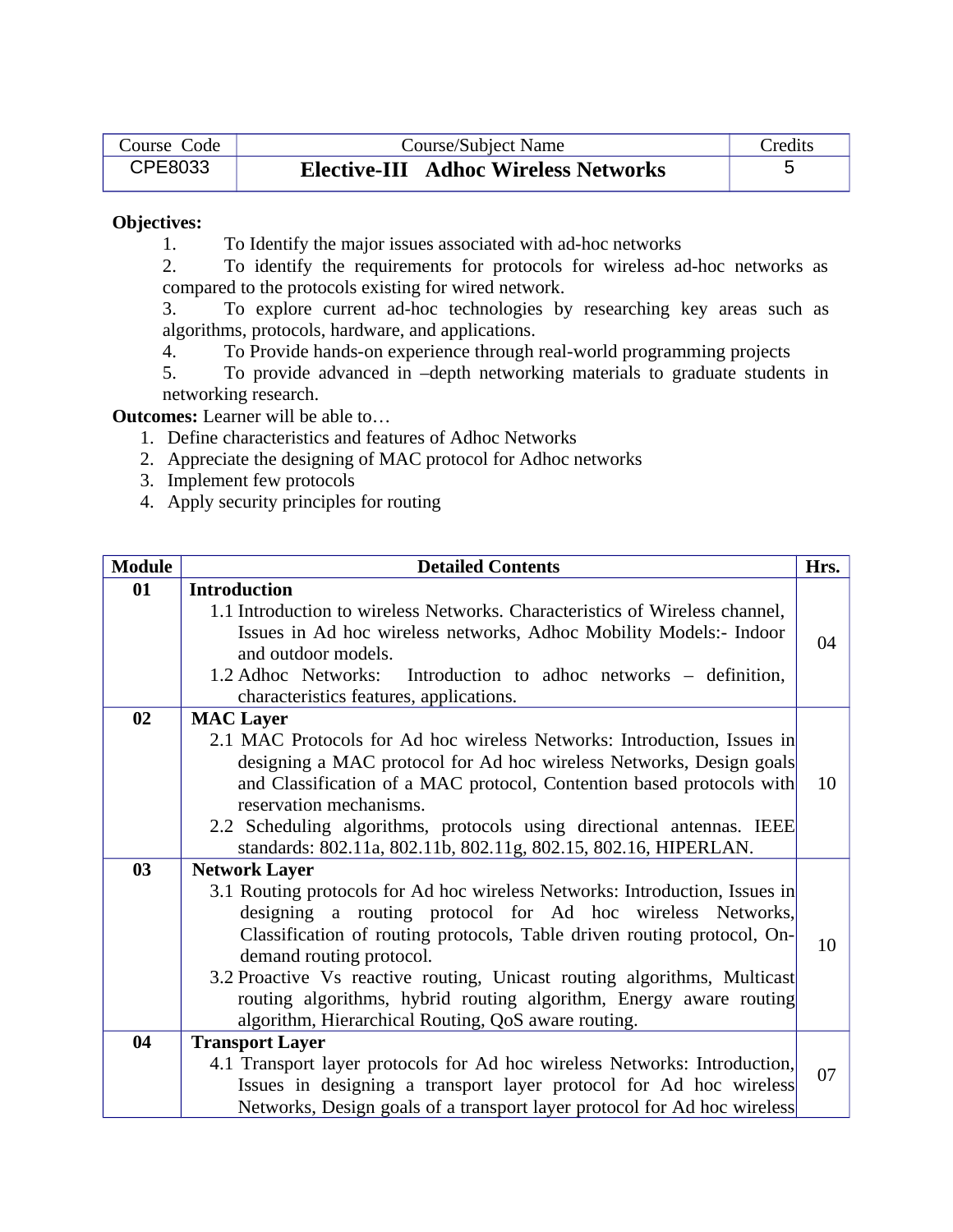|    | Networks, Classification of transport layer solutions, TCP over Ad hoc<br>wireless Networks, Other transport layer protocols for Ad hoc wireless<br>Networks.                                                                                               |    |
|----|-------------------------------------------------------------------------------------------------------------------------------------------------------------------------------------------------------------------------------------------------------------|----|
| 05 | <b>Security</b><br>5.1 Security: Security in wireless Ad hoc wireless Networks, Network<br>security requirements, Issues & challenges in security provisioning,<br>Network security attacks, Key management, Secure routing in Ad hoc<br>wireless Networks. | 07 |
| 06 | <b>QoS</b><br>6.1 Quality of service in Ad hoc wireless Networks: Introduction, Issues and<br>challenges in providing QoS in Ad hoc wireless Networks, Classification<br>of QoS solutions, MAC layer solutions, network layer solutions.                    | 07 |

- Term work should consist of at least 12 experiments.
- Journal must include at least 2 assignments.
- The final certification and acceptance of term work indicates that performance in laboratory work is satisfactory and minimum passing marks may be given in term work.

The distribution of marks for term work shall be as follows:

|  | (05) Marks    |
|--|---------------|
|  | $(05)$ Marks. |
|  |               |

## **Internal Assessment:**

Internal Assessment consists of two tests. Test 1, an Institution level central test, is for 20 marks and is to be based on a minimum of 40% of the syllabus. Test 2 is also for 20 marks and is to be based on the remaining syllabus. Test 2 may be either a class test or assignment on live problems or course project

## **Practical/Oral examination:**

oral examination based on above syllabus will be conducted **Suggested Practicals for Adhoc Wireless** 

- 1. Installation of NS2 in Ubuntu 12.04 Linux.
- 2. Build and exchange data in simple infrastructure and Adhoc network by using personal computer and Android based mobile.
- 3. Develop sample wireless network in which
	- a. implement AODV and AOMDV protocol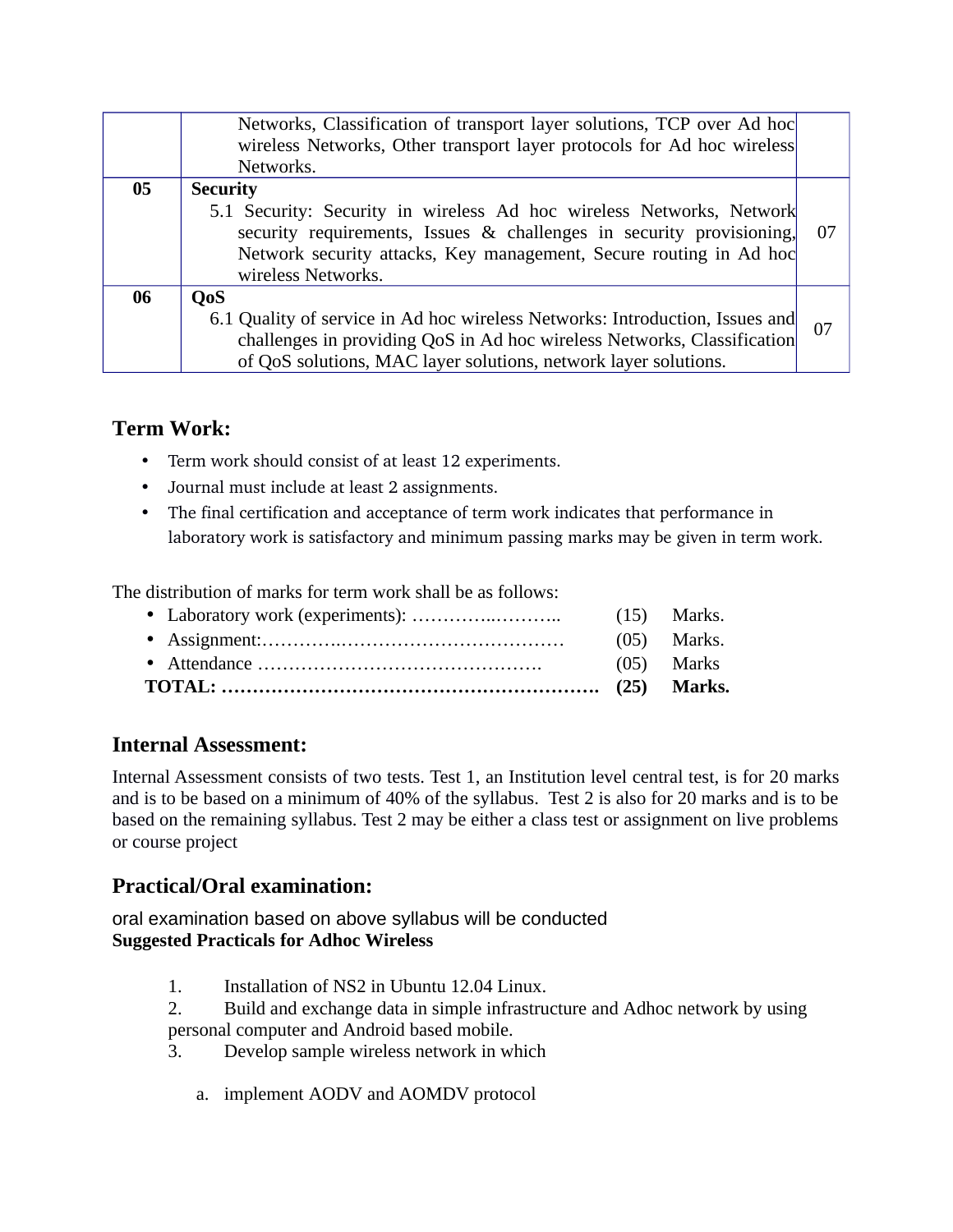- b. Calculate the time to receive reply from the receiver using NS2.
- c. Generate graphs which show the transmission time for packet.
- 4. Implement wireless network. Capture data frame and identify fields using NS2.
- 5. Configure Wireless Access Point (WAP) and build different networks.
- 6. Implement Mobile device as a wireless access point.
- 7. Communicate between two different networks which has following

specifications:

- a. One network has Class A network with "Tora protocol"
- b. Second has Class B network "AODV protocol"

### **Practical exam will be based on the above syllabus.**

### **Text Books:**

1. Siva Ram Murthy and B.S.Manoj, "Ad hoc Wireless Networks Architectures and protocols", 2nd edition, Pearson Education, 2007

- 2. Charles E. Perkins, "Adhoc Networking", Addison Wesley, 2000
- 3. C. K. Toh,"Adhoc Mobile Wireless Networks", Pearson Education, 2002

### **Reference Books:**

1. Matthew Gast, "802.11 Wireless Networks: The Definitive Guide", 2nd Edition, O'Reilly Media, April 2005.

- 2. Stefano Basagni, Marco Conti, Silvia Giordan and Ivan Stojmenovic, "Mobile Adhoc Networking", Wiley-IEEE Press, 2004.
- 3. Mohammad Ilyas, "The handbook of Adhoc Wireless Networks", CRC Press, 2002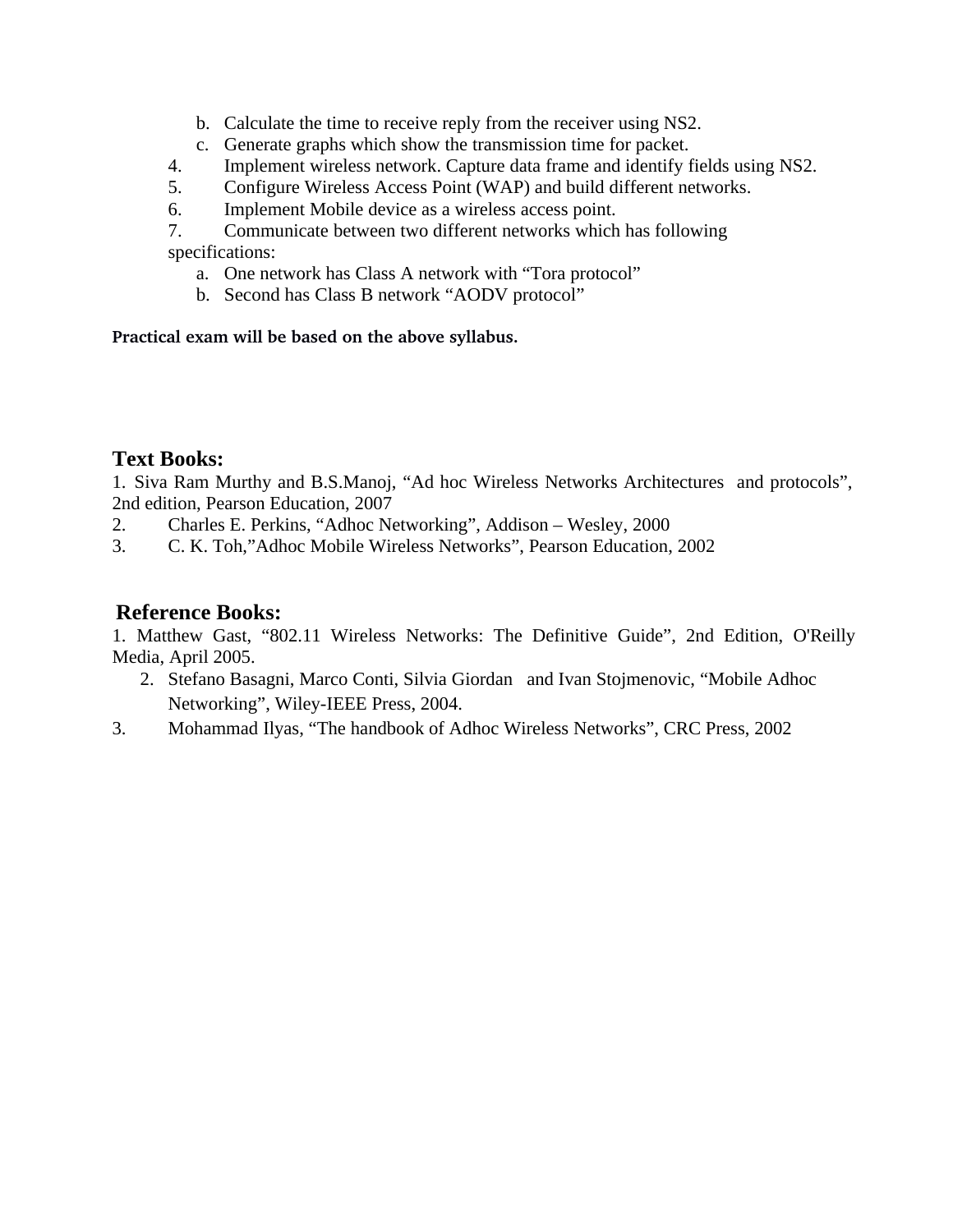| Course Code | <b>Course/Subject Name</b>            | Credits |
|-------------|---------------------------------------|---------|
| CPE8034     | <b>Elective-III Digital Forensics</b> |         |

- 1. To focus on the procedures for identification, preservation, and extraction of electronic evidence, auditing and investigation of network and host system intrusions, analysis and documentation of information gathered, and preparation of expert testimonial evidence.
- 2. To provide hands on experience on various forensic tools and resources for system administrators and information system security officers.

| <b>Module</b> | <b>Detailed Contents</b>                                                      | Hrs. |
|---------------|-------------------------------------------------------------------------------|------|
| 01            | <b>Introduction:</b>                                                          | 09   |
|               | 1.1 Introduction of Cybercrime: Types, The Internet spawns crime, Worms       |      |
|               | versus viruses, Computers' roles in crimes, Introduction to digital           |      |
|               | forensics, Introduction to Incident - Incident Response Methodology -         |      |
|               | Steps - Activities in Initial Response, Phase after detection of an incident. |      |
|               |                                                                               |      |
| 02            | <b>Initial Response and forensic duplication</b>                              | 08   |
|               | 2.1 Initial Response & Volatile Data Collection from Windows system -         |      |
|               | Initial Response & Volatile Data Collection from Unix system - Forensic       |      |
|               | Duplication: Forensic duplication: Forensic Duplicates as Admissible          |      |
|               | Evidence, Forensic Duplication Tool Requirements, Creating a Forensic.        |      |
|               | 2.2 Duplicate/Qualified Forensic Duplicate of a Hard Drive.                   |      |
| 03            | <b>Preserving and Recovering Digital Evidence</b>                             | 09   |
|               | 3.1 File Systems: FAT, NTFS - Forensic Analysis of File Systems - Storage     |      |
|               | Fundamentals: Storage Layer, Hard Drives Evidence Handling: Types of          |      |
|               | Evidence, Challenges in evidence handling, Overview of evidence               |      |
|               | handling procedure.                                                           |      |
| 04            | <b>Network Forensics</b>                                                      | 07   |
|               | 4.1 Intrusion detection; Different Attacks in network, analysis Collecting    |      |
|               | Network Based Evidence - Investigating Routers - Network Protocols -          |      |
|               | Email Tracing- Internet Fraud.                                                |      |
| 05            | <b>System investigation</b>                                                   |      |
|               | 5.1 Data Analysis Techniques - Investigating Live Systems (Windows & 08       |      |
|               | Unix) Investigating                                                           |      |
|               | 5.2 Hacker Tools - Ethical Issues - Cybercrime.                               |      |
| 06            | <b>Bodies of law</b>                                                          | 07   |
|               | 6.1 Constitutional law, Criminal law, Civil law, Administrative regulations,  |      |
|               | Levels of law: Local laws, State laws, Federal laws, International laws,      |      |
|               | Levels of culpability: Intent, Knowledge, Recklessness, Negligence            |      |
|               | Level and burden of proof : Criminal versus civil cases , Vicarious           |      |
|               | liability, Laws related to computers: CFAA, DMCA, CAN Spam, etc.              |      |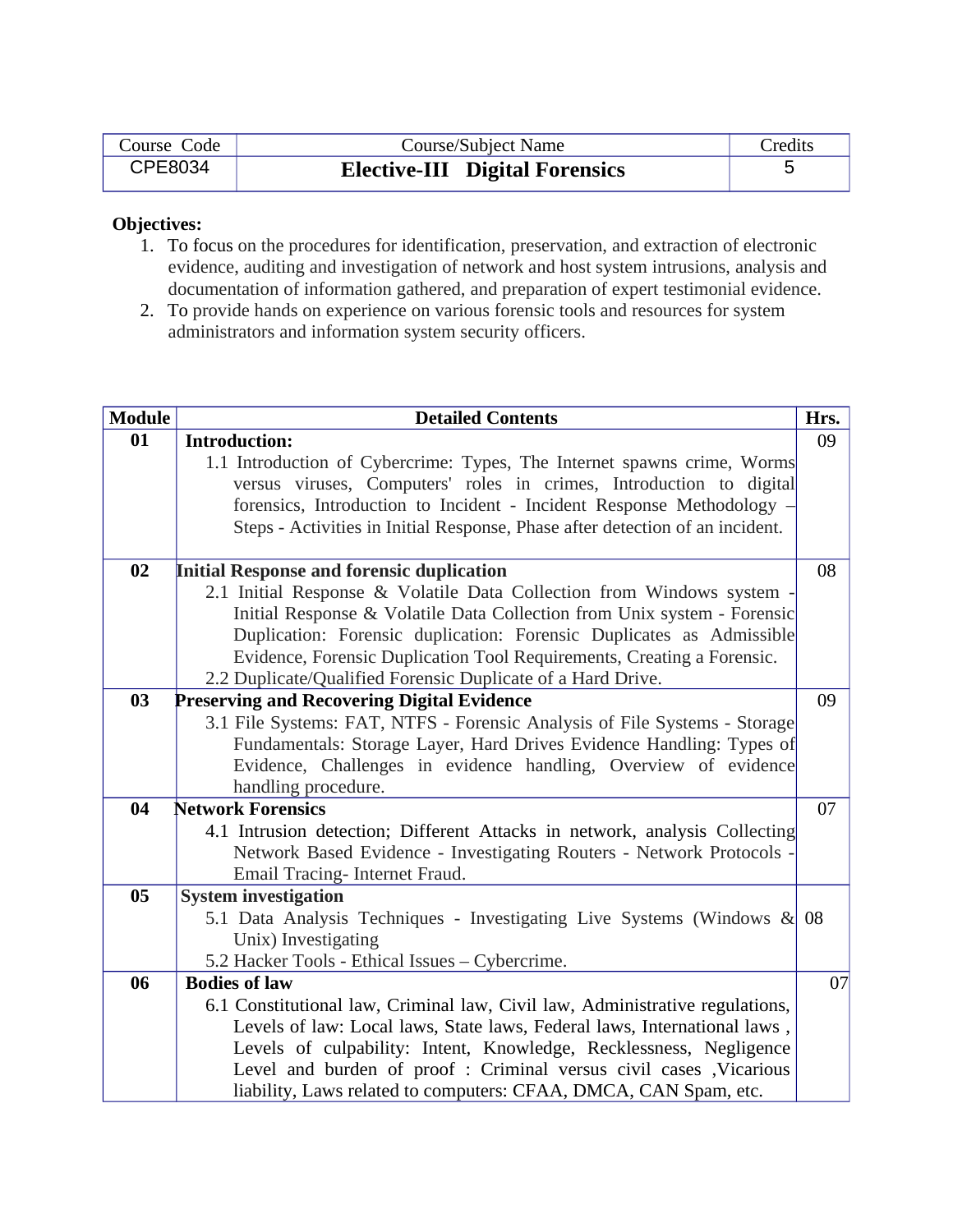- Term work should consist of at least 12 experiments.
- Journal must include at least 2 assignments.
- The final certification and acceptance of term work indicates that performance in laboratory work is satisfactory and minimum passing marks may be given in term work.

The distribution of marks for term work shall be as follows:

• Laboratory work (experiments): ……………………….. (15) Marks. • Assignment: …………………………………………… (05) Marks. • Attendance ………………………………………. (05) Marks **TOTAL: ……………………………………………………. (25) Marks.**

### **Internal Assessment:**

Internal Assessment consists of two tests. Test 1, an Institution level central test, is for 20 marks and is to be based on a minimum of 40% of the syllabus. Test 2 is also for 20 marks and is to be based on the remaining syllabus. Test 2 may be either a class test or assignment on live problems or course project.

## **Practical/Oral examination:**

### **Oral exam will be based on the above syllabus.**

## **Text Books:**

- 1. Kevin Mandia, Chris Prosise, "Incident Response and computer forensics", Tata McGrawHill, 2006
- 2. Peter Stephenson, "Investigating Computer Crime: A Handbook for Corporate Investigations", Sept 1999
- 3. Eoghan Casey, "Handbook Computer Crime Investigation's Forensic Tools and Technology", Academic Press, 1st Edition, 2001

## **References:**

- 1. Skoudis. E., Perlman. R. Counter Hack: A Step-by-Step Guide to Computer Attacks and Effective Defenses.Prentice Hall Professional Technical Reference. 2001
- 2. Norbert Zaenglein, "Disk Detective: Secret You Must Know to Recover Information From a Computer", Paladin Press, 2000
- 3. Bill Nelson, Amelia Philips and Christopher Steuart, "Guide to computer forensics investigation "Course technology, 4th edition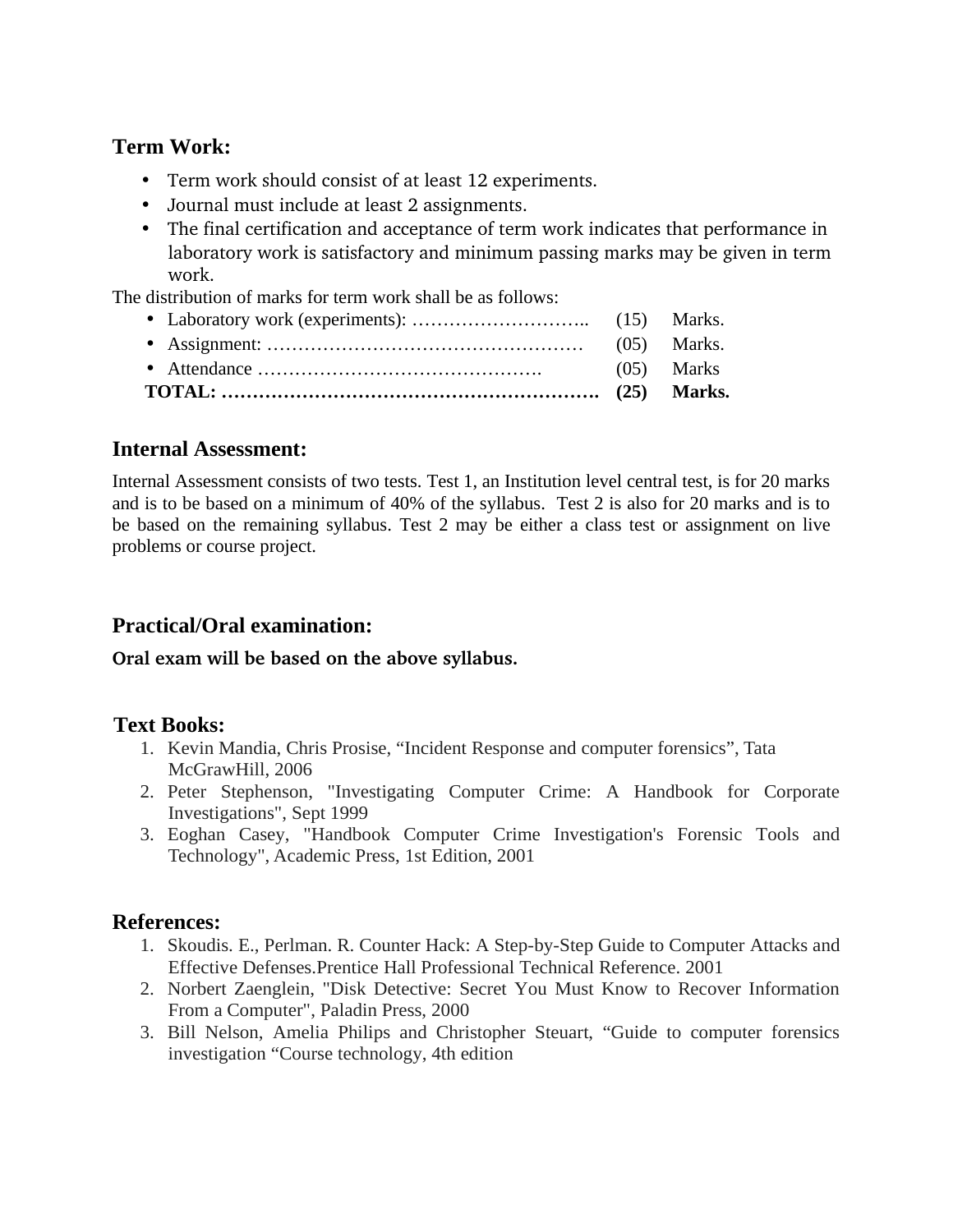| Course Code    | Course/Subject Name                      | Credits |
|----------------|------------------------------------------|---------|
| <b>CPE8035</b> | <b>Elective III - Big Data Analytics</b> |         |

- 1. To provide an overview of an exciting growing field of big data analytics.
- 2. To introduce the tools required to manage and analyze big data like Hadoop, NoSql Map-Reduce.
- 3. To teach the fundamental techniques and principles in achieving big data analytics with scalability and streaming capability.
- 4. To enable students to have skills that will help them to solve complex real-world problems in for decision support.

**Outcomes:** Learner will be able to…

1. Understand the key issues in big data management and its associated applications in intelligent business and scientific computing.

2. Acquire fundamental enabling techniques and scalable algorithms like Hadoop, Map Reduce and NO SQL in big data analytics.

3. Interpret business models and scientific computing paradigms, and apply software tools for big data analytics.

4. Achieve adequate perspectives of big data analytics in various applications like recommender systems, social media applications etc.

| <b>Module</b> | <b>Detailed Contents</b><br>Hrs.                                             |    |
|---------------|------------------------------------------------------------------------------|----|
| 01            | <b>Introduction to Big Data</b>                                              | 03 |
|               | 1.1 Introduction to Big Data, Big Data characteristics, types of Big Data,   |    |
|               | Traditional vs. Big Data business approach, Case Study of Big Data           |    |
|               | Solutions.                                                                   |    |
| 02            | <b>Introduction to Hadoop</b>                                                | 03 |
|               | 2.1 What is Hadoop? Core Hadoop Components; Hadoop Ecosystem;                |    |
|               | Physical Architecture; Hadoop limitations.                                   |    |
| 03            | <b>NoSQL</b>                                                                 | 04 |
|               | 3.1 What is NoSQL? NoSQL business drivers; NoSQL case studies;               |    |
|               | 3.2 NoSQL data architecture patterns: Key-value stores, Graph stores,        |    |
|               | Column family (Bigtable) stores, Document stores, Variations of NoSQL        |    |
|               | architectural patterns;                                                      |    |
|               | 3.3 Using NoSQL to manage big data: What is a big data NoSQL solution?       |    |
|               | Understanding the types of big data problems; Analyzing big data with a      |    |
|               | shared-nothing architecture; Choosing distribution models: master-slave      |    |
|               | versus peer-to-peer; Four ways that NoSQL systems handle big data            |    |
|               | problems                                                                     |    |
| 04            | <b>MapReduce and the New Software Stack</b>                                  | 06 |
|               | 4.1 Distributed File Systems: Physical Organization of Compute Nodes, Large- |    |
|               | Scale File-System Organization.                                              |    |
|               | <b>4.2 MapReduce:</b> The Map Tasks, Grouping by Key, The Reduce Tasks,      |    |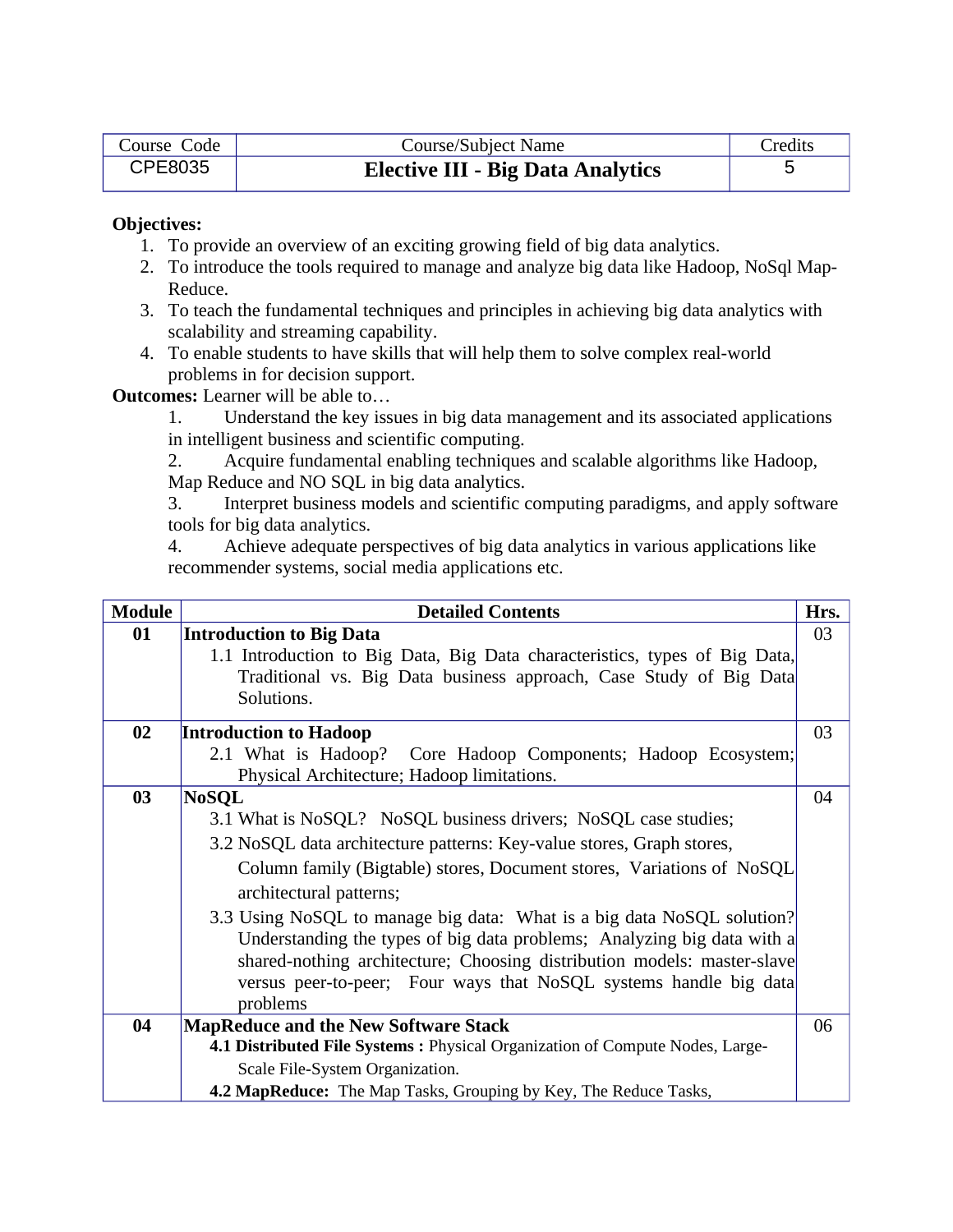|    | Combiners, Details of MapReduce Execution, Coping With Node Failures.       |    |
|----|-----------------------------------------------------------------------------|----|
|    | 4.3 Algorithms Using MapReduce: Matrix-Vector Multiplication by MapReduce,  |    |
|    | Relational-Algebra Operations, Computing Selections by MapReduce,           |    |
|    | Computing Projections by MapReduce, Union, Intersection, and Difference by  |    |
|    | MapReduce, Computing Natural Join by MapReduce, Grouping and                |    |
|    | Aggregation by MapReduce, Matrix Multiplication, Matrix Multiplication with |    |
|    | One MapReduce Step.                                                         |    |
| 05 | <b>Finding Similar Items</b>                                                | 03 |
|    | 5.1 Applications of Near-Neighbor Search, Jaccard Similarity of Sets,       |    |
|    | Similarity of Documents, Collaborative Filtering as a Similar-Sets          |    |
|    | Problem.                                                                    |    |
|    | 5.2 Distance Measures: Definition of a Distance Measure, Euclidean          |    |
|    | Distances, Jaccard Distance, Cosine Distance, Edit Distance, Hamming        |    |
|    | Distance.                                                                   |    |
|    |                                                                             |    |
| 06 | <b>Mining Data Streams</b>                                                  | 06 |
|    | 6.1 The Stream Data Model: A Data-Stream-Management System,                 |    |
|    | Examples of Stream Sources, Stream Querie, Issues in Stream Processing.     |    |
|    | 6.2 Sampling Data in a Stream : Obtaining a Representative Sample, The      |    |
|    | General Sampling Problem, Varying the Sample Size.                          |    |
|    | <b>6.3 Filtering Streams:</b>                                               |    |
|    | The Bloom Filter, Analysis.                                                 |    |
|    | <b>6.4 Counting Distinct Elements in a Stream</b>                           |    |
|    | The Count-Distinct Problem, The Flajolet-Martin Algorithm, Combining        |    |
|    | Estimates, Space Requirements.                                              |    |
|    | <b>6.5 Counting Ones in a Window:</b>                                       |    |
|    | The Cost of Exact Counts, The Datar-Gionis-Indyk-Motwani Algorithm,         |    |
|    | Query Answering in the DGIM Algorithm, Decaying Windows.                    |    |
| 07 | <b>Link Analysis</b>                                                        | 05 |
|    | 7.1 PageRank Definition, Structure of the web, dead ends, Using Page rank   |    |
|    | in a search engine, Efficient computation of Page Rank: PageRank            |    |
|    | Iteration Using MapReduce, Use of Combiners to Consolidate the Result       |    |
|    | Vector.                                                                     |    |
|    | 7.2 Topic sensitive Page Rank, link Spam, Hubs and Authorities.             |    |
| 08 | <b>Frequent Itemsets</b>                                                    | 05 |
|    | 8.1 Handling Larger Datasets in Main Memory                                 |    |
|    | Algorithm of Park, Chen, and Yu, The Multistage Algorithm, The Multihash    |    |
|    | Algorithm.                                                                  |    |
|    | 8.2 The SON Algorithm and MapReduce                                         |    |
|    | 8.3 Counting Frequent Items in a Stream                                     |    |
|    | Sampling Methods for Streams, Frequent Itemsets in Decaying Windows         |    |
| 09 | <b>Clustering</b>                                                           | 05 |
|    | 9.1 CURE Algorithm, Stream-Computing, A Stream-Clustering Algorithm,        |    |
|    | Initializing & Merging Buckets, Answering Queries                           |    |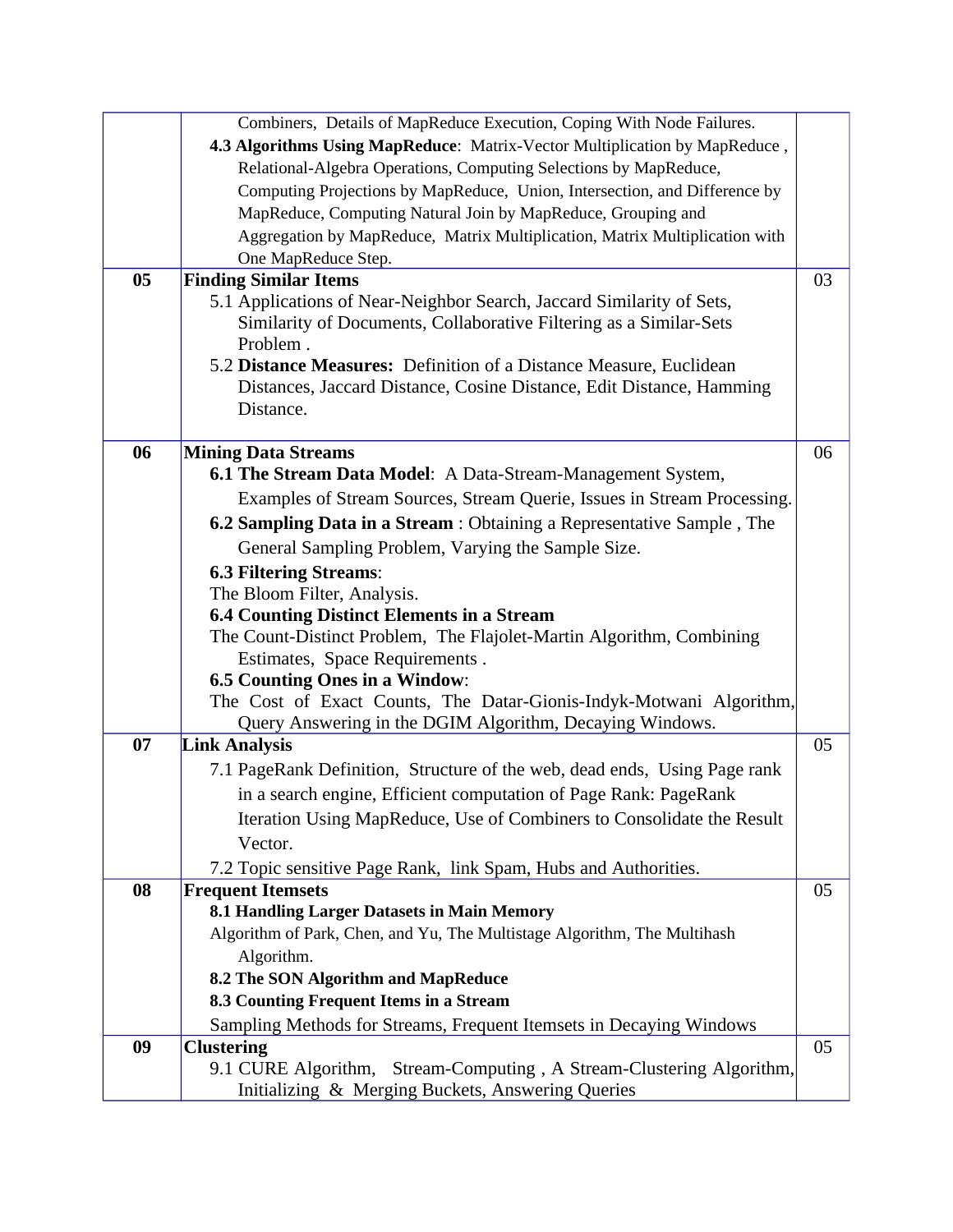| 10 | <b>Recommendation Systems</b>                                               |  |  |
|----|-----------------------------------------------------------------------------|--|--|
|    | 10.1 A Model for Recommendation<br>Systems, Content-Based                   |  |  |
|    | Recommendations, Collaborative Filtering.                                   |  |  |
| 11 | <b>Mining Social-Network Graphs</b>                                         |  |  |
|    | 11.1 Social Networks as Graphs, Clustering of Social-Network Graphs, Direct |  |  |
|    | Discovery of Communities, SimRank, Counting triangles using Map-            |  |  |
|    | Reduce                                                                      |  |  |

Assign a case study for group of 2/3 students and each group to perform the following experiments on their case-study; Each group should perform the exercises on a large dataset created by them.

The distribution of marks for term work shall be as follows:

|  | (05) Marks    |
|--|---------------|
|  | $(10)$ Marks. |
|  |               |

# **Internal Assessment:**

**I**nternal Assessment consists of two tests. Test 1, an Institution level central test, is for 20 marks and is to be based on a minimum of 40% of the syllabus. Test 2 is also for 20 marks and is to be based on the remaining syllabus. Test 2 may be either a class test or assignment on live problems or course project.

# **Practical/Oral examination:**

**An oral exam will be held based on the above syllabus.** 

**Suggested Practical List:** Students will perform at least 8 programming exercises and implement one mini-project. The students can work in groups of 2/3.

- 1. Study of Hadoop ecosystem
- 2. programming exercises on Hadoop
- 3. programming exercises in No SQL
- 4. Implementing simple algorithms in Map- Reduce (3) Matrix multiplication, Aggregates, joins, sorting, searching etc.
- 5. Implementing any one Frequent Itemset algorithm using Map-Reduce
- 6. Implementing any one Clustering algorithm using Map-Reduce
- 7. Implementing any one data streaming algorithm using Map-Reduce
- 8. Mini Project: One real life large data application to be implemented (Use standard Datasets available on the web)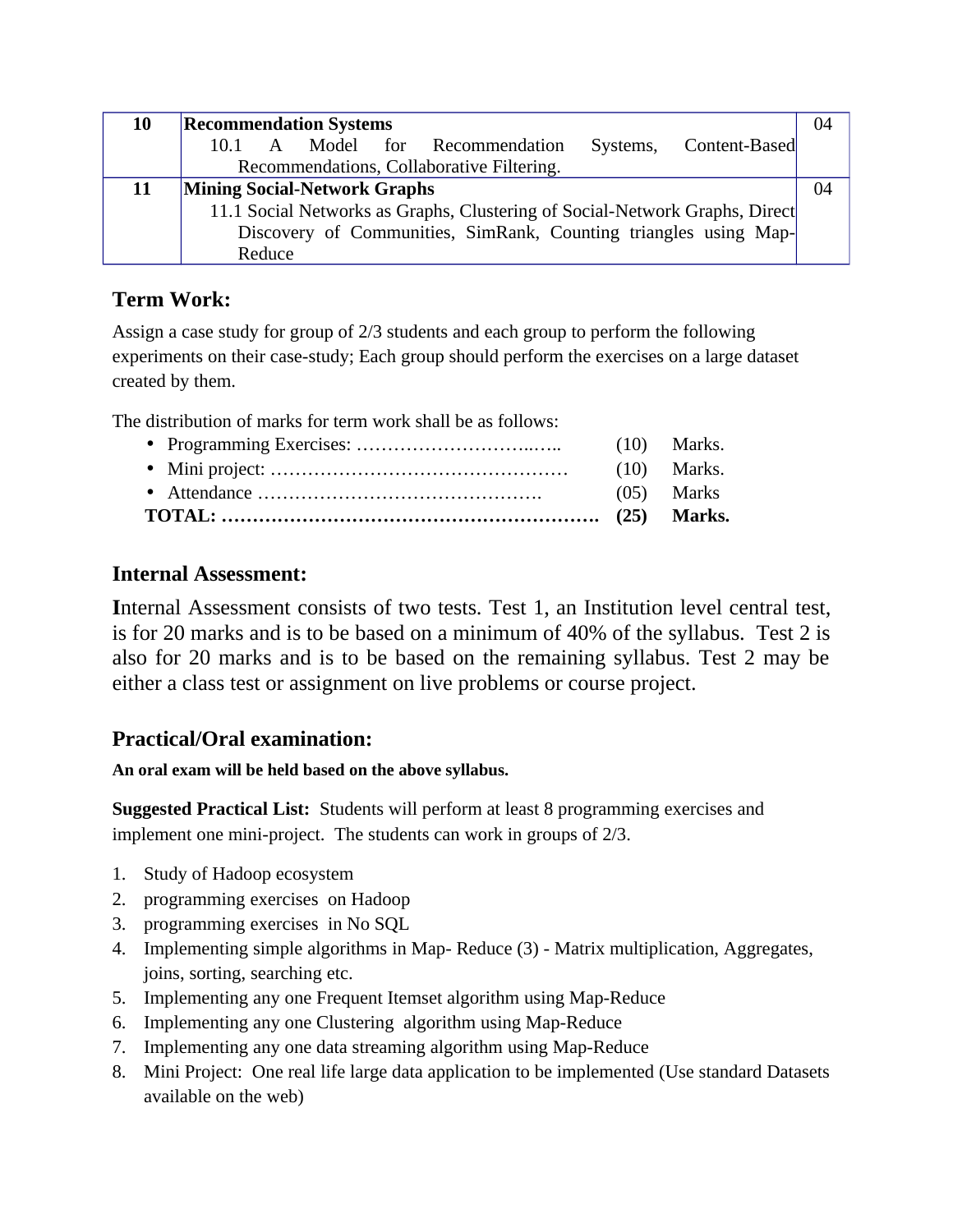- a. Twitter data analysis
- b. Fraud Detection
- c. Text Mining etc.

# **Text Books:**

- 1. Anand Rajaraman and Jeff Ullman "Mining of Massive Datasets", Cambridge University Press,
- 2. Alex Holmes "Hadoop in Practice", Manning Press, Dreamtech Press.
- 3. Dan McCreary and Ann Kelly "Making Sense of NoSQL" A guide for managers and the rest of us, Manning Press.

### **References:**

- 1. Bill Franks **, "**Taming The Big Data Tidal Wave: Finding Opportunities In Huge Data Streams With Advanced Analytics", Wiley
- 2. Chuck Lam, "Hadoop in Action", Dreamtech Press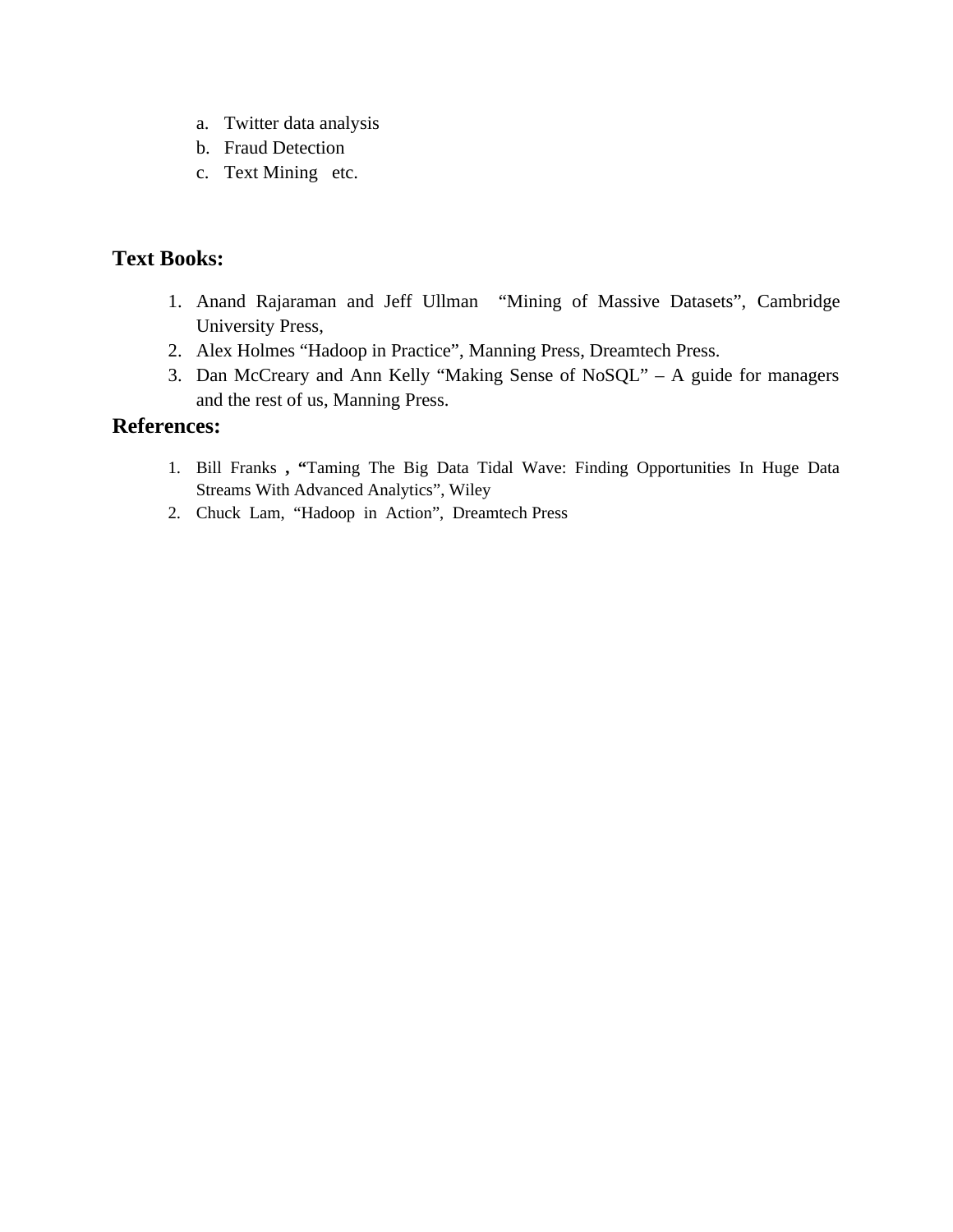| Course Code   | Course/Subject Name               | <b>Credits</b> |
|---------------|-----------------------------------|----------------|
| <b>CPL801</b> | <b>Cloud Computing Laboratory</b> |                |

**Outcomes:** Learner will be able to…

- 1. Appreciate cloud architecture
- 2. Create and run virtual machines on open source OS
- 3. implement Infrastructure , storage as a Service**.**
- 4. Install and appreciate security features for cloud

| <b>Module</b> | <b>Detailed Contents</b>                                                                                                                                                                                                                     | <b>Lab Session</b> |
|---------------|----------------------------------------------------------------------------------------------------------------------------------------------------------------------------------------------------------------------------------------------|--------------------|
| 01            | Title: Study of Cloud Computing & Architecture.                                                                                                                                                                                              | 01                 |
|               | <b>Concept:</b> Cloud Computing & Architecture.                                                                                                                                                                                              |                    |
|               | <b>Objective:</b> Objective of this module is to provide students an overview<br>of the Cloud Computing and Architecture and different types of Cloud<br>Computing<br><b>Scope:</b> Cloud Computing & Architecture Types of Cloud Computing. |                    |
|               | <b>Technology: ---</b>                                                                                                                                                                                                                       |                    |
| 02            | Title: Virtualization in Cloud.                                                                                                                                                                                                              | 02                 |
|               | <b>Concept: Virtualization</b>                                                                                                                                                                                                               |                    |
|               | <b>Objective:</b> In this module students will learn, Virtualization Basics,<br>Objectives of Virtualization, and Benefits of Virtualization in cloud.                                                                                       |                    |
|               | Scope: Creating and running virtual machines on open source OS.                                                                                                                                                                              |                    |
|               | Technology: KVM, VMware.                                                                                                                                                                                                                     |                    |
| 03            | Title: Study and implementation of Infrastructure as a Service.                                                                                                                                                                              | 02                 |
|               | <b>Concept:</b> Infrastructure as a Service.                                                                                                                                                                                                 |                    |
|               | <b>Objective:</b> In this module student will learn Infrastructure as a Service<br>and implement it by using OpenStack.                                                                                                                      |                    |
|               | <b>Scope:</b> Installing OpenStack and use it as Infrastructure as a Service.                                                                                                                                                                |                    |
|               | Technology: Quanta Plus / Aptana / Kompozer                                                                                                                                                                                                  |                    |
| 04            | Title: Study and installation of Storage as Service.                                                                                                                                                                                         | 02                 |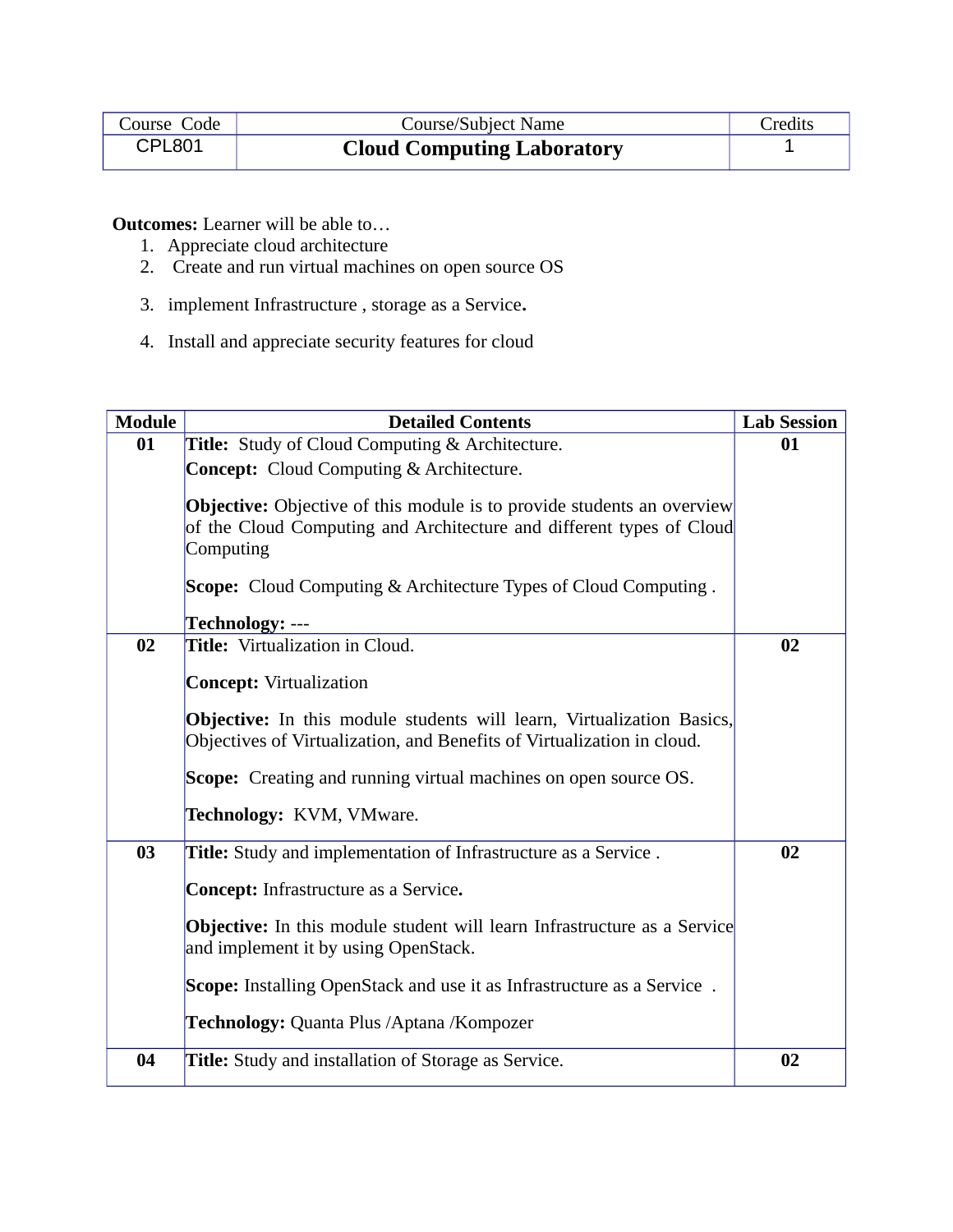|    | <b>Concept:</b> Storage as Service (SaaS)                                                                                                                                                         |    |
|----|---------------------------------------------------------------------------------------------------------------------------------------------------------------------------------------------------|----|
|    | <b>Objective:</b> is that, students must be able to understand the concept of<br>SaaS, and how it is implemented using ownCloud which gives<br>universal access to files through a web interface. |    |
|    | Scope: is to installation and understanding features of ownCloud as<br>SaaS.                                                                                                                      |    |
|    | Technology: ownCloud                                                                                                                                                                              |    |
| 05 | <b>Title:</b> Implementation of identity management.                                                                                                                                              | 02 |
|    | <b>Concept:</b> Identity Management in cloud                                                                                                                                                      |    |
|    | <b>Objective:</b> this lab gives an introduction about identity management in<br>cloud and simulate it by using OpenStack                                                                         |    |
|    | <b>Scope:</b> installing and using identity management feature of OpenStack                                                                                                                       |    |
|    | <b>Technology: OpenStack</b>                                                                                                                                                                      |    |
| 06 | <b>Title:</b> Write a program for web feed.<br><b>Concept:</b> Web feed and RSS                                                                                                                   | 02 |
|    | <b>Objective:</b> this lab is to understand the concept of form and control<br>validation                                                                                                         |    |
|    | <b>Scope:</b> Write a program for web feed                                                                                                                                                        |    |
|    | <b>Technology: PHP, HTML</b>                                                                                                                                                                      |    |
| 07 | Title: Study and implementation of Single-Sing-On.                                                                                                                                                | 02 |
|    | <b>Concept:</b> Single Sing On (SSO), openID                                                                                                                                                      |    |
|    | <b>Objective:</b> is to understand the concept of access control in cloud and<br>single sing on (SSO), Use SSO and advantages of it, and also students<br>should able to implementation of it.    |    |
|    | <b>Scope:</b> installing and using JOSSO                                                                                                                                                          |    |
|    | <b>Technology: JOSSO</b>                                                                                                                                                                          |    |
| 08 | <b>Title:</b> Securing Servers in Cloud.                                                                                                                                                          | 02 |
|    | <b>Concept: Cloud Security</b>                                                                                                                                                                    |    |
|    | <b>Objective:</b> is to understand how to secure web server, how to secure<br>data directory and introduction to encryption for own cloud.                                                        |    |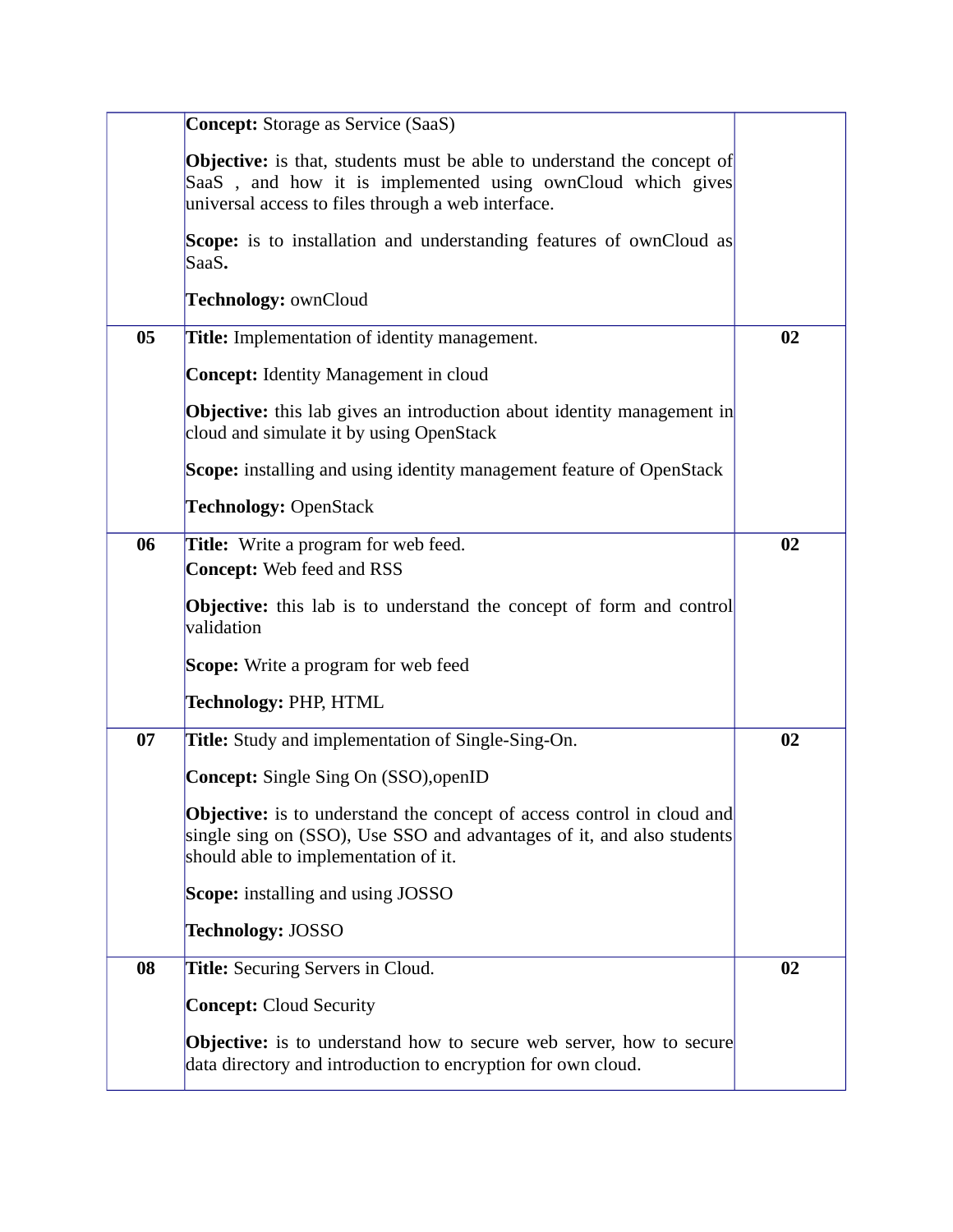|    | <b>Scope:</b> Installing and using security feature of ownCloud                                                                                                                                                                                                                                                    |    |
|----|--------------------------------------------------------------------------------------------------------------------------------------------------------------------------------------------------------------------------------------------------------------------------------------------------------------------|----|
|    | Technology: ownCloud                                                                                                                                                                                                                                                                                               |    |
| 09 | <b>Title:</b> User Management in Cloud.                                                                                                                                                                                                                                                                            | 02 |
|    | Administrative features of Cloud Managenet<br>Concept:<br>,User<br>Management                                                                                                                                                                                                                                      |    |
|    | <b>Objective:</b> is to understand how to create, manage user and group of<br>users accounts.                                                                                                                                                                                                                      |    |
|    | <b>Scope:</b> Installing and using Administrative features of ownCloud                                                                                                                                                                                                                                             |    |
|    | Technology: ownCloud                                                                                                                                                                                                                                                                                               |    |
| 10 | <b>Title:</b> Case study on Amazon EC2.<br><b>Concept: Amazon EC2</b>                                                                                                                                                                                                                                              | 01 |
|    | <b>Objective:</b> in this module students will learn about Amazon EC2.<br>Amazon Elastic Compute Cloud is a central part of Amazon.com's<br>cloud computing platform, Amazon Web Services. EC2 allows users to<br>rent virtual computers on which to run their own computer applications                           |    |
| 11 | Title: Case study on Microsoft azure.                                                                                                                                                                                                                                                                              | 01 |
|    | <b>Concept: Microsoft Azure</b>                                                                                                                                                                                                                                                                                    |    |
|    | Objective: students will learn about Microsoft Azure is a cloud<br>computing platform and infrastructure, created by Microsoft, for<br>building, deploying and managing applications and services through a<br>global network of Microsoft-managed datacenters. How it work,<br>different services provided by it. |    |
|    | Technology: Microsoft azure                                                                                                                                                                                                                                                                                        |    |
| 12 | Title: Mini project.<br><b>Concept:</b> using different features of cloud computing creating own<br>cloud for institute, organization etc.                                                                                                                                                                         | 05 |
|    | <b>Objective:</b> is student must be able to create own cloud using different<br>features which are learned in previous practices.                                                                                                                                                                                 |    |
|    | Scope: creating a cloud like social site for institute.                                                                                                                                                                                                                                                            |    |
|    | Technology: any open system used for cloud                                                                                                                                                                                                                                                                         |    |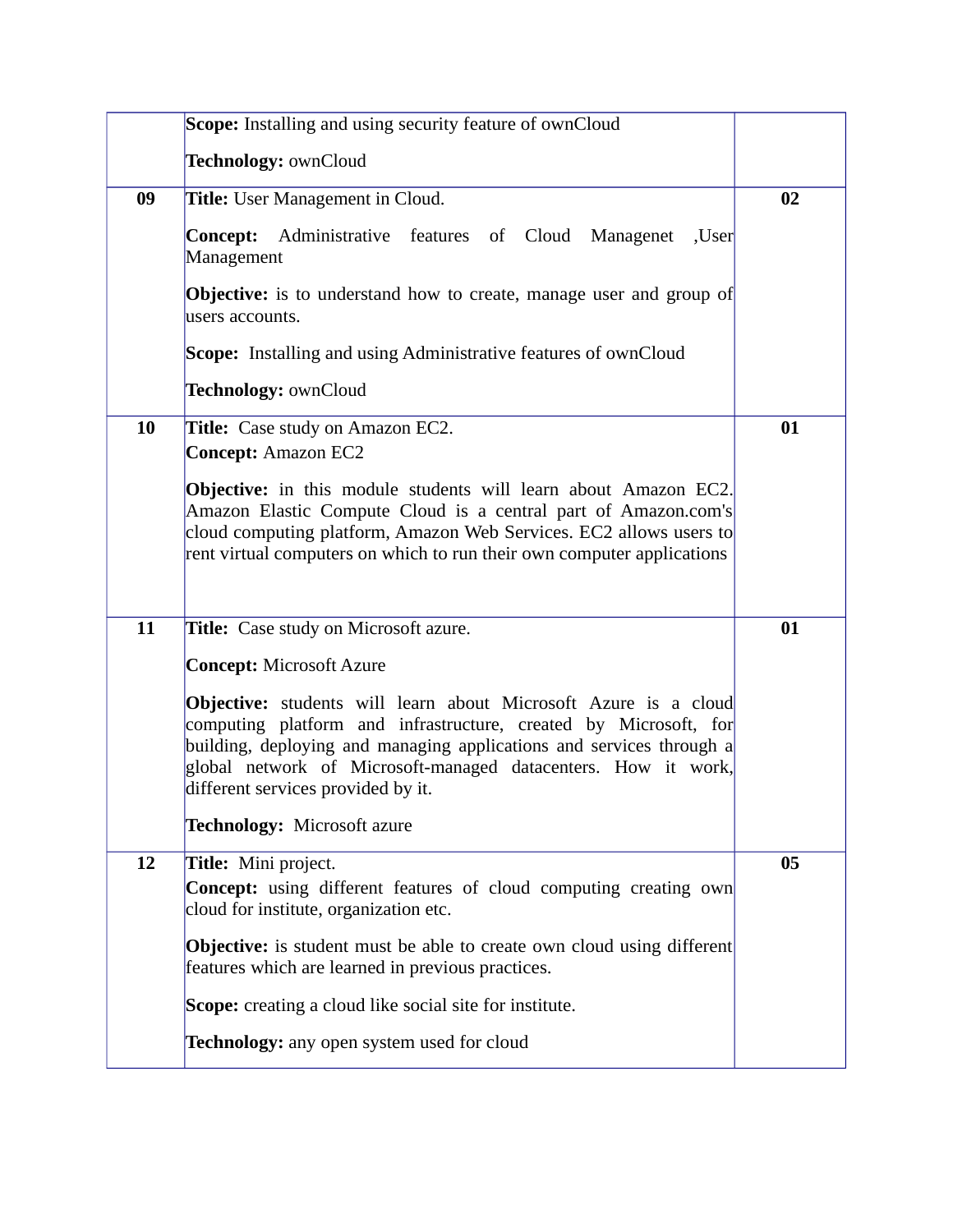- Term work should consist of at least 6 experiments and a mini project.
- Journal must include at least 2 assignments.
- The final certification and acceptance of term work indicates that performance in laboratory work is satisfactory and minimum passing marks may be given in term work.

The distribution of marks for term work shall be as follows:

• Laboratory work (experiments): ……………………….. (15) Marks. • Mini project presentation: ………………………………… (05) Marks. • Attendance ………………………………………. (05) Marks **TOTAL: …………………………………………… (25) Marks.**

## **Text Books:**

- 1. Enterprise Cloud Computing by Gautam Shroff, Cambridge,2010
- 2. Cloud Security by Ronald Krutz and Russell Dean Vines, Wiley India, 2010 , ISBN:978-0-470-58987-8
- 3. Getting Started with OwnCloud by Aditya Patawar , Packt Publishing Ltd, 2013
- 4. www.openstack.org